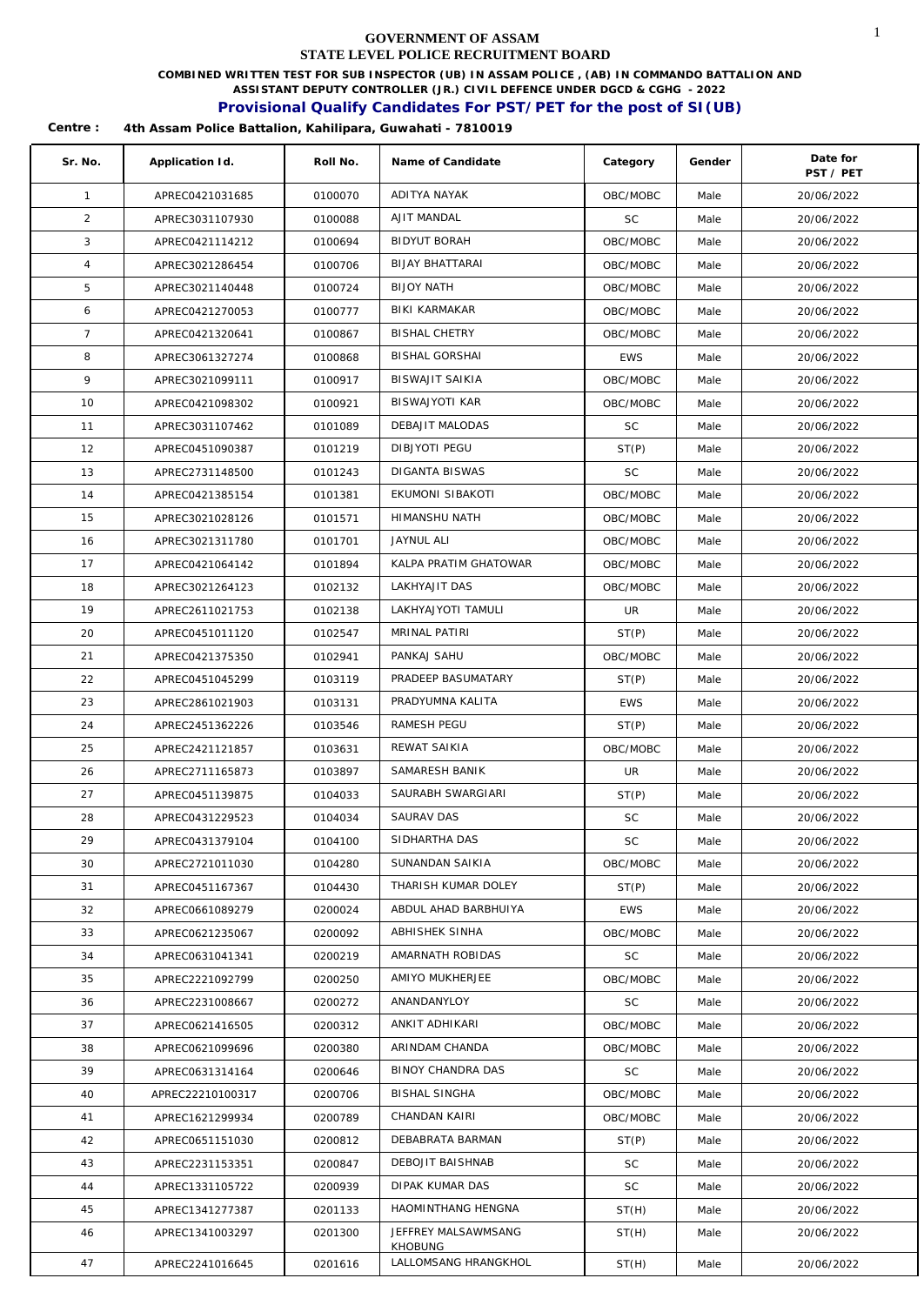**COMBINED WRITTEN TEST FOR SUB INSPECTOR (UB) IN ASSAM POLICE , (AB) IN COMMANDO BATTALION AND** 

**ASSISTANT DEPUTY CONTROLLER (JR.) CIVIL DEFENCE UNDER DGCD & CGHG - 2022** 

### **Provisional Qualify Candidates For PST/PET for the post of SI(UB)**

| Sr. No. | Application Id. | Roll No. | Name of Candidate       | Category   | Gender | Date for<br>PST / PET |
|---------|-----------------|----------|-------------------------|------------|--------|-----------------------|
| 48      | APREC1631037241 | 0201749  | MANTU DAS               | <b>SC</b>  | Male   | 20/06/2022            |
| 49      | APREC0621184965 | 0201979  | N SOMORENDRA SINGHA     | OBC/MOBC   | Male   | 20/06/2022            |
| 50      | APREC0631113974 | 0202212  | PINAK DAS               | SC         | Male   | 20/06/2022            |
| 51      | APREC2221220403 | 0202299  | PRITAM SINHA            | OBC/MOBC   | Male   | 20/06/2022            |
| 52      | APREC1341079221 | 0202389  | PUNCHAMRAJ HAFLONGBAR   | ST(H)      | Male   | 20/06/2022            |
| 53      | APREC0611243124 | 0202451  | RAHUL SIDDIKI           | UR         | Male   | 20/06/2022            |
| 54      | APREC0641160146 | 0202461  | RAJ RONGMEI             | ST(H)      | Male   | 20/06/2022            |
| 55      | APREC2231285731 | 0202473  | RAJDEEP BISWAS          | <b>SC</b>  | Male   | 20/06/2022            |
| 56      | APREC2221144305 | 0202623  | RIPON NATH              | OBC/MOBC   | Male   | 20/06/2022            |
| 57      | APREC0621083558 | 0202746  | S THOITHOI SINGHA       | OBC/MOBC   | Male   | 20/06/2022            |
| 58      | APREC1321258473 | 0202978  | SARUP CHANDA            | OBC/MOBC   | Male   | 20/06/2022            |
| 59      | APREC2231007196 | 0203067  | SHANKAR DAS             | <b>SC</b>  | Male   | 20/06/2022            |
| 60      | APREC0561220080 | 0300030  | ABHISHEK YADAV          | <b>EWS</b> | Male   | 20/06/2022            |
| 61      | APREC0511048837 | 0300069  | AKASH KUMAR SINGH       | UR         | Male   | 20/06/2022            |
| 62      | APREC0221307031 | 0300156  | ANANDA CHANDRA PAUL     | OBC/MOBC   | Male   | 20/06/2022            |
| 63      | APREC0821203953 | 0300299  | ASHOK BARMAN            | OBC/MOBC   | Male   | 20/06/2022            |
| 64      | APREC0851233176 | 0300948  | DIBYAJYOTI BRAHMA       | ST(P)      | Male   | 20/06/2022            |
| 65      | APREC0521028207 | 0301207  | <b>GOURAB ADHIKARY</b>  | OBC/MOBC   | Male   | 20/06/2022            |
| 66      | APREC0521304760 | 0301324  | HIRANMOY TALUKDAR       | OBC/MOBC   | Male   | 20/06/2022            |
| 67      | APREC0521099190 | 0301328  | HIRANYA KUMAR           | OBC/MOBC   | Male   | 20/06/2022            |
|         |                 |          | CHOUDHARY               |            |        |                       |
| 68      | APREC0531211909 | 0302092  | <b>MOHAN RAI</b>        | <b>SC</b>  | Male   | 20/06/2022            |
| 69      | APREC0551033181 | 0302210  | NABAJYOTI NARZARY       | ST(P)      | Male   | 20/06/2022            |
| 70      | APREC0821006793 | 0302406  | PALLAB CHOUDHURY        | OBC/MOBC   | Male   | 20/06/2022            |
| 71      | APREC0821144171 | 0302770  | RAJU SAHA               | OBC/MOBC   | Male   | 20/06/2022            |
| 72      | APREC0821399982 | 0302780  | RAKESH POUDEL           | OBC/MOBC   | Male   | 20/06/2022            |
| 73      | APREC0511186458 | 0302896  | RIDEEP DAS              | UR         | Male   | 20/06/2022            |
| 74      | APREC0231332506 | 0302956  | ROCKY SARKAR            | <b>SC</b>  | Male   | 20/06/2022            |
| 75      | APREC0531327385 | 0303367  | SUBHAM SUTRADHAR        | SC         | Male   | 20/06/2022            |
| 76      | APREC0821116005 | 0303419  | SUMAN RAY               | OBC/MOBC   | Male   | 20/06/2022            |
| 77      | APREC0921143262 | 0400217  | ANIRUDDHA BUJAR BARUAH  | OBC/MOBC   | Male   | 20/06/2022            |
| 78      | APREC3321226352 | 0400285  | ANUPAM DAS              | OBC/MOBC   | Male   | 20/06/2022            |
| 79      | APREC0921377428 | 0400287  | ANUPAM DEKA             | OBC/MOBC   | Male   | 20/06/2022            |
| 80      | APREC3351261247 | 0400369  | <b>ASHIM RABHA</b>      | ST(P)      | Male   | 20/06/2022            |
| 81      | APREC0921363513 | 0400801  | BIKASH                  | OBC/MOBC   | Male   | 20/06/2022            |
| 82      | APREC0931039599 | 0400829  | <b>BIKASH KUMAR ROY</b> | <b>SC</b>  | Male   | 20/06/2022            |
| 83      | APREC0961283628 | 0400839  | BIKI CHAKRABORTY        | EWS        | Male   | 20/06/2022            |
| 84      | APREC3361238283 | 0400844  | BIKRAM BANIK            | <b>EWS</b> | Male   | 20/06/2022            |
| 85      | APREC1721255932 | 0400852  | BIKRAM NATH             | OBC/MOBC   | Male   | 20/06/2022            |
| 86      | APREC0921200245 | 0400896  | BIPLAB JYOTI NATH       | OBC/MOBC   | Male   | 20/06/2022            |
| 87      | APREC0931127503 | 0401128  | DEBABRAT DAS            | SC         | Male   | 20/06/2022            |
| 88      | APREC0921001530 | 0401148  | DEEP JYOTI BORAH        | OBC/MOBC   | Male   | 20/06/2022            |
| 89      | APREC0911063955 | 0401164  | DEEPJYOTI DEKA          | UR         | Male   | 20/06/2022            |
| 90      | APREC0961268070 | 0401169  | DEEPJYOTI KASHYAP       | <b>EWS</b> | Male   | 20/06/2022            |
| 91      | APREC0961250654 | 0401174  | DEEPJYOTI SARMAH        | <b>EWS</b> | Male   | 20/06/2022            |
| 92      | APREC0921199762 | 0401228  | DHANJIT DEKA            | OBC/MOBC   | Male   | 20/06/2022            |
| 93      | APREC0921186737 | 0401320  | DIBYA JYOTI RAJBONGSHI  | OBC/MOBC   | Male   | 20/06/2022            |
| 94      | APREC0921303907 | 0401326  | DIBYAJYOTI NATH         | OBC/MOBC   | Male   | 20/06/2022            |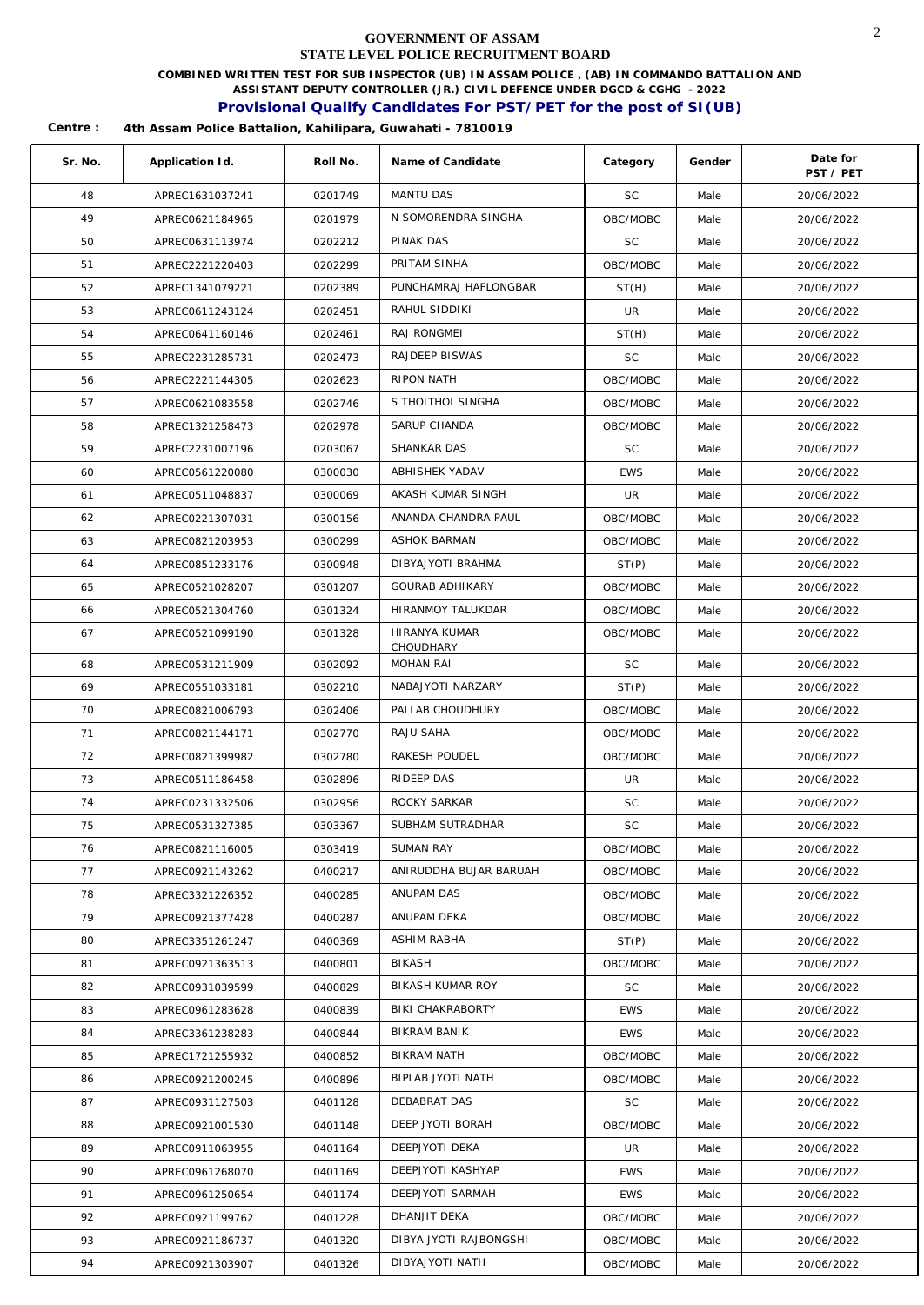**COMBINED WRITTEN TEST FOR SUB INSPECTOR (UB) IN ASSAM POLICE , (AB) IN COMMANDO BATTALION AND** 

**ASSISTANT DEPUTY CONTROLLER (JR.) CIVIL DEFENCE UNDER DGCD & CGHG - 2022** 

## **Provisional Qualify Candidates For PST/PET for the post of SI(UB)**

| Sr. No. | Application Id. | Roll No. | Name of Candidate                    | Category   | Gender | Date for<br>PST / PET |
|---------|-----------------|----------|--------------------------------------|------------|--------|-----------------------|
| 95      | APREC0921086229 | 0401776  | HIRAK JYOTI CHOUDHURY                | OBC/MOBC   | Male   | 20/06/2022            |
| 96      | APREC0961017889 | 0402117  | <b>JUGAL SAHARIA</b>                 | <b>EWS</b> | Male   | 20/06/2022            |
| 97      | APREC0921224248 | 0402390  | KAUSHIK KUMAR KASHYAP                | OBC/MOBC   | Male   | 20/06/2022            |
| 98      | APREC0961128404 | 0402528  | LABA DEKA                            | <b>EWS</b> | Male   | 20/06/2022            |
| 99      | APREC3351155362 | 0402584  | LILIYEN BAGLARI                      | ST(P)      | Male   | 20/06/2022            |
| 100     | APREC3351292097 | 0402701  | MANASH JYOTI RABHA                   | ST(P)      | Male   | 20/06/2022            |
| 101     | APREC0921020839 | 0402792  | MAYUR JYOTI NATH                     | OBC/MOBC   | Male   | 20/06/2022            |
| 102     | APREC0931148890 | 0402958  | MRINAL DAS                           | <b>SC</b>  | Male   | 20/06/2022            |
| 103     | APREC3321278320 | 0402995  | MUKUT BARMAN                         | OBC/MOBC   | Male   | 20/06/2022            |
| 104     | APREC0921122960 | 0403020  | NABA JYOTI NATH                      | OBC/MOBC   | Male   | 20/06/2022            |
| 105     | APREC3351147032 | 0403117  | NAYAN RABHA                          | ST(P)      | Male   | 20/06/2022            |
| 106     | APREC3321002850 | 0403283  | NISHANTA BARUAH                      | OBC/MOBC   | Male   | 20/06/2022            |
| 107     | APREC0951371938 | 0403343  | PABAN BARO                           | ST(P)      | Male   | 20/06/2022            |
| 108     | APREC0961033363 | 0403467  | PARTHA PRATIM                        | <b>EWS</b> | Male   | 20/06/2022            |
|         |                 |          | BHATTACHARYYA                        |            |        |                       |
| 109     | APREC0961268068 | 0403547  | PRADUNYA SARMA                       | <b>EWS</b> | Male   | 20/06/2022            |
| 110     | APREC3361129318 | 0403572  | PRANAB JYOTI<br>BHATTACHARYA         | <b>EWS</b> | Male   | 20/06/2022            |
| 111     | APREC0921246541 | 0403838  | RAJDEEP SAHARIA                      | OBC/MOBC   | Male   | 20/06/2022            |
| 112     | APREC3331188709 | 0403881  | RAKESH DAS                           | <b>SC</b>  | Male   | 20/06/2022            |
| 113     | APREC0931033513 | 0404117  | RUP JYOTI DAS                        | <b>SC</b>  | Male   | 20/06/2022            |
| 114     | APREC0961136337 | 0404313  | SANJIB DEKA                          | <b>EWS</b> | Male   | 20/06/2022            |
| 115     | APREC0911091234 | 0404428  | SHAHNAWAZ HUSSAIN                    | <b>UR</b>  | Male   | 20/06/2022            |
| 116     | APREC0921243040 | 0404603  | SUMANTA NATH                         | OBC/MOBC   | Male   | 20/06/2022            |
| 117     | APREC1221057906 | 0500009  | ABHIJEET GOGOI                       | OBC/MOBC   | Male   | 20/06/2022            |
| 118     | APREC1211412954 | 0500016  | ABHIJIT PAUL                         | UR         | Male   | 20/06/2022            |
| 119     | APREC1221153334 | 0500055  | ABHIJIT KUMAR SAH                    | OBC/MOBC   | Male   | 20/06/2022            |
| 120     | APREC2721240533 | 0500132  | ABINASH DEKA                         | OBC/MOBC   | Male   | 20/06/2022            |
| 121     | APREC3231001671 | 0500460  | AJOY DAS                             | SC         | Male   | 20/06/2022            |
| 122     | APREC3221093228 | 0500491  | AKASH CHETRY                         | OBC/MOBC   | Male   | 20/06/2022            |
| 123     | APREC1221144595 | 0500503  | AKASH PRADHAN                        | OBC/MOBC   | Male   | 20/06/2022            |
| 124     | APREC1221169191 | 0500568  | ALOK SAIKIA                          | OBC/MOBC   | Male   | 20/06/2022            |
| 125     | APREC3221050595 | 0500643  | AMITABH GOGOI                        | OBC/MOBC   | Male   | 20/06/2022            |
| 126     | APREC1821106086 | 0500647  | AMLAN DEEP GOGOI                     | OBC/MOBC   | Male   | 20/06/2022            |
| 127     | APREC3221340571 | 0501049  | ARJUN PRADHAN                        | OBC/MOBC   | Male   | 20/06/2022            |
| 128     | APREC1261302577 | 0501119  | ARUP UPADHYAY                        | <b>EWS</b> | Male   | 20/06/2022            |
| 129     | APREC1221048602 | 0501515  | BHASKAR BORAH                        | OBC/MOBC   | Male   | 20/06/2022            |
| 130     | APREC1221031883 | 0501558  | BHASKAR JYOTI PHUKAN                 | OBC/MOBC   | Male   | 20/06/2022            |
| 131     | APREC1221255582 | 0501666  | BIBHUTI RANJAN BORPATRA              | OBC/MOBC   | Male   | 20/06/2022            |
| 132     | APREC3221011866 | 0501948  | <b>GOHAIN</b><br><b>BIMAN CHETIA</b> | OBC/MOBC   | Male   | 20/06/2022            |
| 133     | APREC1221153885 | 0502076  | <b>BIRAJ DEY</b>                     | OBC/MOBC   | Male   | 20/06/2022            |
| 134     | APREC1221086848 | 0502163  | <b>BISHWAJIT GOHAIN</b>              | OBC/MOBC   | Male   | 20/06/2022            |
| 135     | APREC1221003912 | 0502385  | BONSHIDHAR VERMA                     | OBC/MOBC   | Male   | 20/06/2022            |
| 136     | APREC3241336345 | 0502492  | CHAMING POMUNG                       | ST(H)      | Male   | 20/06/2022            |
| 137     | APREC1051170412 | 0502590  | CHANU KUMAR SAIKIA                   | ST(P)      | Male   | 20/06/2022            |
| 138     | APREC3221155827 | 0502634  | CHINMOY GOGOI                        | OBC/MOBC   | Male   | 20/06/2022            |
| 139     | APREC3221013952 | 0502673  | CHIRANJIB PHUKON                     | OBC/MOBC   | Male   | 20/06/2022            |
| 140     | APREC1251011359 | 0502691  | CHITRA MONOHAR KARDONG               | ST(P)      | Male   | 20/06/2022            |
|         |                 |          |                                      |            |        |                       |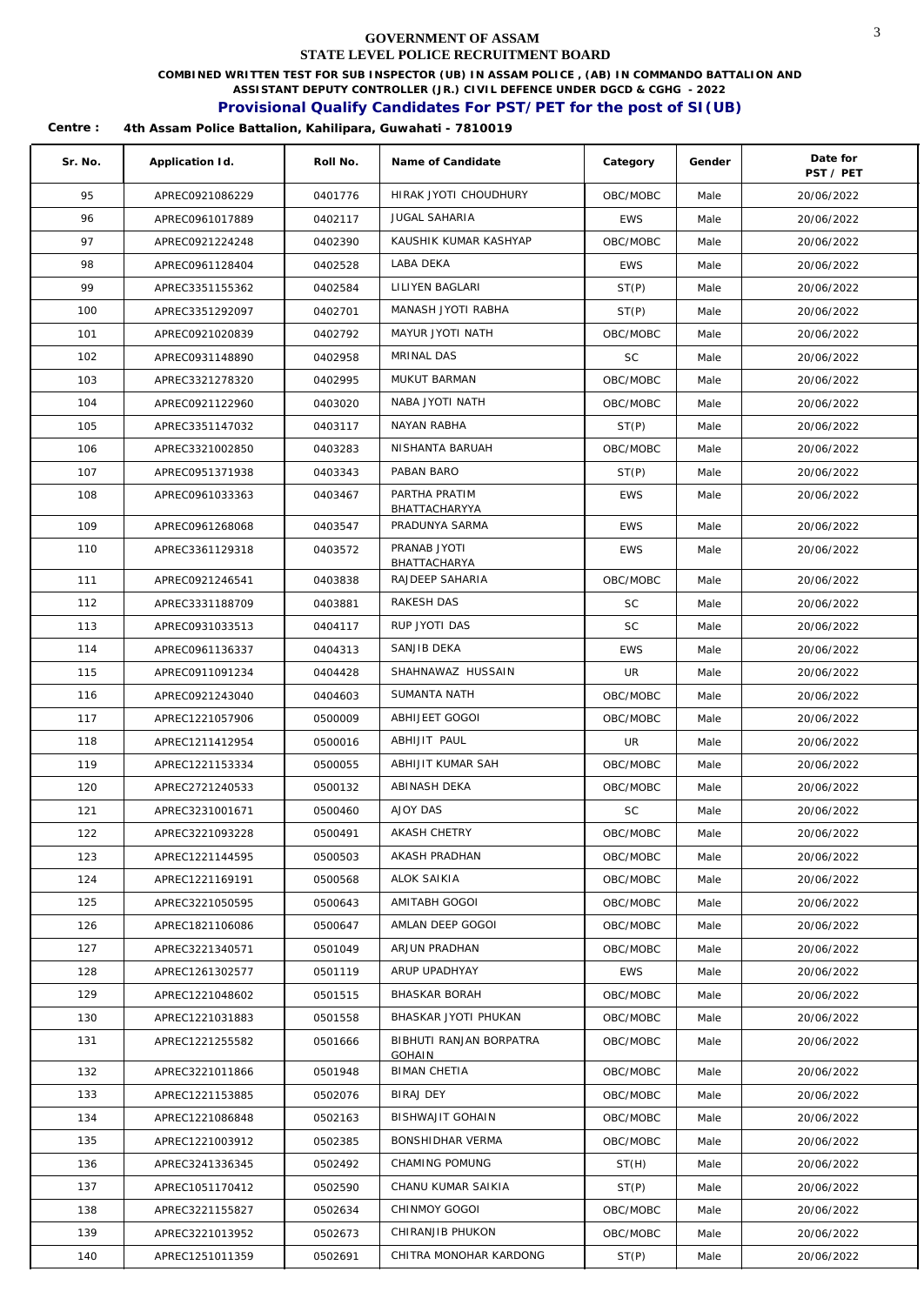**COMBINED WRITTEN TEST FOR SUB INSPECTOR (UB) IN ASSAM POLICE , (AB) IN COMMANDO BATTALION AND** 

**ASSISTANT DEPUTY CONTROLLER (JR.) CIVIL DEFENCE UNDER DGCD & CGHG - 2022** 

### **Provisional Qualify Candidates For PST/PET for the post of SI(UB)**

| Sr. No. | Application Id.  | Roll No. | Name of Candidate       | Category   | Gender | Date for<br>PST / PET |
|---------|------------------|----------|-------------------------|------------|--------|-----------------------|
| 141     | APREC1251084017  | 0502759  | DAVID DAS               | ST(P)      | Male   | 20/06/2022            |
| 142     | APREC1021333722  | 0502813  | DEBAJIT SAIKIA          | OBC/MOBC   | Male   | 20/06/2022            |
| 143     | APREC1221235183  | 0502835  | DEBASHISH CHANGMAI      | OBC/MOBC   | Male   | 20/06/2022            |
| 144     | APREC3251099935  | 0503094  | DHANUDEEP LAGASHU       | ST(P)      | Male   | 20/06/2022            |
| 145     | APREC0421108665  | 0503174  | DHRUBA JYOTI SAIKIA     | OBC/MOBC   | Male   | 20/06/2022            |
| 146     | APREC2721263308  | 0503288  | DIGVIJAY BORAH          | OBC/MOBC   | Male   | 20/06/2022            |
| 147     | APREC3221166238  | 0503486  | DIPANKAR CHUTIA         | OBC/MOBC   | Male   | 20/06/2022            |
| 148     | APREC1821287571  | 0503807  | <b>GAUTAM BORAH</b>     | OBC/MOBC   | Male   | 20/06/2022            |
| 149     | APREC1221014737  | 0504138  | HEM CHANDRA PHUKAN      | OBC/MOBC   | Male   | 20/06/2022            |
| 150     | APREC1221040240  | 0504173  | HEMANTA KALITA          | OBC/MOBC   | Male   | 20/06/2022            |
| 151     | APREC0741131238  | 0504663  | JEETRAJ SHYAM           | ST(H)      | Male   | 20/06/2022            |
| 152     | APREC3231241869  | 0504933  | <b>JUGANANDA DAS</b>    | <b>SC</b>  | Male   | 20/06/2022            |
| 153     | APREC1221159791  | 0505210  | KALPOJYOTI DIHINGIA     | OBC/MOBC   | Male   | 20/06/2022            |
| 154     | APREC1231080321  | 0505379  | KARUNA DAS              | <b>SC</b>  | Male   | 20/06/2022            |
| 155     | APREC0751095598  | 0506001  | LOBIK MACHARI           | ST(P)      | Male   | 20/06/2022            |
| 156     | APREC1221347136  | 0506043  | LUHIT GOGOI             | OBC/MOBC   | Male   | 20/06/2022            |
| 157     | APREC1051000951  | 0506081  | <b>MADAN PANGING</b>    | ST(P)      | Male   | 20/06/2022            |
| 158     | APREC1251149032  | 0506239  | MANABENDRA CHELLENG     | ST(P)      | Male   | 20/06/2022            |
| 159     | APREC3051047404  | 0506390  | <b>MANOJ MILI</b>       | ST(P)      | Male   | 20/06/2022            |
| 160     | APREC1251050715  | 0506458  | MAYANK DEORI            | ST(P)      | Male   | 20/06/2022            |
| 161     | APREC1051022598  | 0506520  | MILAN DOLEY             | ST(P)      | Male   | 20/06/2022            |
| 162     | APREC1051336863  | 0506803  | MONOJ KUMAR PAIT        | ST(P)      | Male   | 20/06/2022            |
| 163     | APREC3221398929  | 0507053  | MUNINDRA NATH HAZARIKA  | OBC/MOBC   | Male   | 20/06/2022            |
| 164     | APREC1051031150  | 0507100  | NABAJIT DEORI BORPUJARI | ST(P)      | Male   | 20/06/2022            |
| 165     | APREC1021119660  | 0507440  | NILAMONI PHUKAN         | OBC/MOBC   | Male   | 20/06/2022            |
| 166     | APREC1021106188  | 0507620  | NITUL CHUTIA            | OBC/MOBC   | Male   | 20/06/2022            |
| 167     | APREC1521015398  | 0507797  | PALLAB CHUTIA           | OBC/MOBC   | Male   | 20/06/2022            |
| 168     | APREC1221116760  | 0508025  | PARIKSHIT LAHAN         | OBC/MOBC   | Male   | 20/06/2022            |
| 169     | APREC1221200430  | 0508364  | PRABAI KALITA           | OBC/MOBC   | Male   | 20/06/2022            |
| 170     | APREC2921345249  | 0508662  | PRAWAL DEEP KONWAR      | OBC/MOBC   | Male   | 20/06/2022            |
| 171     | APREC1051246871  | 0509093  | RABOT KUMAR PEGU        | ST(P)      | Male   | 20/06/2022            |
| 172     | APREC3251012966  | 0509181  | RAHUL SONOWAL           | ST(P)      | Male   | 20/06/2022            |
| 173     | APREC1051063238  | 0509275  | RAJESH PAYENG           | ST(P)      | Male   | 20/06/2022            |
| 174     | APREC3261293269  | 0509308  | RAJIV KUMAR SAH         | <b>EWS</b> | Male   | 20/06/2022            |
| 175     | APREC3261079777  | 0509355  | RAKESH MAHATO           | <b>EWS</b> | Male   | 20/06/2022            |
| 176     | APREC1221357517  | 0509374  | RAKTEEM GOGOI           | OBC/MOBC   | Male   | 20/06/2022            |
| 177     | APREC3221034699  | 0509379  | RAKTIM GOHAIN           | OBC/MOBC   | Male   | 20/06/2022            |
| 178     | APREC3221059568  | 0509388  | RAKTM KONWAR            | OBC/MOBC   | Male   | 20/06/2022            |
| 179     | APREC1051011794  | 0509474  | RANJIT PANGING          | ST(P)      | Male   | 20/06/2022            |
| 180     | APREC3221084634  | 0509647  | RIKI MONI LAHON         | OBC/MOBC   | Male   | 20/06/2022            |
| 181     | APREC3221316780  | 0509766  | RISHAV DEB              | OBC/MOBC   | Male   | 20/06/2022            |
| 182     | APREC1261064926  | 0509860  | RITURAJ SARMAH          | <b>EWS</b> | Male   | 20/06/2022            |
| 183     | APREC32210100466 | 0510327  | SANJAY CHETRY           | OBC/MOBC   | Male   | 20/06/2022            |
| 184     | APREC1021359140  | 0510365  | SANJIB GOGOI            | OBC/MOBC   | Male   | 20/06/2022            |
| 185     | APREC3221051100  | 0510956  | SOURABH JYOTI MORAN     | OBC/MOBC   | Male   | 20/06/2022            |
| 186     | APREC1221134683  | 0511142  | SUMIT CHETRY            | OBC/MOBC   | Male   | 20/06/2022            |
| 187     | APREC3221072846  | 0511275  | SURAJ CHETRI            | OBC/MOBC   | Male   | 20/06/2022            |
|         |                  |          |                         |            |        |                       |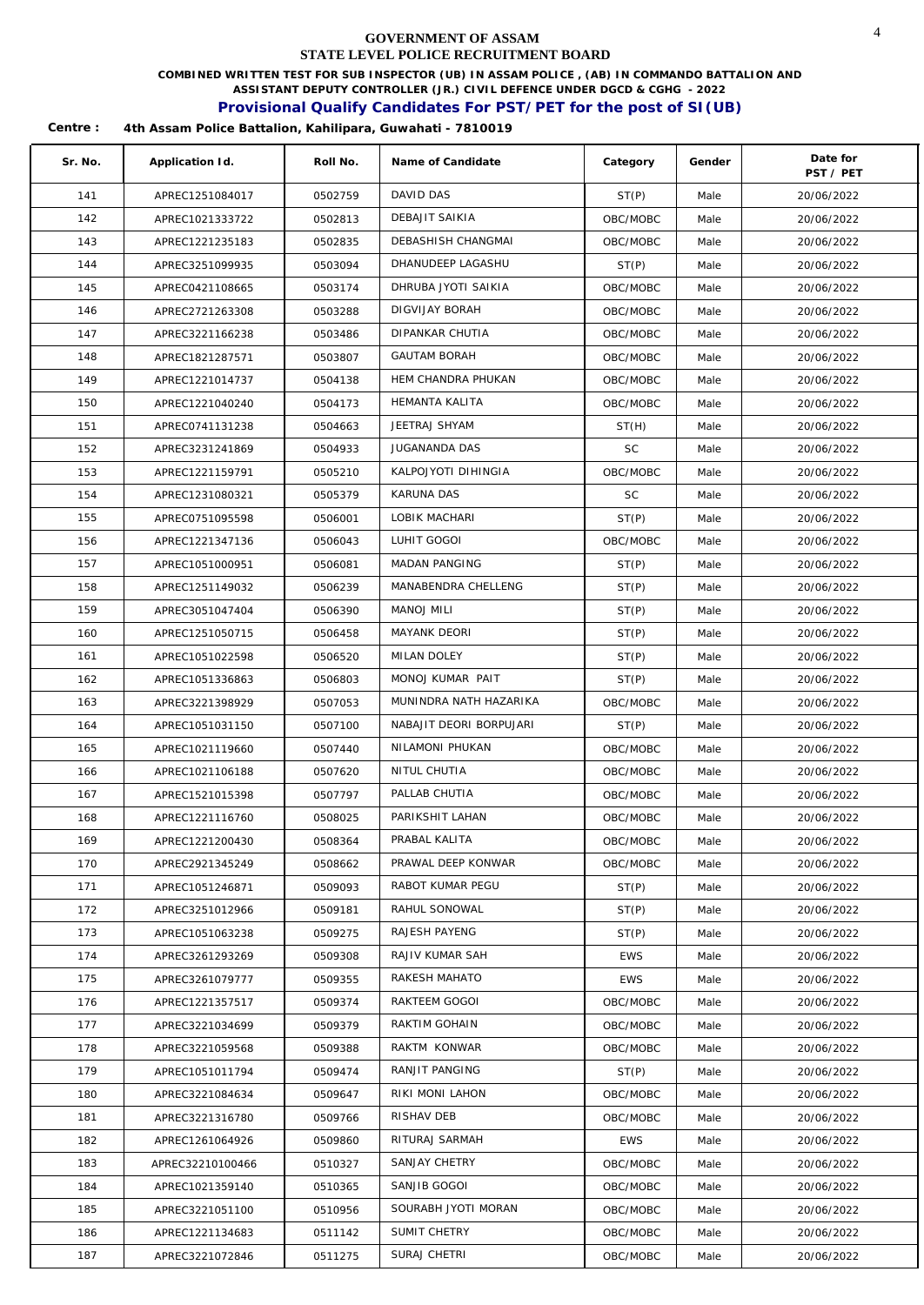**COMBINED WRITTEN TEST FOR SUB INSPECTOR (UB) IN ASSAM POLICE , (AB) IN COMMANDO BATTALION AND** 

**ASSISTANT DEPUTY CONTROLLER (JR.) CIVIL DEFENCE UNDER DGCD & CGHG - 2022** 

## **Provisional Qualify Candidates For PST/PET for the post of SI(UB)**

| Sr. No. | Application Id. | Roll No. | Name of Candidate      | Category   | Gender | Date for<br>PST / PET |
|---------|-----------------|----------|------------------------|------------|--------|-----------------------|
| 188     | APREC1221413374 | 0511661  | TONMOY BORPATRA GOHAIN | OBC/MOBC   | Male   | 20/06/2022            |
| 189     | APREC1221178360 | 0511720  | TRINAYAN DOWARAH       | OBC/MOBC   | Male   | 20/06/2022            |
| 190     | APREC1251118474 | 0511725  | TRINAYAN SONOWAL       | ST(P)      | Male   | 20/06/2022            |
| 191     | APREC1251273089 | 0511831  | <b>UDAY SONOWAL</b>    | ST(P)      | Male   | 20/06/2022            |
| 192     | APREC3221097771 | 0511951  | UTPAL BURAGOHAIN       | OBC/MOBC   | Male   | 20/06/2022            |
| 193     | APREC3221371014 | 0511957  | UTPAL DEEP MORAN       | OBC/MOBC   | Male   | 20/06/2022            |
| 194     | APREC1521026490 | 0600040  | ABHINASH GOGOI         | OBC/MOBC   | Male   | 20/06/2022            |
| 195     | APREC1521012320 | 0600064  | ABINASH SAIKIA         | OBC/MOBC   | Male   | 20/06/2022            |
| 196     | APREC1521023963 | 0600123  | AKHIL GOGOI            | OBC/MOBC   | Male   | 20/06/2022            |
| 197     | APREC1521030159 | 0600191  | SANKAR JYOTI RAJKHOWA  | OBC/MOBC   | Male   | 20/06/2022            |
| 198     | APREC1521166751 | 0600503  | <b>BHARGOB NATH</b>    | OBC/MOBC   | Male   | 20/06/2022            |
| 199     | APREC1561244914 | 0600505  | BHASKAR JYOTI BORA     | <b>EWS</b> | Male   | 20/06/2022            |
| 200     | APREC1551028237 | 0600610  | <b>BIKASH KAMAN</b>    | ST(P)      | Male   | 20/06/2022            |
| 201     | APREC1521209582 | 0600641  | BILASH CHANGMAI        | OBC/MOBC   | Male   | 20/06/2022            |
| 202     | APREC1521277873 | 0600728  | <b>BISWAJIT GOGOI</b>  | OBC/MOBC   | Male   | 20/06/2022            |
| 203     | APREC1521360008 | 0600958  | DEBOJIT BORAH          | OBC/MOBC   | Male   | 20/06/2022            |
| 204     | APREC1521108760 | 0601007  | DHARANI BORA           | OBC/MOBC   | Male   | 20/06/2022            |
| 205     | APREC1521313395 | 0601046  | DIBYA BORA             | OBC/MOBC   | Male   | 20/06/2022            |
| 206     | APREC1521044679 | 0601116  | DINESH CHUTIA          | OBC/MOBC   | Male   | 20/06/2022            |
| 207     | APREC1521240353 | 0601144  | DIPANKAR RAJKHOWA      | OBC/MOBC   | Male   | 20/06/2022            |
| 208     | APREC1521322624 | 0601161  | DIPJYOTI BORA          | OBC/MOBC   | Male   | 20/06/2022            |
| 209     | APREC1521207218 | 0601326  | HEMANTA GIRI SAIKIA    | OBC/MOBC   | Male   | 20/06/2022            |
| 210     | APREC1521250398 | 0601383  | HIRANYA PHUKON         | OBC/MOBC   | Male   | 20/06/2022            |
| 211     | APREC1521383083 | 0601393  | HOMEN CHUTIA           | OBC/MOBC   | Male   | 20/06/2022            |
| 212     | APREC1521296025 | 0601463  | <b>JAYANTA BORA</b>    | OBC/MOBC   | Male   | 20/06/2022            |
| 213     | APREC1521110028 | 0601495  | JINTU BORA             | OBC/MOBC   | Male   | 20/06/2022            |
| 214     | APREC1561000420 | 0601943  | MANASH PRATIM HALOI    | <b>EWS</b> | Male   | 20/06/2022            |
| 215     | APREC1551035981 | 0601971  | MANOJ PAW              | ST(P)      | Male   | 20/06/2022            |
| 216     | APREC1521005205 | 0602062  | MOHENDRA SAIKIA        | OBC/MOBC   | Male   | 20/06/2022            |
| 217     | APREC1521022036 | 0602179  | MOUSUM SAIKIA          | OBC/MOBC   | Male   | 20/06/2022            |
| 218     | APREC1521058182 | 0602271  | NANDAN PRATIM GOGOI    | OBC/MOBC   | Male   | 20/06/2022            |
| 219     | APREC1521012432 | 0602395  | NITURAJ BORA           | OBC/MOBC   | Male   | 20/06/2022            |
| 220     | APREC1561062349 | 0603269  | SAMOR JYOTI DUTTA      | <b>EWS</b> | Male   | 20/06/2022            |
| 221     | APREC1521097086 | 0603411  | SHIVANAN RAJKHOWA      | OBC/MOBC   | Male   | 20/06/2022            |
| 222     | APREC1521199609 | 0603413  | SHRABAN KATOWAL CHETRY | OBC/MOBC   | Male   | 20/06/2022            |
| 223     | APREC1521194169 | 0603608  | SUNAYAN DUTTA          | OBC/MOBC   | Male   | 20/06/2022            |
| 224     | APREC1521121345 | 0603609  | SUNIL KATOWAL          | OBC/MOBC   | Male   | 20/06/2022            |
| 225     | APREC0721307142 | 0603610  | SUNIL KUMAR BORUAH     | OBC/MOBC   | Male   | 20/06/2022            |
| 226     | APREC1821001821 | 0700132  | ADEEP KUMAR BORUAH     | OBC/MOBC   | Male   | 20/06/2022            |
| 227     | APREC1851279007 | 0700164  | ADITYO PATIR           | ST(P)      | Male   | 20/06/2022            |
| 228     | APREC1821263708 | 0700174  | AJAY GOGOI             | OBC/MOBC   | Male   | 20/06/2022            |
| 229     | APREC1851063745 | 0700211  | AKASH JYOTI SAIKIA     | ST(P)      | Male   | 20/06/2022            |
| 230     | APREC1821076034 | 0700295  | AMLANDEEP BORAHOM      | OBC/MOBC   | Male   | 20/06/2022            |
| 231     | APREC1851076143 | 0700425  | ANANTA KACHARI         | ST(P)      | Male   | 20/06/2022            |
| 232     | APREC1821015464 | 0700446  | ANGSHUMAN HAZARIKA     | OBC/MOBC   | Male   | 20/06/2022            |
| 233     | APREC1831267224 | 0700482  | ANKIT DAS              | SC         | Male   | 20/06/2022            |
| 234     | APREC1821033831 | 0700750  | ASHIM BORUAH           | OBC/MOBC   | Male   | 20/06/2022            |
|         |                 |          |                        |            |        |                       |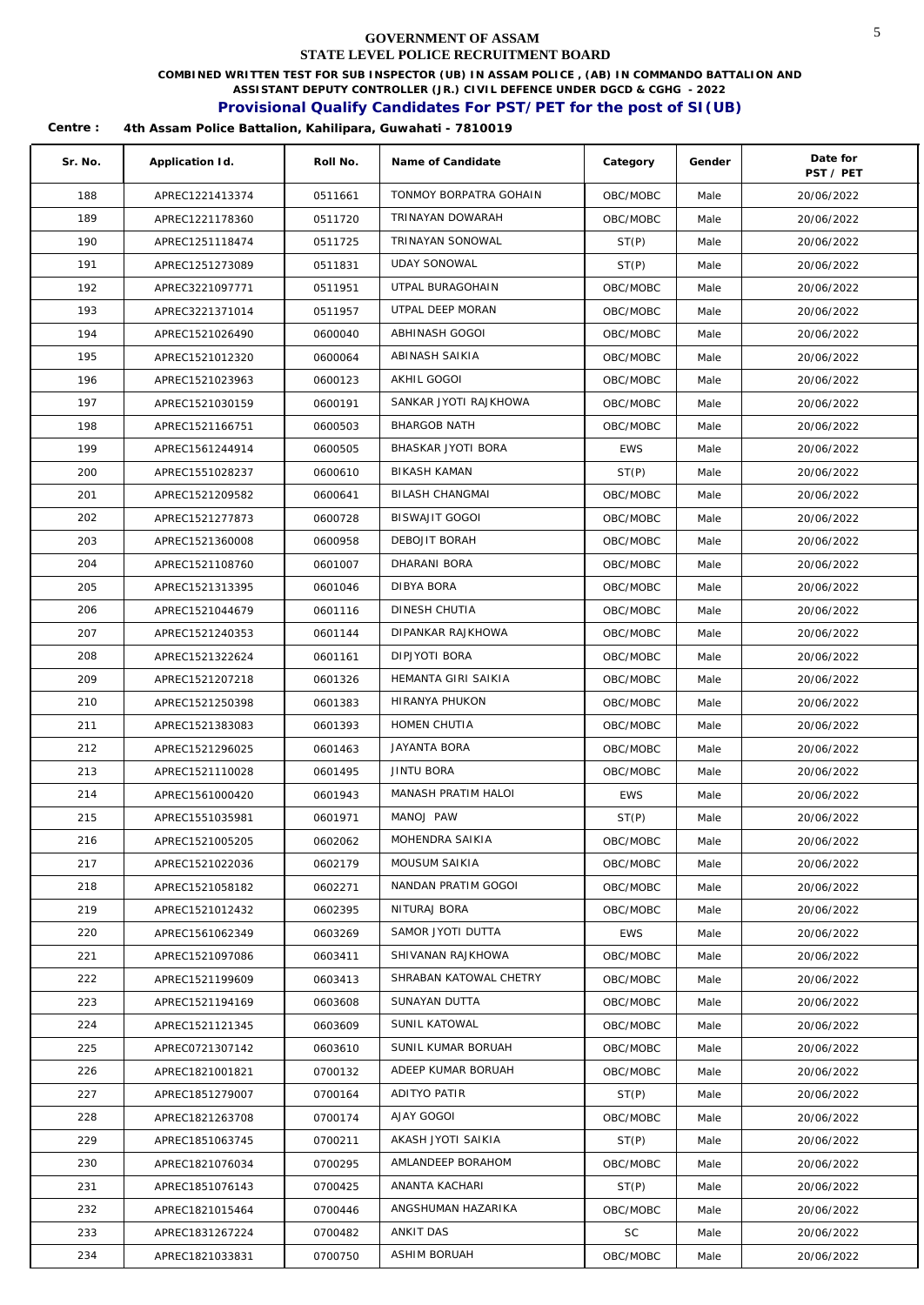**COMBINED WRITTEN TEST FOR SUB INSPECTOR (UB) IN ASSAM POLICE , (AB) IN COMMANDO BATTALION AND** 

**ASSISTANT DEPUTY CONTROLLER (JR.) CIVIL DEFENCE UNDER DGCD & CGHG - 2022** 

## **Provisional Qualify Candidates For PST/PET for the post of SI(UB)**

| Sr. No. | Application Id. | Roll No. | Name of Candidate       | Category   | Gender | Date for<br>PST / PET |
|---------|-----------------|----------|-------------------------|------------|--------|-----------------------|
| 235     | APREC1821048296 | 0700835  | <b>BASANTA DUTTA</b>    | OBC/MOBC   | Male   | 20/06/2022            |
| 236     | APREC1821046884 | 0700931  | <b>BHASKAR BORA</b>     | OBC/MOBC   | Male   | 20/06/2022            |
| 237     | APREC2551033859 | 0700954  | BHASKAR JYOTI PAYUN     | ST(P)      | Male   | 20/06/2022            |
| 238     | APREC1821026577 | 0701449  | BUDHIN HAZARIKA         | OBC/MOBC   | Male   | 20/06/2022            |
| 239     | APREC1821317150 | 0701466  | CHANDAN BORAH           | OBC/MOBC   | Male   | 20/06/2022            |
| 240     | APREC1861373089 | 0701470  | CHANDAN JYOTI BORA      | <b>EWS</b> | Male   | 20/06/2022            |
| 241     | APREC2421387670 | 0701529  | CHINTU BORAH            | OBC/MOBC   | Male   | 20/06/2022            |
| 242     | APREC1851156797 | 0701577  | DARPAN DOLEY            | ST(P)      | Male   | 20/06/2022            |
| 243     | APREC1821248624 | 0701715  | DEBOJIT SAHU            | OBC/MOBC   | Male   | 20/06/2022            |
| 244     | APREC2521233816 | 0701877  | DIGANTA BORA            | OBC/MOBC   | Male   | 20/06/2022            |
| 245     | APREC1821024223 | 0701951  | DIP DAS                 | OBC/MOBC   | Male   | 20/06/2022            |
| 246     | APREC1851216560 | 0702063  | DIPJYOTI SAIKIA         | ST(P)      | Male   | 20/06/2022            |
| 247     | APREC1821054338 | 0702388  | <b>HIMANGSHU BORAH</b>  | OBC/MOBC   | Male   | 20/06/2022            |
| 248     | APREC1851074306 | 0702540  | JATIN TAHU              | ST(P)      | Male   | 20/06/2022            |
| 249     | APREC1811031670 | 0702919  | KASHYAP KUMAR DUTTA     | UR         | Male   | 20/06/2022            |
| 250     | APREC1521138196 | 0703001  | KOUSTOV GOGOI           | OBC/MOBC   | Male   | 20/06/2022            |
| 251     | APREC2451000042 | 0703031  | KRISHNA KANTA PATIR     | ST(P)      | Male   | 20/06/2022            |
| 252     | APREC2521115636 | 0703047  | KRISHNA THAKUR          | OBC/MOBC   | Male   | 20/06/2022            |
| 253     | APREC1821243267 | 0703118  | LAKSHYAJEET GOGOI       | OBC/MOBC   | Male   | 20/06/2022            |
| 254     | APREC1821296835 | 0703190  | MADHUJYA BORA           | OBC/MOBC   | Male   | 20/06/2022            |
| 255     | APREC2521234030 | 0703215  | MADHURJYA BORAH         | OBC/MOBC   | Male   | 20/06/2022            |
| 256     | APREC1831099457 | 0703336  | MANASH PROTIM DAS       | SC         | Male   | 20/06/2022            |
| 257     | APREC1821228743 | 0703740  | MRIGANKA KALITA         | OBC/MOBC   | Male   | 20/06/2022            |
| 258     | APREC1821020577 | 0703943  | NAVAJYOTI SAIKIA        | OBC/MOBC   | Male   | 20/06/2022            |
| 259     | APREC2531053321 | 0703958  | NAYAN NILIM OZAH        | <b>SC</b>  | Male   | 20/06/2022            |
| 260     | APREC1821338899 | 0704103  | NIRANJAN BARUAH         | OBC/MOBC   | Male   | 20/06/2022            |
| 261     | APREC2721056518 | 0704175  | ORCHID KANGKAN SAIKIA   | OBC/MOBC   | Male   | 20/06/2022            |
| 262     | APREC1821084767 | 0704192  | PABITRA KURMI           | OBC/MOBC   | Male   | 20/06/2022            |
| 263     | APREC1821148710 | 0704212  | PALASH JYOTI HAZARIKA   | OBC/MOBC   | Male   | 20/06/2022            |
| 264     | APREC1861139208 | 0704424  | PARSHAJYOTI BORAH       | EWS        | Male   | 20/06/2022            |
| 265     | APREC1841042968 | 0704432  | PARTHA PRATIM BARUAH    | ST(H)      | Male   | 20/06/2022            |
| 266     | APREC1821259710 | 0704433  | PARTHA PRATIM BORA      | OBC/MOBC   | Male   | 20/06/2022            |
| 267     | APREC1821309070 | 0704452  | PARTHA PROTIM BORAH     | OBC/MOBC   | Male   | 20/06/2022            |
| 268     | APREC2921304010 | 0704753  | PRANJAL DUTTA           | OBC/MOBC   | Male   | 20/06/2022            |
| 269     | APREC1821148607 | 0704791  | PRANJIT BORAH           | OBC/MOBC   | Male   | 20/06/2022            |
| 270     | APREC1811268626 | 0704882  | PRITIMOHAN SAIKIA       | UR.        | Male   | 20/06/2022            |
| 271     | APREC1851164958 | 0705041  | PROBIN PEGU             | ST(P)      | Male   | 20/06/2022            |
| 272     | APREC1831113864 | 0705062  | PRONAB DAS              | <b>SC</b>  | Male   | 20/06/2022            |
| 273     | APREC1021090792 | 0705161  | PULAK PHUKAN            | OBC/MOBC   | Male   | 20/06/2022            |
| 274     | APREC1821021311 | 0705377  | RAKTIM PRAKASH SAIKIA   | OBC/MOBC   | Male   | 20/06/2022            |
| 275     | APREC1851010839 | 0705604  | RISHIKESH SONOWAL       | ST(P)      | Male   | 20/06/2022            |
| 276     | APREC1861061396 | 0705653  | RITUPON KALITA          | EWS        | Male   | 20/06/2022            |
| 277     | APREC1561111015 | 0705728  | ROMESH PANDAY           | EWS        | Male   | 20/06/2022            |
| 278     | APREC2921204719 | 0705978  | SANTOM CHETIA           | OBC/MOBC   | Male   | 20/06/2022            |
| 279     | APREC1821331466 | 0706098  | SHASANKA KOUSHIK LIGIRA | OBC/MOBC   | Male   | 20/06/2022            |
| 280     | APREC1821020742 | 0706329  | SOURAV GOGOI            | OBC/MOBC   | Male   | 20/06/2022            |
| 281     | APREC1821251948 | 0706594  | SWAPNEEL BORAH          | OBC/MOBC   | Male   | 20/06/2022            |
|         |                 |          |                         |            |        |                       |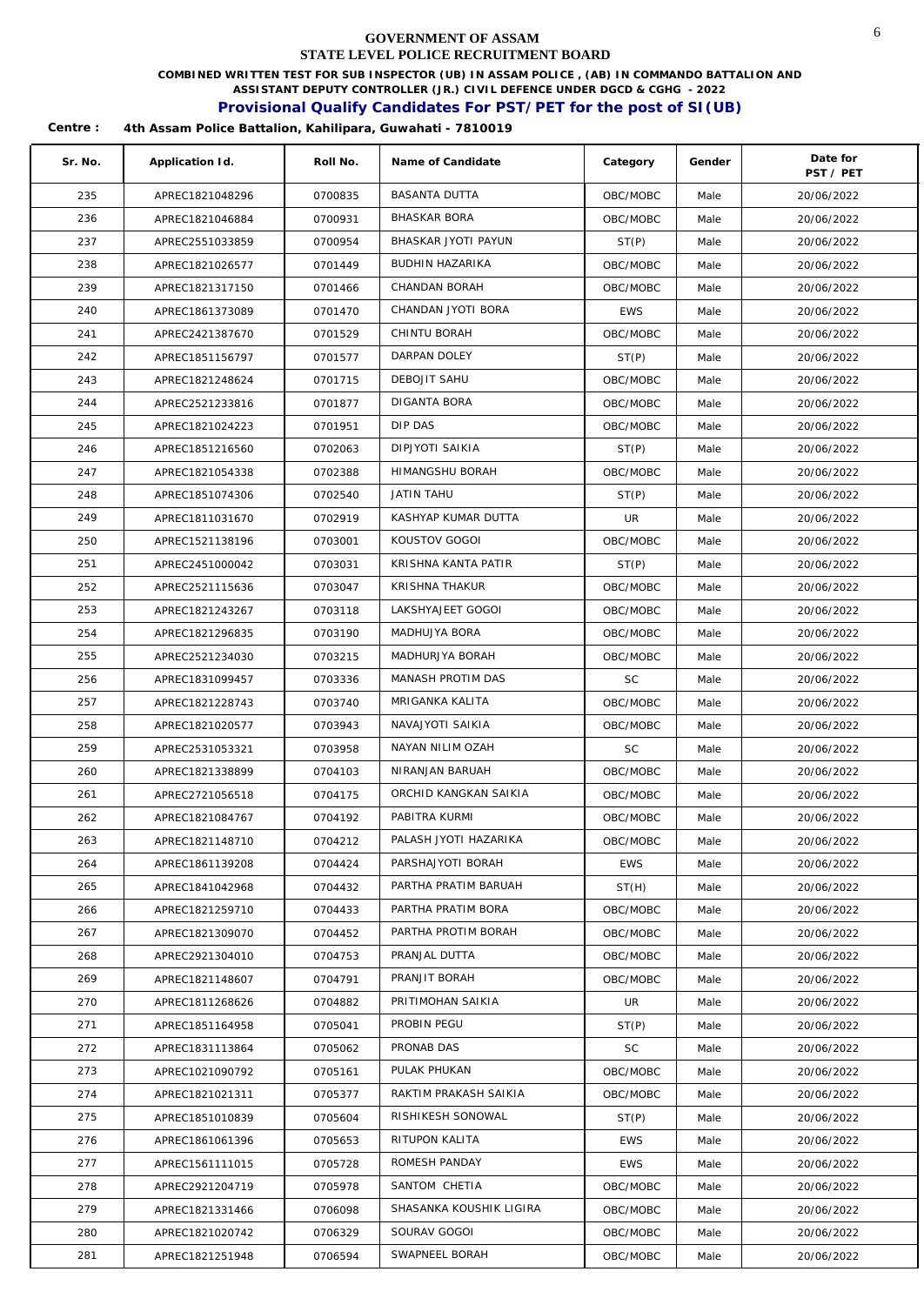**COMBINED WRITTEN TEST FOR SUB INSPECTOR (UB) IN ASSAM POLICE , (AB) IN COMMANDO BATTALION AND** 

**ASSISTANT DEPUTY CONTROLLER (JR.) CIVIL DEFENCE UNDER DGCD & CGHG - 2022** 

## **Provisional Qualify Candidates For PST/PET for the post of SI(UB)**

| Sr. No. | Application Id. | Roll No. | Name of Candidate        | Category   | Gender | Date for<br>PST / PET |
|---------|-----------------|----------|--------------------------|------------|--------|-----------------------|
| 282     | APREC1961149626 | 0800076  | ABINASH KALITA           | <b>EWS</b> | Male   | 20/06/2022            |
| 283     | APREC1921103244 | 0800442  | HIROK JYOTI DAS          | OBC/MOBC   | Male   | 20/06/2022            |
| 284     | APREC1921085026 | 0800536  | ARNABJAN DAS             | OBC/MOBC   | Male   | 20/06/2022            |
| 285     | APREC1911218444 | 0800810  | BHABAJYOTI KALITA        | <b>EWS</b> | Male   | 20/06/2022            |
| 286     | APREC1931254851 | 0800929  | BHASKARJYOTI DAS         | OBC/MOBC   | Male   | 20/06/2022            |
| 287     | APREC1961010606 | 0800974  | BIBEK PRATIM DEKA        | <b>EWS</b> | Male   | 20/06/2022            |
| 288     | APREC1921318584 | 0801073  | <b>BIKASH KUMAR</b>      | OBC/MOBC   | Male   | 20/06/2022            |
| 289     | APREC1921318617 | 0801270  | CHAMPAK JYOTI DAS        | OBC/MOBC   | Male   | 20/06/2022            |
| 290     | APREC1931014877 | 0801275  | CHANAM BAISHYA           | <b>SC</b>  | Male   | 20/06/2022            |
| 291     | APREC1931040155 | 0801488  | DEEPJYOTI DEKA           | <b>SC</b>  | Male   | 20/06/2022            |
| 292     | APREC1951261312 | 0802535  | JAYDEEP BORO             | ST(P)      | Male   | 20/06/2022            |
| 293     | APREC1961198811 | 0802753  | JOYPRAKASH SARMA         | <b>EWS</b> | Male   | 20/06/2022            |
| 294     | APREC1961099328 | 0802950  | KAMAL DEKA               | <b>EWS</b> | Male   | 20/06/2022            |
| 295     | APREC1961027453 | 0803119  | KAUSHIK KALITA           | <b>EWS</b> | Male   | 20/06/2022            |
| 296     | APREC1961387133 | 0803359  | MADHURJYA DEKA           | <b>EWS</b> | Male   | 20/06/2022            |
| 297     | APREC0351013625 | 0803566  | MANORANJAN KHERKATARY    | ST(P)      | Male   | 20/06/2022            |
| 298     | APREC1921243312 | 0803798  | MRIDUL DAS               | OBC/MOBC   | Male   | 20/06/2022            |
| 299     | APREC1921145352 | 0803834  | MRIGEN DAS               | OBC/MOBC   | Male   | 20/06/2022            |
| 300     | APREC1921228120 | 0803837  | MRINAL DAS               | OBC/MOBC   | Male   | 20/06/2022            |
| 301     | APREC1921307155 | 0803854  | MRINAL KANTI NATH        | OBC/MOBC   | Male   | 21/06/2022            |
| 302     | APREC1961178372 | 0805253  | RINKU KALITA             | <b>EWS</b> | Male   | 21/06/2022            |
| 303     | APREC1921131071 | 0805408  | RUPAM DEKA               | OBC/MOBC   | Male   | 21/06/2022            |
| 304     | APREC1931152960 | 0805570  | SAMUDRA DAS              | <b>SC</b>  | Male   | 21/06/2022            |
| 305     | APREC1921275805 | 0805666  | SANJOY DAS               | OBC/MOBC   | Male   | 21/06/2022            |
| 306     | APREC1911061757 | 0805789  | SHIBANKU DUTTA           | UR         | Male   | 21/06/2022            |
| 307     | APREC1961112375 | 0805863  | SIMANTA KALITA           | <b>EWS</b> | Male   | 21/06/2022            |
| 308     | APREC1911126575 | 0806261  | <b>UDDIPAN DEKA</b>      | UR         | Male   | 21/06/2022            |
| 309     | APREC2061230942 | 0900112  | APURBA KALITA            | <b>EWS</b> | Male   | 21/06/2022            |
| 310     | APREC2041144465 | 0900146  | DEEPAK INGTI             | ST(H)      | Male   | 21/06/2022            |
| 311     | APREC2051318431 | 0900153  | DHIRAJ SONOWAL           | ST(P)      | Male   | 21/06/2022            |
| 312     | APREC2021259495 | 0900164  | <b>GHANESHYAM CHETRY</b> | OBC/MOBC   | Male   | 21/06/2022            |
| 313     | APREC2021294782 | 0900189  | KALYAN BARMAN            | OBC/MOBC   | Male   | 21/06/2022            |
| 314     | APREC1821264638 | 0900306  | ABHIJIT BORAH            | OBC/MOBC   | Male   | 21/06/2022            |
| 315     | APREC1421068835 | 0900332  | ABHIJIT DAS              | OBC/MOBC   | Male   | 21/06/2022            |
| 316     | APREC2021225082 | 0900436  | ABHINAV BARMAN           | OBC/MOBC   | Male   | 21/06/2022            |
| 317     | APREC2721207848 | 0900446  | ABHISEK SAIKIA           | OBC/MOBC   | Male   | 21/06/2022            |
| 318     | APREC1221223741 | 0900468  | ABHISHEK PHUKAN          | OBC/MOBC   | Male   | 21/06/2022            |
| 319     | APREC2011393834 | 0900471  | ABHISHEK SEN             | UR         | Male   | 21/06/2022            |
| 320     | APREC0451024035 | 0900696  | AJOY DOLEY               | ST(P)      | Male   | 21/06/2022            |
| 321     | APREC1931088902 | 0900755  | AKHIL MALAKAR            | <b>SC</b>  | Male   | 21/06/2022            |
| 322     | APREC0911289709 | 0900812  | ALAKESH SARMA            | UR         | Male   | 21/06/2022            |
| 323     | APREC1341031220 | 0900893  | AMARJIT LANGTHASA        | ST(H)      | Male   | 21/06/2022            |
| 324     | APREC0421400697 | 0900955  | AMIT DAS                 | OBC/MOBC   | Male   | 21/06/2022            |
| 325     | APREC1821090073 | 0901016  | AMRIT KUMAR HANDIQUE     | OBC/MOBC   | Male   | 21/06/2022            |
| 326     | APREC3121315118 | 0901178  | ANIRUDDHA PAUL           | OBC/MOBC   | Male   | 21/06/2022            |
| 327     | APREC3221173950 | 0901373  | ANKURJIT NEOG            | OBC/MOBC   | Male   | 21/06/2022            |
| 328     | APREC2051001423 | 0901403  | ANSHAY BASUMATARY        | ST(P)      | Male   | 21/06/2022            |
|         |                 |          |                          |            |        |                       |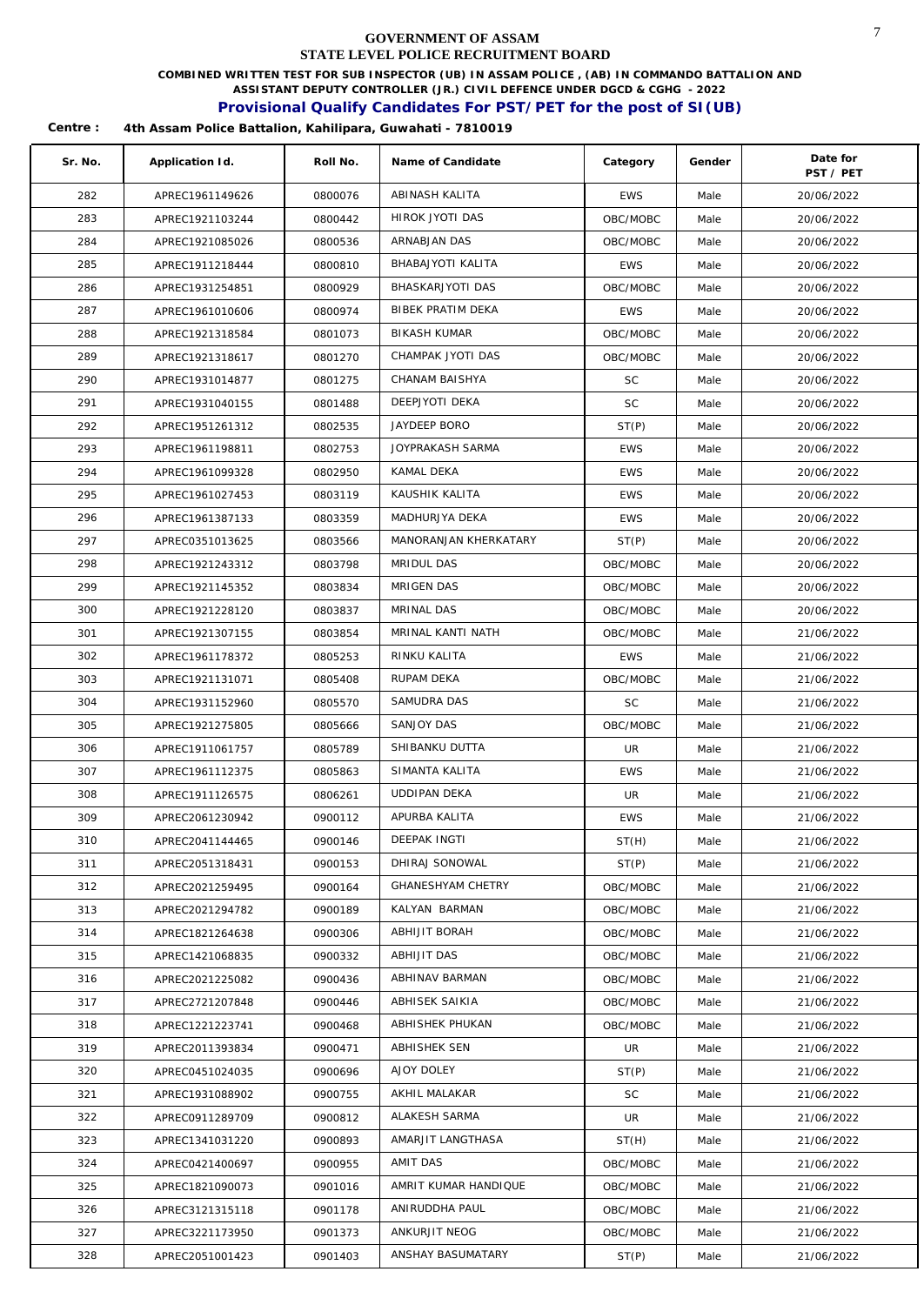**COMBINED WRITTEN TEST FOR SUB INSPECTOR (UB) IN ASSAM POLICE , (AB) IN COMMANDO BATTALION AND** 

**ASSISTANT DEPUTY CONTROLLER (JR.) CIVIL DEFENCE UNDER DGCD & CGHG - 2022** 

### **Provisional Qualify Candidates For PST/PET for the post of SI(UB)**

| Sr. No. | Application Id. | Roll No. | Name of Candidate         | Category   | Gender | Date for<br>PST / PET |
|---------|-----------------|----------|---------------------------|------------|--------|-----------------------|
| 329     | APREC0251018168 | 0901410  | ANSUMA BORO               | ST(P)      | Male   | 21/06/2022            |
| 330     | APREC2661358376 | 0901610  | ARABINDA BORAH            | <b>EWS</b> | Male   | 21/06/2022            |
| 331     | APREC1961091879 | 0901669  | ARINDAM BHARADWAZ         | <b>EWS</b> | Male   | 21/06/2022            |
| 332     | APREC2041082763 | 0901815  | ARUP JYOTI TERON          | ST(H)      | Male   | 21/06/2022            |
| 333     | APREC0331053417 | 0901886  | ASHIM KR MONDAL           | SC         | Male   | 21/06/2022            |
| 334     | APREC2621359028 | 0901900  | <b>ASHIM SAIKIA</b>       | OBC/MOBC   | Male   | 21/06/2022            |
| 335     | APREC2631023319 | 0902226  | <b>BAPAN BHOWMIK</b>      | SC         | Male   | 21/06/2022            |
| 336     | APREC2421185088 | 0902353  | <b>BASANTA KONWAR</b>     | OBC/MOBC   | Male   | 21/06/2022            |
| 337     | APREC1051133264 | 0902406  | BENJAMIN DOLEY            | ST(P)      | Male   | 21/06/2022            |
| 338     | APREC2721111524 | 0902609  | <b>BHASKAR BORA</b>       | OBC/MOBC   | Male   | 21/06/2022            |
| 339     | APREC2621359047 | 0902680  | BHASKAR JYOTI NATH        | OBC/MOBC   | Male   | 21/06/2022            |
| 340     | APREC0121116190 | 0902943  | <b>BIJIT ROY</b>          | OBC/MOBC   | Male   | 21/06/2022            |
| 341     | APREC1951332863 | 0903027  | <b>BIKASH BORO</b>        | ST(P)      | Male   | 21/06/2022            |
| 342     | APREC1921000093 | 0903035  | <b>BIKASH CHETRI</b>      | OBC/MOBC   | Male   | 21/06/2022            |
| 343     | APREC1921317701 | 0903040  | <b>BIKASH DAS</b>         | OBC/MOBC   | Male   | 21/06/2022            |
| 344     | APREC2021018164 | 0903066  | BIKASH GOGOI              | OBC/MOBC   | Male   | 21/06/2022            |
| 345     | APREC2551012307 | 0903182  | BIKRAM DOLEY              | ST(P)      | Male   | 21/06/2022            |
| 346     | APREC2651414359 | 0903188  | <b>BIKRAM MADUR</b>       | ST(P)      | Male   | 21/06/2022            |
| 347     | APREC1121332040 | 0903196  | BIKRAM RAY                | OBC/MOBC   | Male   | 21/06/2022            |
| 348     | APREC1721143098 | 0903450  | BISHAL SINGHA             | OBC/MOBC   | Male   | 21/06/2022            |
| 349     | APREC2051069917 | 0903568  | <b>BISWAJIT RABHA</b>     | ST(P)      | Male   | 21/06/2022            |
| 350     | APREC2721146977 | 0903942  | CHANDUTPAL GOGOI          | OBC/MOBC   | Male   | 21/06/2022            |
| 351     | APREC2721039953 | 0904284  | DEBASHISH BARUAH          | OBC/MOBC   | Male   | 21/06/2022            |
| 352     | APREC2031226343 | 0904381  | DEEP JYOTI DAS            | <b>SC</b>  | Male   | 21/06/2022            |
| 353     | APREC0361013004 | 0904501  | DEEPJYOTI PATOWARY        | <b>EWS</b> | Male   | 21/06/2022            |
| 354     | APREC1341010745 | 0904550  | DERENGDAO KARIGAPSA       | ST(H)      | Male   | 21/06/2022            |
| 355     | APREC1961252221 | 0904748  | DHIRAJ BORKAKOTI          | EWS        | Male   | 21/06/2022            |
| 356     | APREC2751056026 | 0904849  | DHRUBA JYOTI PATAR        | ST(P)      | Male   | 21/06/2022            |
| 357     | APREC2051064069 | 0905000  | DIGAMBAR SONOWAL          | ST(P)      | Male   | 21/06/2022            |
| 358     | APREC2761219555 | 0905271  | DIPANKAR BORA             | EWS        | Male   | 21/06/2022            |
| 359     | APREC2021118363 | 0905303  | DIPANKAR DAS              | OBC/MOBC   | Male   | 21/06/2022            |
| 360     | APREC2641329720 | 0905330  | DIPANKAR KELENG           | ST(H)      | Male   | 21/06/2022            |
| 361     | APREC1821354228 | 0905347  | DIPANKAR PHUKON           | OBC/MOBC   | Male   | 21/06/2022            |
| 362     | APREC2111234468 | 0905759  | <b>GAJANAND SHARMA</b>    | UR         | Male   | 21/06/2022            |
| 363     | APREC2021334641 | 0905814  | <b>GAURAV MAHATO</b>      | OBC/MOBC   | Male   | 21/06/2022            |
| 364     | APREC2451082870 | 0905846  | <b>GAUTAM DEURI</b>       | ST(P)      | Male   | 21/06/2022            |
| 365     | APREC1051053413 | 0905906  | <b>GHANA PEGU</b>         | ST(P)      | Male   | 21/06/2022            |
| 366     | APREC1341238962 | 0905918  | <b>GIDIYON HAFLONGBAR</b> | ST(H)      | Male   | 21/06/2022            |
| 367     | APREC0331183552 | 0906002  | GOBINDA RAY KARMAKAR      | SC         | Male   | 21/06/2022            |
| 368     | APREC2451263258 | 0906067  | <b>GRISHMA KANTA</b>      | ST(P)      | Male   | 21/06/2022            |
| 369     | APREC2041024972 | 0906182  | CHUNGKRANG<br>HANSIRI BEY | ST(H)      | Male   | 21/06/2022            |
| 370     | APREC1421149611 | 0906240  | HARSHAJEET BARMAN         | OBC/MOBC   | Male   | 21/06/2022            |
| 371     | APREC2861101330 | 0906426  | HIMANGSHU BARMAN          | EWS        | Male   | 21/06/2022            |
| 372     | APREC3221066733 | 0906427  | HIMANGSHU BARUAH          | OBC/MOBC   | Male   | 21/06/2022            |
| 373     | APREC2051042031 | 0906432  | HIMANGSHU DAIMARY         | ST(P)      | Male   | 21/06/2022            |
| 374     | APREC2011025628 | 0906446  | HIMANGSHU DEKA            | UR         | Male   | 21/06/2022            |
| 375     | APREC1931392133 | 0906569  | HIRAK JYOTI BAISHYA       | SC         | Male   | 21/06/2022            |
|         |                 |          |                           |            |        |                       |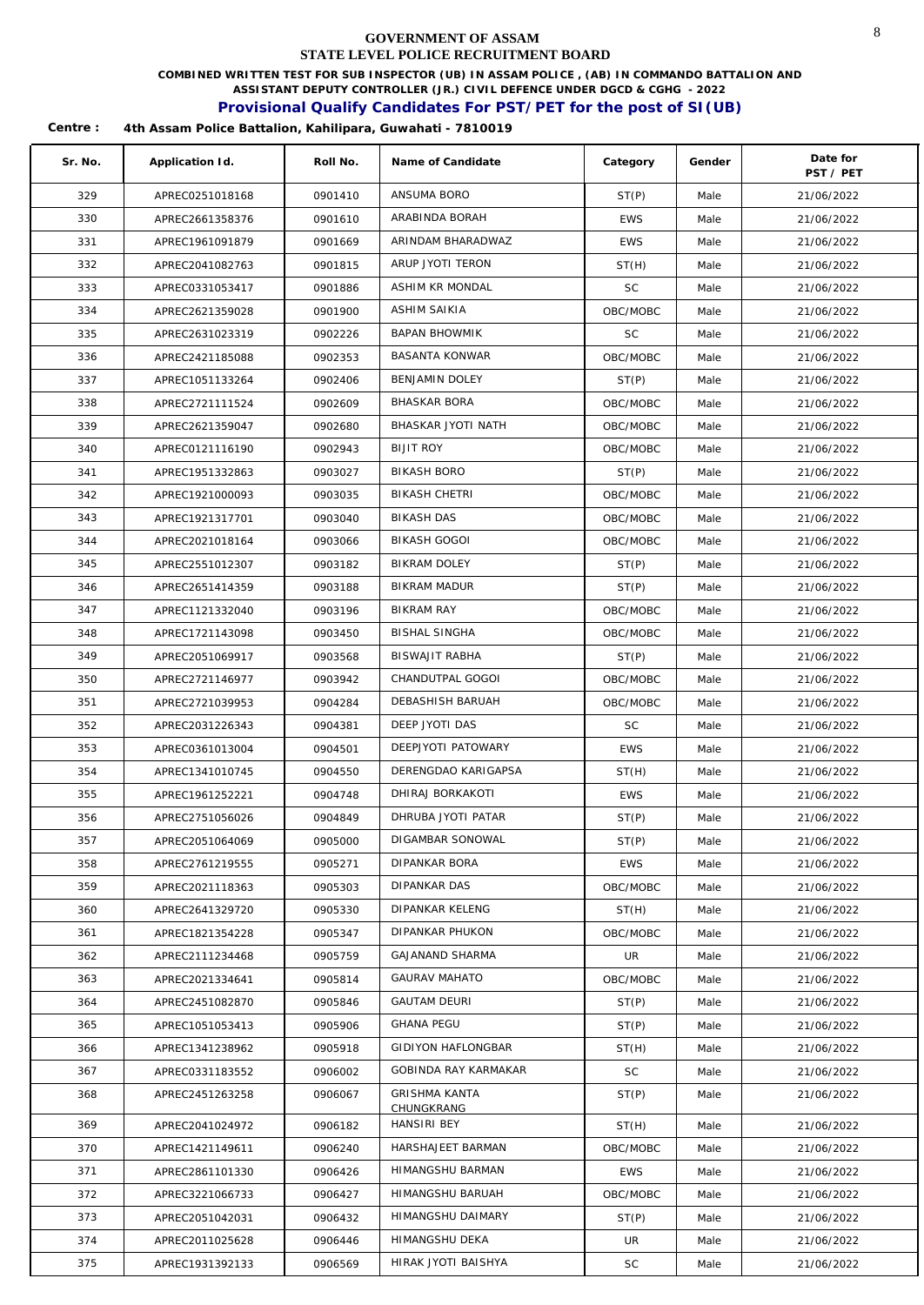**COMBINED WRITTEN TEST FOR SUB INSPECTOR (UB) IN ASSAM POLICE , (AB) IN COMMANDO BATTALION AND** 

**ASSISTANT DEPUTY CONTROLLER (JR.) CIVIL DEFENCE UNDER DGCD & CGHG - 2022** 

## **Provisional Qualify Candidates For PST/PET for the post of SI(UB)**

| Sr. No. | Application Id. | Roll No. | Name of Candidate       | Category   | Gender | Date for<br>PST / PET |
|---------|-----------------|----------|-------------------------|------------|--------|-----------------------|
| 376     | APREC2821055330 | 0906641  | <b>HIRAK THAKURIA</b>   | OBC/MOBC   | Male   | 21/06/2022            |
| 377     | APREC0251240925 | 0906735  | HIRUJYOTI DEURY         | ST(P)      | Male   | 21/06/2022            |
| 378     | APREC0951144272 | 0906741  | HITESH BARO             | ST(P)      | Male   | 21/06/2022            |
| 379     | APREC1961186417 | 0907194  | JEETJYOTI KALITA        | <b>EWS</b> | Male   | 21/06/2022            |
| 380     | APREC2821053418 | 0907243  | <b>JHON RAJBONGSHI</b>  | OBC/MOBC   | Male   | 21/06/2022            |
| 381     | APREC2721285179 | 0907279  | JIGYAS BORA             | OBC/MOBC   | Male   | 21/06/2022            |
| 382     | APREC2731240880 | 0907342  | JINTU MONI HIRA         | SC         | Male   | 21/06/2022            |
| 383     | APREC2721244391 | 0907421  | JITUL BORA              | OBC/MOBC   | Male   | 21/06/2022            |
| 384     | APREC1051384779 | 0907427  | JITUL DOLEY             | ST(P)      | Male   | 21/06/2022            |
| 385     | APREC2021399384 | 0907863  | JYOTIRMAN DEY           | OBC/MOBC   | Male   | 21/06/2022            |
| 386     | APREC2021075805 | 0907870  | JYOTIRMOY DAS           | OBC/MOBC   | Male   | 21/06/2022            |
| 387     | APREC2421109790 | 0908108  | KALYAN BORUAH           | OBC/MOBC   | Male   | 21/06/2022            |
| 388     | APREC2011226890 | 0908449  | KAUSHIK BARMAN          | UR         | Male   | 21/06/2022            |
| 389     | APREC2631300851 | 0908463  | KAUSHIK DAS             | <b>SC</b>  | Male   | 21/06/2022            |
| 390     | APREC2651145936 | 0908471  | KAUSHIK DEURI           | ST(P)      | Male   | 21/06/2022            |
| 391     | APREC2031255027 | 0908486  | KAUSHIK RAJ DAS         | <b>SC</b>  | Male   | 21/06/2022            |
| 392     | APREC2021325784 | 0908489  | KAUSHIK ROY             | OBC/MOBC   | Male   | 21/06/2022            |
| 393     | APREC2721117807 | 0908502  | KAUSTAV BHUYAN          | OBC/MOBC   | Male   | 21/06/2022            |
| 394     | APREC2021169184 | 0908512  | KAUSTUBH KASHYAP BORAH  | OBC/MOBC   | Male   | 21/06/2022            |
| 395     | APREC2721083587 | 0908535  | KESHAB GIRI             | OBC/MOBC   | Male   | 21/06/2022            |
| 396     | APREC2651258887 | 0908642  | KIRAN BASUMATARY        | ST(P)      | Male   | 21/06/2022            |
| 397     | APREC2021149203 | 0908701  | KONGKAN NATH            | OBC/MOBC   | Male   | 21/06/2022            |
| 398     | APREC2721164874 | 0908784  | KRISHNA MONI DEKA       | OBC/MOBC   | Male   | 21/06/2022            |
| 399     | APREC2041133041 | 0908872  | KULDEEP RAHANG          | ST(H)      | Male   | 21/06/2022            |
| 400     | APREC2641013222 | 0908902  | KUMAR NILAY SACHI DUTTA | ST(H)      | Male   | 21/06/2022            |
|         |                 |          | <b>BANGTHAI</b>         |            |        |                       |
| 401     | APREC2421120243 | 0909332  | MADHURJYA SAIKIA        | OBC/MOBC   | Male   | 21/06/2022            |
| 402     | APREC2021037063 | 0909333  | MADHURJYA THAKURIA      | OBC/MOBC   | Male   | 21/06/2022            |
| 403     | APREC2721332035 | 0909334  | MADHURYA KALITA         | OBC/MOBC   | Male   | 21/06/2022            |
| 404     | APREC2011105378 | 0909919  | MANU KUMAR SINGH        | UR         | Male   | 21/06/2022            |
| 405     | APREC1341292252 | 0909967  | MATTHEW S KHAWZAWL      | ST(H)      | Male   | 21/06/2022            |
| 406     | APREC1021237881 | 0910013  | MD ANUWER AHMED         | OBC/MOBC   | Male   | 21/06/2022            |
| 407     | APREC1731065906 | 0910153  | MIMO ROY                | <b>SC</b>  | Male   | 21/06/2022            |
| 408     | APREC2021170661 | 0910207  | MINTU BORAH             | OBC/MOBC   | Male   | 21/06/2022            |
| 409     | APREC3221050734 | 0910236  | MINTU MORAN             | OBC/MOBC   | Male   | 21/06/2022            |
| 410     | APREC1731198096 | 0910473  | MONJIT SINGH            | SC         | Male   | 21/06/2022            |
| 411     | APREC2921009536 | 0910525  | MONURANJAN BURA GOHAIN  | OBC/MOBC   | Male   | 21/06/2022            |
| 412     | APREC2721200407 | 0910560  | MOUPRAN GAYAN           | OBC/MOBC   | Male   | 21/06/2022            |
| 413     | APREC2451015665 | 0910564  | MOUSUM DOLEY            | ST(P)      | Male   | 21/06/2022            |
| 414     | APREC2631304554 | 0910627  | MRIDUL CHOUDHURY        | SC         | Male   | 21/06/2022            |
| 415     | APREC2651185482 | 0910661  | MRIDUL SWARGIARY        | ST(P)      | Male   | 21/06/2022            |
| 416     | APREC0921344263 | 0910682  | MRIDUPAWAN NATH         | OBC/MOBC   | Male   | 21/06/2022            |
| 417     | APREC2021175108 | 0910717  | MRIGANKA CHOUDHURY      | OBC/MOBC   | Male   | 21/06/2022            |
| 418     | APREC2021103510 | 0910748  | MRINAL DAS              | OBC/MOBC   | Male   | 21/06/2022            |
| 419     | APREC1731393481 | 0910866  | MUKESH SARKAR           | SC         | Male   | 21/06/2022            |
| 420     | APREC2721381630 | 0910967  | NABA JYOTI BORA         | OBC/MOBC   | Male   | 21/06/2022            |
| 421     | APREC2021144525 | 0911004  | NABAJIT GOGOI           | OBC/MOBC   | Male   | 21/06/2022            |
| 422     | APREC1121024884 | 0911213  | NARAYAN RAY             | OBC/MOBC   | Male   | 21/06/2022            |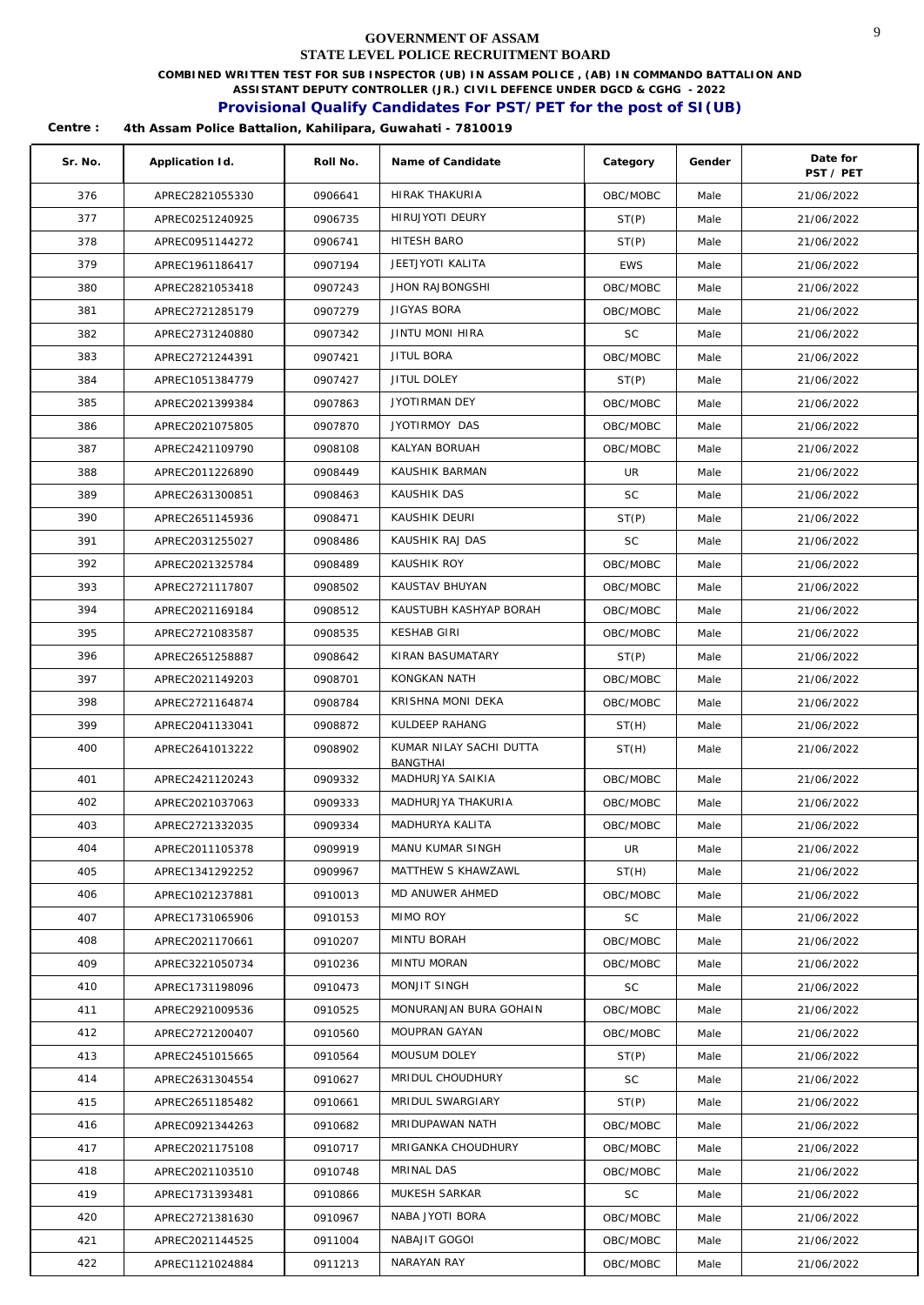**COMBINED WRITTEN TEST FOR SUB INSPECTOR (UB) IN ASSAM POLICE , (AB) IN COMMANDO BATTALION AND** 

**ASSISTANT DEPUTY CONTROLLER (JR.) CIVIL DEFENCE UNDER DGCD & CGHG - 2022** 

## **Provisional Qualify Candidates For PST/PET for the post of SI(UB)**

| Sr. No. | Application Id. | Roll No. | Name of Candidate      | Category   | Gender | Date for<br>PST / PET |
|---------|-----------------|----------|------------------------|------------|--------|-----------------------|
| 423     | APREC2721285499 | 0911299  | NAYAN JYOTI SAIKIA     | OBC/MOBC   | Male   | 21/06/2022            |
| 424     | APREC1521125229 | 0911339  | NAYANDEEP GOGOI        | OBC/MOBC   | Male   | 21/06/2022            |
| 425     | APREC2021288489 | 0911458  | NETRA KAMAL GOGOI      | OBC/MOBC   | Male   | 21/06/2022            |
| 426     | APREC2031062537 | 0911694  | NILOTPAL DAS           | <b>SC</b>  | Male   | 21/06/2022            |
| 427     | APREC1221004121 | 0911727  | NILUTPAL GOGOI         | OBC/MOBC   | Male   | 21/06/2022            |
| 428     | APREC1921293198 | 0911774  | NIPON BORAH            | OBC/MOBC   | Male   | 21/06/2022            |
| 429     | APREC2731074659 | 0911800  | NIRAB JYOTI DAS        | SC         | Male   | 21/06/2022            |
| 430     | APREC2021238458 | 0911804  | NIRAJ KUMAR THAKUR     | OBC/MOBC   | Male   | 21/06/2022            |
| 431     | APREC2021019095 | 0912023  | NOVONEEL NATH          | OBC/MOBC   | Male   | 21/06/2022            |
| 432     | APREC1411246478 | 0912192  | PALLAB SAUD            | <b>EWS</b> | Male   | 21/06/2022            |
| 433     | APREC2051010807 | 0912364  | PANKAJ PEGU            | ST(P)      | Male   | 21/06/2022            |
| 434     | APREC2021235163 | 0912533  | PARIMAL PAUL           | OBC/MOBC   | Male   | 21/06/2022            |
| 435     | APREC1921003627 | 0912723  | PHULKUMAR NATH         | OBC/MOBC   | Male   | 21/06/2022            |
| 436     | APREC2721023912 | 0912814  | PINTU GOHAIN           | OBC/MOBC   | Male   | 21/06/2022            |
| 437     | APREC2061238729 | 0912910  | PRABALJIT BHARALI      | <b>EWS</b> | Male   | 21/06/2022            |
| 438     | APREC2621152938 | 0912970  | PRADYUT DEKA           | OBC/MOBC   | Male   | 21/06/2022            |
| 439     | APREC2061117500 | 0913095  | PRANAB KUMAR KATAKI    | <b>EWS</b> | Male   | 21/06/2022            |
| 440     | APREC1051122518 | 0913108  | PRANAB SONOWAL         | ST(P)      | Male   | 21/06/2022            |
| 441     | APREC2721150049 | 0913293  | PRANJOL NATH           | OBC/MOBC   | Male   | 21/06/2022            |
| 442     | APREC1721348484 | 0913366  | PRASENJIT DEB          | OBC/MOBC   | Male   | 21/06/2022            |
| 443     | APREC2621198539 | 0913403  | PRATIK JYOTI LAHAN     | OBC/MOBC   | Male   | 21/06/2022            |
| 444     | APREC1841054743 | 0913488  | PRINCE MAIO            | ST(H)      | Male   | 21/06/2022            |
| 445     | APREC0161065669 | 0914045  | RAHUL DAS              | <b>EWS</b> | Male   | 21/06/2022            |
| 446     | APREC2631245029 | 0914050  | RAHUL DAS              | SC         | Male   | 21/06/2022            |
| 447     | APREC0361074706 | 0914139  | RAIZ UDDIN             | <b>EWS</b> | Male   | 21/06/2022            |
| 448     | APREC1911153634 | 0914234  | RAJDEEP SARMA          | UR         | Male   | 21/06/2022            |
| 449     | APREC2631238913 | 0914256  | RAJESH DAS             | <b>SC</b>  | Male   | 21/06/2022            |
| 450     | APREC2041243328 | 0914321  | RAJIV TUMUNG           | ST(H)      | Male   | 21/06/2022            |
| 451     | APREC2051012048 | 0914329  | RAJKUMAR KAMAN         | ST(P)      | Male   | 21/06/2022            |
| 452     | APREC2011419604 | 0914453  | RAKIB HUSSAIN          | UR         | Male   | 21/06/2022            |
| 453     | APREC2721007334 | 0914476  | RAKTIM JYOTI GOGOI     | OBC/MOBC   | Male   | 21/06/2022            |
| 454     | APREC0721389903 | 0914549  | RANJAN BHUYAN          | OBC/MOBC   | Male   | 21/06/2022            |
| 455     | APREC2731281694 | 0914936  | RINKU BARUAH           | SC         | Male   | 21/06/2022            |
| 456     | APREC1341422351 | 0915131  | RITURAJ LANGTHASA      | ST(H)      | Male   | 21/06/2022            |
| 457     | APREC1521148549 | 0915175  | ROCKTIV BORA           | OBC/MOBC   | Male   | 21/06/2022            |
| 458     | APREC1341118522 | 0915232  | ROILIEN LAL HRANGKHOL  | ST(H)      | Male   | 21/06/2022            |
| 459     | APREC2721064178 | 0915453  | RUPAM DEKA             | OBC/MOBC   | Male   | 21/06/2022            |
| 460     | APREC1921001933 | 0915791  | SAMAR JYOTI BHADRESWAR | OBC/MOBC   | Male   | 21/06/2022            |
|         |                 |          | DAS DAS                |            |        |                       |
| 461     | APREC3021317281 | 0915849  | SAMUEL SENAPATI        | OBC/MOBC   | Male   | 21/06/2022            |
| 462     | APREC2721350336 | 0915956  | SANGRAM SHILL          | OBC/MOBC   | Male   | 21/06/2022            |
| 463     | APREC2061174879 | 0916087  | SANJOME BORTHAKUR      | EWS        | Male   | 21/06/2022            |
| 464     | APREC2011042906 | 0916272  | SASHANKA BARMAN        | UR         | Male   | 21/06/2022            |
| 465     | APREC2721035657 | 0916297  | SATYAJIT BORDOLOI      | OBC/MOBC   | Male   | 21/06/2022            |
| 466     | APREC1931000021 | 0916328  | SAURAV BAISHYA         | SC         | Male   | 21/06/2022            |
| 467     | APREC1341011456 | 0916404  | SEIGOU HAOLAI          | ST(H)      | Male   | 21/06/2022            |
| 468     | APREC0451332955 | 0916675  | SHYAM KUTUM            | ST(P)      | Male   | 21/06/2022            |
| 469     | APREC2721022992 | 0916996  | SOURABH JYOTI NATH     | OBC/MOBC   | Male   | 21/06/2022            |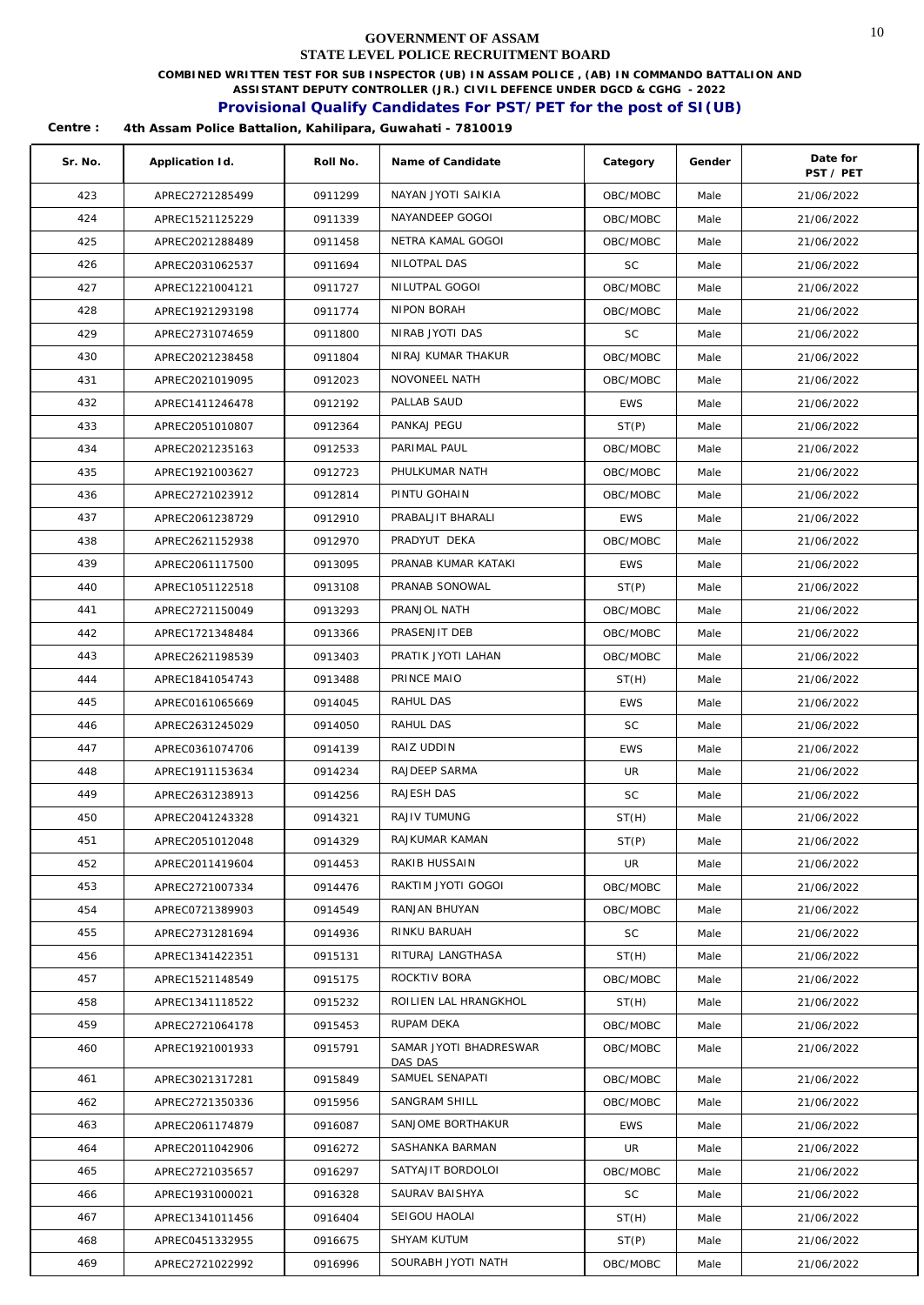**COMBINED WRITTEN TEST FOR SUB INSPECTOR (UB) IN ASSAM POLICE , (AB) IN COMMANDO BATTALION AND** 

**ASSISTANT DEPUTY CONTROLLER (JR.) CIVIL DEFENCE UNDER DGCD & CGHG - 2022** 

### **Provisional Qualify Candidates For PST/PET for the post of SI(UB)**

| Sr. No. | Application Id. | Roll No. | Name of Candidate     | Category   | Gender | Date for<br>PST / PET |
|---------|-----------------|----------|-----------------------|------------|--------|-----------------------|
| 470     | APREC2721128278 | 0917034  | SOURAV TALUKDAR       | OBC/MOBC   | Male   | 21/06/2022            |
| 471     | APREC2621046011 | 0917270  | <b>SUMAN SUT</b>      | OBC/MOBC   | Male   | 21/06/2022            |
| 472     | APREC2021358506 | 0917271  | SUMAN TALUKDAR        | OBC/MOBC   | Male   | 21/06/2022            |
| 473     | APREC1931225840 | 0917363  | SUMONTA KAKATI        | <b>SC</b>  | Male   | 21/06/2022            |
| 474     | APREC0531015590 | 0917527  | <b>SURAJIT PAUL</b>   | <b>SC</b>  | Male   | 21/06/2022            |
| 475     | APREC2031243799 | 0917775  | <b>TANMOY DAS</b>     | <b>SC</b>  | Male   | 21/06/2022            |
| 476     | APREC1721187106 | 0917803  | TAPAN BARUAH          | OBC/MOBC   | Male   | 21/06/2022            |
| 477     | APREC1051064474 | 0918008  | TRIBENDRA PEGU        | ST(P)      | Male   | 21/06/2022            |
| 478     | APREC1461230163 | 0918030  | TRIDIP DAS            | <b>EWS</b> | Male   | 21/06/2022            |
| 479     | APREC1961000447 | 0918042  | TRILOCHAN KALITA      | <b>EWS</b> | Male   | 21/06/2022            |
| 480     | APREC2421182687 | 0918050  | TRINAYAN CHAMUAH      | OBC/MOBC   | Male   | 21/06/2022            |
| 481     | APREC2621368807 | 0918242  | UJJAL DEKA            | OBC/MOBC   | Male   | 21/06/2022            |
| 482     | APREC3421170945 | 0918376  | UTTAM CHETRY          | OBC/MOBC   | Male   | 21/06/2022            |
| 483     | APREC1451064211 | 0918406  | VICTOR BORO           | ST(P)      | Male   | 21/06/2022            |
| 484     | APREC1341261721 | 1000034  | ABOJIT DAUDUNG        | ST(H)      | Male   | 21/06/2022            |
| 485     | APREC2141077882 | 1000084  | AKSHAY D LANGTHASA    | ST(H)      | Male   | 21/06/2022            |
| 486     | APREC1721136101 | 1000401  | <b>BIMAL CH GHOSH</b> | OBC/MOBC   | Male   | 21/06/2022            |
| 487     | APREC1741022673 | 1000445  | <b>BISHAL KATHAR</b>  | ST(H)      | Male   | 21/06/2022            |
| 488     | APREC1721215661 | 1000462  | BISHWAJIT CHANDA      | OBC/MOBC   | Male   | 21/06/2022            |
| 489     | APREC1721236000 | 1000612  | CHINMOY DUTTA         | OBC/MOBC   | Male   | 21/06/2022            |
| 490     | APREC2141094283 | 1000641  | DAWSENG TAIFA         | ST(H)      | Male   | 21/06/2022            |
| 491     | APREC2121092467 | 1000731  | DIBYA JYOTI DEKA      | OBC/MOBC   | Male   | 21/06/2022            |
| 492     | APREC3421331635 | 1000758  | DIPAK KUMAR CHAUHAN   | OBC/MOBC   | Male   | 21/06/2022            |
| 493     | APREC2451064392 | 1000772  | DIPANKAR PAGAG        | ST(P)      | Male   | 21/06/2022            |
| 494     | APREC3421280839 | 1000833  | <b>GAURAV CHAUHAN</b> | OBC/MOBC   | Male   | 21/06/2022            |
| 495     | APREC1721280748 | 1000859  | <b>GOBINDA SHILL</b>  | OBC/MOBC   | Male   | 21/06/2022            |
| 496     | APREC1721002247 | 1000914  | HEMANTA HANDIQUE      | OBC/MOBC   | Male   | 21/06/2022            |
| 497     | APREC2121084520 | 1000927  | HILLUL SAIKIA         | OBC/MOBC   | Male   | 21/06/2022            |
| 498     | APREC3441019939 | 1000945  | HORBOJOY SENGYUNG     | ST(H)      | Male   | 21/06/2022            |
| 499     | APREC2141321995 | 1001037  | JOHN HAULAI           | ST(H)      | Male   | 21/06/2022            |
| 500     | APREC2141155556 | 1001044  | <b>JONS R MARAK</b>   | ST(H)      | Male   | 21/06/2022            |
| 501     | APREC1721287122 | 1001430  | MONUJ SIL             | OBC/MOBC   | Male   | 21/06/2022            |
| 502     | APREC1731162662 | 1001646  | PINTU DAS             | <b>SC</b>  | Male   | 21/06/2022            |
| 503     | APREC1341253282 | 1001651  | POBITDRA SRANGPHANG   | ST(H)      | Male   | 21/06/2022            |
| 504     | APREC1761013816 | 1001688  | PRAMOD KUMAR SINGH    | <b>EWS</b> | Male   | 21/06/2022            |
| 505     | APREC2141187224 | 1001745  | PRINCE KEMPRAI        | ST(H)      | Male   | 21/06/2022            |
| 506     | APREC2141394100 | 1001935  | RAJU RONGPHAR         | ST(H)      | Male   | 21/06/2022            |
| 507     | APREC1341214930 | 1002083  | ROMIT THAOSEN         | ST(H)      | Male   | 21/06/2022            |
| 508     | APREC2121047639 | 1002210  | SANJAY MUDI           | OBC/MOBC   | Male   | 21/06/2022            |
| 509     | APREC2141122130 | 1002278  | SAURABH LAPTHAISA     | ST(H)      | Male   | 21/06/2022            |
| 510     | APREC1731264434 | 1002394  | SOURAV DAS            | SC         | Male   | 21/06/2022            |
| 511     | APREC1721069828 | 1002404  | SUBHAM GOALA          | OBC/MOBC   | Male   | 21/06/2022            |
| 512     | APREC1731169778 | 1002414  | SUBRATA DAS           | SC.        | Male   | 21/06/2022            |
| 513     | APREC2131215636 | 1002482  | SUNIL NOMOSUDRA       | <b>SC</b>  | Male   | 21/06/2022            |
| 514     | APREC2141129550 | 1002531  | SWAPNELSON SANGMA     | ST(H)      | Male   | 21/06/2022            |
| 515     | APREC2141160728 | 1002562  | THAIPRANG LANGTHASA   | ST(H)      | Male   | 21/06/2022            |
| 516     | APREC2141098268 | 1002613  | UTTAM PHONGLO         | ST(H)      | Male   | 21/06/2022            |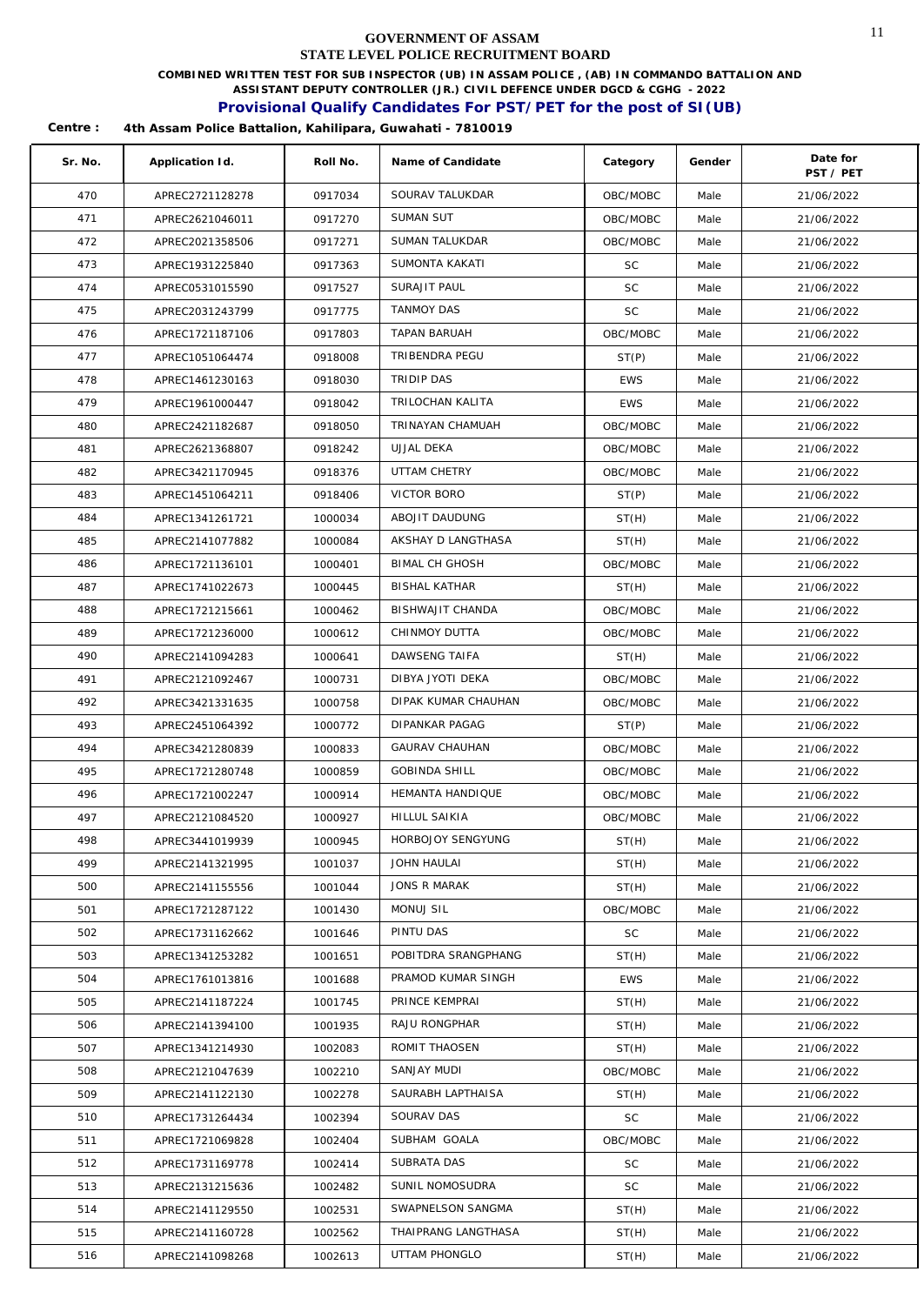**COMBINED WRITTEN TEST FOR SUB INSPECTOR (UB) IN ASSAM POLICE , (AB) IN COMMANDO BATTALION AND** 

**ASSISTANT DEPUTY CONTROLLER (JR.) CIVIL DEFENCE UNDER DGCD & CGHG - 2022** 

### **Provisional Qualify Candidates For PST/PET for the post of SI(UB)**

| Sr. No. | Application Id. | Roll No. | Name of Candidate                   | Category   | Gender | Date for<br>PST / PET |
|---------|-----------------|----------|-------------------------------------|------------|--------|-----------------------|
| 517     | APREC2161004480 | 1002621  | VISHAL ADHIKARI                     | <b>EWS</b> | Male   | 21/06/2022            |
| 518     | APREC1161220415 | 1100017  | ABDUL KADER SHEIKH                  | <b>EWS</b> | Male   | 21/06/2022            |
| 519     | APREC2351179049 | 1100062  | ABHIJIT BASUMATARY                  | ST(P)      | Male   | 21/06/2022            |
| 520     | APREC1161184605 | 1100088  | ABHIMUNYA SUR                       | <b>EWS</b> | Male   | 21/06/2022            |
| 521     | APREC1121028118 | 1100337  | AMIT KUMAR SHARMA                   | OBC/MOBC   | Male   | 21/06/2022            |
| 522     | APREC2351118614 | 1100662  | ANTONY KOCH                         | ST(P)      | Male   | 21/06/2022            |
| 523     | APREC1121237400 | 1101058  | BHASKARJYOTI ROY                    | OBC/MOBC   | Male   | 21/06/2022            |
| 524     | APREC2321201276 | 1101292  | <b>BIPLAB NATH</b>                  | OBC/MOBC   | Male   | 21/06/2022            |
| 525     | APREC1121224793 | 1101295  | <b>BIPLAB ROY</b>                   | OBC/MOBC   | Male   | 21/06/2022            |
| 526     | APREC1121040184 | 1102607  | HIRANYA BARMAN                      | OBC/MOBC   | Male   | 21/06/2022            |
| 527     | APREC0531353114 | 1102620  | HIROK JYOTI DAS                     | <b>SC</b>  | Male   | 21/06/2022            |
| 528     | APREC2351237228 | 1103410  | KRISHNA CHARAN<br><b>BASUMATARY</b> | ST(P)      | Male   | 21/06/2022            |
| 529     | APREC1161223175 | 1103615  | MAHIBUR RAHMAN                      | <b>EWS</b> | Male   | 21/06/2022            |
| 530     | APREC3321144321 | 1104807  | PRABAL NATH                         | OBC/MOBC   | Male   | 21/06/2022            |
| 531     | APREC2321208587 | 1104954  | PRINCE BARMAN                       | OBC/MOBC   | Male   | 21/06/2022            |
| 532     | APREC0531334434 | 1105016  | PROBHASH KARMAKAR                   | <b>SC</b>  | Male   | 21/06/2022            |
| 533     | APREC1121212299 | 1105267  | RAJU DEBNATH                        | OBC/MOBC   | Male   | 21/06/2022            |
| 534     | APREC3321378687 | 1106207  | SHER BAHADUR CHETRY                 | OBC/MOBC   | Male   | 21/06/2022            |
| 535     | APREC2421034998 | 1200062  | ADITYA SAIKIA                       | OBC/MOBC   | Male   | 21/06/2022            |
| 536     | APREC1051031776 | 1200086  | AJAY TAID                           | ST(P)      | Male   | 21/06/2022            |
| 537     | APREC2451133284 | 1200228  | ANIRUDHA PEGU                       | ST(P)      | Male   | 21/06/2022            |
| 538     | APREC2451259348 | 1200572  | <b>BHABAJIT PEGU</b>                | ST(P)      | Male   | 21/06/2022            |
| 539     | APREC1021363936 | 1200670  | BHASKAR JYOTI GOGOI                 | OBC/MOBC   | Male   | 21/06/2022            |
| 540     | APREC2451323863 | 1200805  | BIJOY KRISHNA LAGACHU               | ST(P)      | Male   | 21/06/2022            |
| 541     | APREC2451161853 | 1200863  | BIKRAM BASUMATARY                   | ST(P)      | Male   | 21/06/2022            |
| 542     | APREC2451264897 | 1201042  | BISWASANANDA DOLEY                  | ST(P)      | Male   | 21/06/2022            |
| 543     | APREC1051400647 | 1201051  | BITUBHAI NARAH                      | ST(P)      | Male   | 21/06/2022            |
| 544     | APREC2421209007 | 1201292  | DAMUDAR CHETRY                      | OBC/MOBC   | Male   | 21/06/2022            |
| 545     | APREC2421161331 | 1201525  | DHRUBA JYOTI SAIKIA                 | OBC/MOBC   | Male   | 21/06/2022            |
| 546     | APREC1021109475 | 1202126  | HIMANGSHU GOHAIN                    | OBC/MOBC   | Male   | 21/06/2022            |
| 547     | APREC2421192082 | 1202169  | HIRAKJYOTI GOGOI                    | OBC/MOBC   | Male   | 21/06/2022            |
| 548     | APREC1051072309 | 1202421  | JITU PARNA PEGU                     | ST(P)      | Male   | 21/06/2022            |
| 549     | APREC2421058397 | 1202468  | <b>JUGAL GOGOI</b>                  | OBC/MOBC   | Male   | 21/06/2022            |
| 550     | APREC2441095642 | 1202762  | KINGSHUK SONOWAL                    | ST(H)      | Male   | 21/06/2022            |
| 551     | APREC2451130029 | 1202771  | KIRAN DOLEY                         | ST(P)      | Male   | 21/06/2022            |
| 552     | APREC2451000640 | 1202892  | LAKHI DOIMARY                       | ST(P)      | Male   | 21/06/2022            |
| 553     | APREC2421220771 | 1202948  | LAKHYAJIT BORAH                     | OBC/MOBC   | Male   | 21/06/2022            |
| 554     | APREC2421020452 | 1202962  | LAKHYAJIT SAIKIA                    | OBC/MOBC   | Male   | 21/06/2022            |
| 555     | APREC2451264351 | 1203080  | MADHAB DEURI                        | ST(P)      | Male   | 21/06/2022            |
| 556     | APREC1031025937 | 1203094  | MADHAV MONDAL                       | <b>SC</b>  | Male   | 21/06/2022            |
| 557     | APREC2451005006 | 1203346  | <b>METOM PEGU</b>                   | ST(P)      | Male   | 21/06/2022            |
| 558     | APREC1051061605 | 1203388  | MINTU PATOR                         | ST(P)      | Male   | 21/06/2022            |
| 559     | APREC2461004930 | 1203622  | MRINMOY BORAH                       | <b>EWS</b> | Male   | 21/06/2022            |
| 560     | APREC0421040949 | 1203849  | NIPEN BARUAH                        | OBC/MOBC   | Male   | 21/06/2022            |
| 561     | APREC2451143937 | 1203851  | NIPON JYOTI DOLEY                   | ST(P)      | Male   | 21/06/2022            |
| 562     | APREC2451046385 | 1204362  | PRANAB JYOTI SONOWAL                | ST(P)      | Male   | 21/06/2022            |
| 563     | APREC2431033977 | 1204408  | PRANJAL DAS                         | SC         | Male   | 21/06/2022            |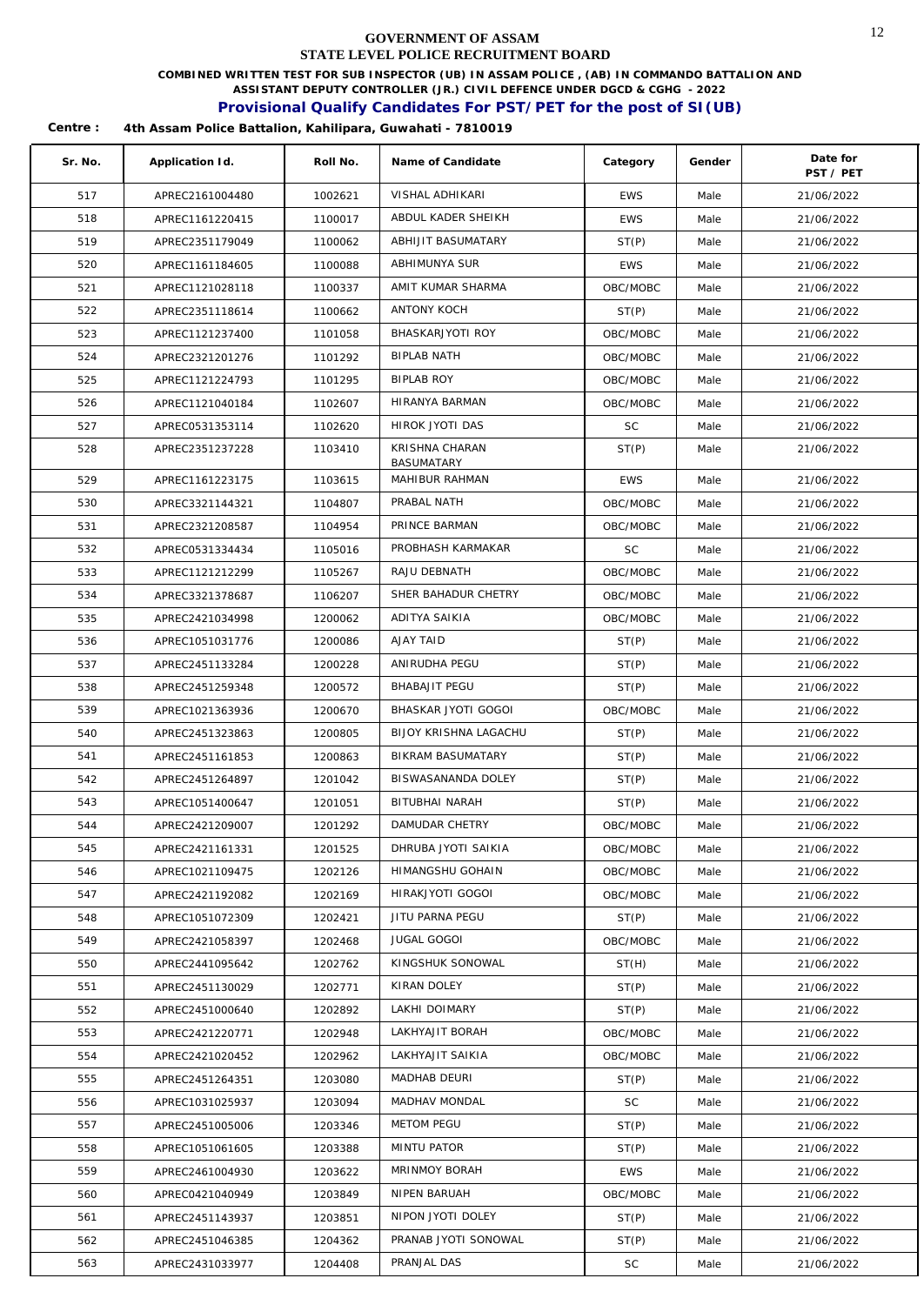**COMBINED WRITTEN TEST FOR SUB INSPECTOR (UB) IN ASSAM POLICE , (AB) IN COMMANDO BATTALION AND** 

**ASSISTANT DEPUTY CONTROLLER (JR.) CIVIL DEFENCE UNDER DGCD & CGHG - 2022** 

### **Provisional Qualify Candidates For PST/PET for the post of SI(UB)**

| Sr. No. | Application Id. | Roll No. | Name of Candidate         | Category   | Gender | Date for<br>PST / PET |
|---------|-----------------|----------|---------------------------|------------|--------|-----------------------|
| 564     | APREC2431190658 | 1204449  | PRANJAL ROY               | <b>SC</b>  | Male   | 21/06/2022            |
| 565     | APREC2451194586 | 1204761  | RAJDEEP DOLEY             | ST(P)      | Male   | 21/06/2022            |
| 566     | APREC2451109309 | 1204893  | RANADITYA DOLEY           | ST(P)      | Male   | 21/06/2022            |
| 567     | APREC2451196014 | 1205014  | RIKHAB BORAH              | ST(P)      | Male   | 21/06/2022            |
| 568     | APREC2421244591 | 1205161  | RUPAM BORA                | OBC/MOBC   | Male   | 21/06/2022            |
| 569     | APREC1021141250 | 1205168  | RUPAM DIHINGIA            | OBC/MOBC   | Male   | 21/06/2022            |
| 570     | APREC2431250938 | 1205300  | SANJIB DAS                | SC         | Male   | 21/06/2022            |
| 571     | APREC2421407136 | 1205547  | SOURAV BORAH              | OBC/MOBC   | Male   | 21/06/2022            |
| 572     | APREC2421341971 | 1205548  | SOURAV BORUAH             | OBC/MOBC   | Male   | 21/06/2022            |
| 573     | APREC1051178199 | 1205879  | TULTUL MISSONG            | ST(P)      | Male   | 21/06/2022            |
| 574     | APREC0361023234 | 1300025  | ABDUR RAFIK SIKDAR        | <b>EWS</b> | Male   | 21/06/2022            |
| 575     | APREC0221236333 | 1300048  | ABHIJIT NATH              | OBC/MOBC   | Male   | 21/06/2022            |
| 576     | APREC0321235499 | 1300270  | AMIT BARMAN               | OBC/MOBC   | Male   | 21/06/2022            |
| 577     | APREC2861352297 | 1300545  | ANKUR BARMAN              | <b>EWS</b> | Male   | 21/06/2022            |
| 578     | APREC2811147840 | 1300694  | ARNAB JYOTI SARMA         | UR         | Male   | 21/06/2022            |
| 579     | APREC0561168362 | 1300867  | <b>BAHARUL ISLAM</b>      | <b>EWS</b> | Male   | 21/06/2022            |
| 580     | APREC0361298365 | 1300868  | <b>BAHARUL ISLAM</b>      | <b>EWS</b> | Male   | 21/06/2022            |
| 581     | APREC0131164560 | 1300893  | <b>BANAJIT DAS</b>        | <b>SC</b>  | Male   | 21/06/2022            |
| 582     | APREC0121146062 | 1301104  | <b>BHARGAB DAS</b>        | OBC/MOBC   | Male   | 21/06/2022            |
| 583     | APREC2831264004 | 1301293  | <b>BIKASH BAISHYA</b>     | <b>SC</b>  | Male   | 21/06/2022            |
| 584     | APREC2821057951 | 1301581  | CHAMPAK KAKATI            | OBC/MOBC   | Male   | 21/06/2022            |
| 585     | APREC2821214863 | 1301687  | CHINMAY PATHAK            | OBC/MOBC   | Male   | 21/06/2022            |
| 586     | APREC0111031680 | 1301796  | DEBALIN TALUKDAR          | UR         | Male   | 21/06/2022            |
| 587     | APREC2831278702 | 1302321  | DIPANKAR DAS              | <b>SC</b>  | Male   | 21/06/2022            |
| 588     | APREC0221047174 | 1302328  | DIPANKAR DAS              | OBC/MOBC   | Male   | 21/06/2022            |
| 589     | APREC0251230715 | 1302371  | DIPJYOTI BORO             | ST(P)      | Male   | 21/06/2022            |
| 590     | APREC0131162133 | 1302390  | DIPJYOTI MEDHI            | <b>SC</b>  | Male   | 21/06/2022            |
| 591     | APREC0251144914 | 1302594  | <b>GEREMSA BASUMATARY</b> | ST(P)      | Male   | 21/06/2022            |
| 592     | APREC2821135169 | 1302665  | <b>GUNAJIT DAS</b>        | OBC/MOBC   | Male   | 21/06/2022            |
| 593     | APREC2821370721 | 1302852  | HIMANGSHU TALUKDAR        | OBC/MOBC   | Male   | 21/06/2022            |
| 594     | APREC0361011141 | 1302959  | HIRAK JYOTI SAUD          | <b>EWS</b> | Male   | 21/06/2022            |
| 595     | APREC2811260827 | 1302983  | HIRAKJYOTI PATHAK         | UR         | Male   | 21/06/2022            |
| 596     | APREC0121230045 | 1303071  | HRISHIKESH DAS            | OBC/MOBC   | Male   | 21/06/2022            |
| 597     | APREC0251018656 | 1303579  | <b>JWNGSAR BORO</b>       | ST(P)      | Male   | 21/06/2022            |
| 598     | APREC2821152014 | 1303658  | JYOTISHMAY NATH           | OBC/MOBC   | Male   | 21/06/2022            |
| 599     | APREC2821226450 | 1303727  | KAMAL BARMAN              | OBC/MOBC   | Male   | 21/06/2022            |
| 600     | APREC2831252786 | 1303796  | KANGKAN DAS               | SC         | Male   | 21/06/2022            |
| 601     | APREC2831317178 | 1303808  | KANGKAN JYOTI BAISHYA     | SC         | Male   | 22/06/2022            |
| 602     | APREC0221249055 | 1303997  | KHANIN DAS                | OBC/MOBC   | Male   | 22/06/2022            |
| 603     | APREC0161213287 | 1304132  | KULADEEP KALITA           | <b>EWS</b> | Male   | 22/06/2022            |
| 604     | APREC2811099863 | 1304898  | MRIGEN BAISHYA            | UR         | Male   | 22/06/2022            |
| 605     | APREC0321133845 | 1305333  | NIKUMANI ROY              | OBC/MOBC   | Male   | 22/06/2022            |
| 606     | APREC2831056226 | 1305395  | NIPAM TALUKDAR            | <b>SC</b>  | Male   | 22/06/2022            |
| 607     | APREC0161242690 | 1305402  | NIPANGKAR UZIR            | <b>EWS</b> | Male   | 22/06/2022            |
| 608     | APREC0251125049 | 1305436  | NIRMAL WARY               | ST(P)      | Male   | 22/06/2022            |
| 609     | APREC0361181149 | 1305541  | NUR SELIM AKTAR           | <b>EWS</b> | Male   | 22/06/2022            |
| 610     | APREC0361125929 | 1305842  | PRABALJYOTI PATHAK        | EWS        | Male   | 22/06/2022            |
|         |                 |          |                           |            |        |                       |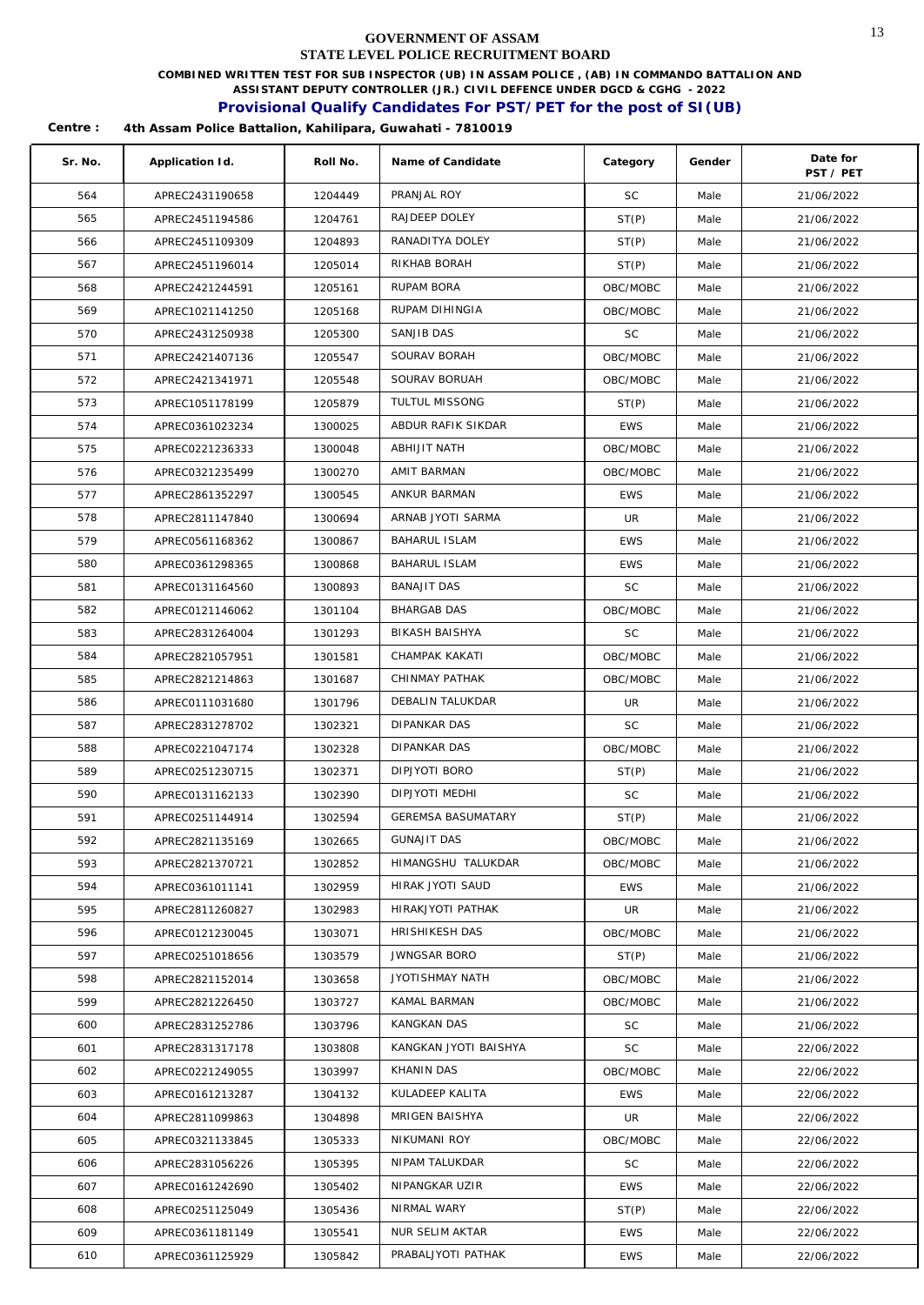**COMBINED WRITTEN TEST FOR SUB INSPECTOR (UB) IN ASSAM POLICE , (AB) IN COMMANDO BATTALION AND** 

**ASSISTANT DEPUTY CONTROLLER (JR.) CIVIL DEFENCE UNDER DGCD & CGHG - 2022** 

## **Provisional Qualify Candidates For PST/PET for the post of SI(UB)**

| Sr. No. | Application Id. | Roll No. | Name of Candidate         | Category   | Gender | Date for<br>PST / PET |
|---------|-----------------|----------|---------------------------|------------|--------|-----------------------|
| 611     | APREC2831039452 | 1305976  | PRANJIT BAISHYA           | <b>SC</b>  | Male   | 22/06/2022            |
| 612     | APREC0161230428 | 1306017  | PRASANTA MEDHI            | <b>EWS</b> | Male   | 22/06/2022            |
| 613     | APREC0111160158 | 1306455  | RANDEEP KAKATI            | UR         | Male   | 22/06/2022            |
| 614     | APREC2821075550 | 1306662  | RINTU BARUAH              | OBC/MOBC   | Male   | 22/06/2022            |
| 615     | APREC2861189143 | 1306668  | RIPAN DUTTA               | <b>EWS</b> | Male   | 22/06/2022            |
| 616     | APREC0321125928 | 1306671  | RIPUNJAY DAS              | OBC/MOBC   | Male   | 22/06/2022            |
| 617     | APREC0251079938 | 1306799  | RUPAM BARO                | ST(P)      | Male   | 22/06/2022            |
| 618     | APREC0111213323 | 1306843  | RUPJYOTI KALITA           | <b>UR</b>  | Male   | 22/06/2022            |
| 619     | APREC0221000430 | 1306898  | SAGAR DAS                 | OBC/MOBC   | Male   | 22/06/2022            |
| 620     | APREC2861269060 | 1306952  | SAMAR BARMAN              | <b>EWS</b> | Male   | 22/06/2022            |
| 621     | APREC2861011239 | 1306978  | SAMIRAN SAUD              | <b>EWS</b> | Male   | 22/06/2022            |
| 622     | APREC2861066227 | 1307438  | SONJIT AHMED              | <b>EWS</b> | Male   | 22/06/2022            |
| 623     | APREC0151199497 | 1307504  | SUDIPTA BASUMATARY        | ST(P)      | Male   | 22/06/2022            |
| 624     | APREC2831122280 | 1307524  | <b>SUKUMAR DAS</b>        | <b>SC</b>  | Male   | 22/06/2022            |
| 625     | APREC0161200104 | 1307526  | SUKUMAR DEV CHOUDHARY     | <b>EWS</b> | Male   | 22/06/2022            |
| 626     | APREC0231151580 | 1307667  | SWARAJ DEKA               | <b>SC</b>  | Male   | 22/06/2022            |
| 627     | APREC2811084062 | 1307959  | UTPAL DEKA                | UR         | Male   | 22/06/2022            |
| 628     | APREC2921121620 | 1400044  | ABHILASH KALITA           | OBC/MOBC   | Male   | 22/06/2022            |
| 629     | APREC0741142110 | 1400046  | ABHILEKH SHYAM            | ST(H)      | Male   | 22/06/2022            |
| 630     | APREC2921281922 | 1400083  | ABINASH SAIKIA            | OBC/MOBC   | Male   | 22/06/2022            |
| 631     | APREC2921112934 | 1400173  | ALOKESH KONWER            | OBC/MOBC   | Male   | 22/06/2022            |
| 632     | APREC2921038358 | 1400187  | AMARENDRA HANDIQUE        | OBC/MOBC   | Male   | 22/06/2022            |
| 633     | APREC2921050142 | 1400449  | ARNAB CHETIA              | OBC/MOBC   | Male   | 22/06/2022            |
| 634     | APREC2921239270 | 1400800  | BIKIRON DUTTA             | OBC/MOBC   | Male   | 22/06/2022            |
| 635     | APREC2961170716 | 1400814  | <b>BIMAL SARMA</b>        | <b>EWS</b> | Male   | 22/06/2022            |
| 636     | APREC2931090290 | 1400822  | <b>BINIT DAS</b>          | SC         | Male   | 22/06/2022            |
| 637     | APREC2921130360 | 1400857  | BIRAJ DUTTA               | OBC/MOBC   | Male   | 22/06/2022            |
| 638     | APREC2921214761 | 1401077  | CHANDAN PHUKON            | OBC/MOBC   | Male   | 22/06/2022            |
| 639     | APREC2921244857 | 1401130  | CHINMOY DEHINGIA          | OBC/MOBC   | Male   | 22/06/2022            |
| 640     | APREC2921323551 | 1401135  | CHINMOY VARUN KONWAR      | OBC/MOBC   | Male   | 22/06/2022            |
| 641     | APREC2921087644 | 1401251  | DEBASISH SAIKIA           | OBC/MOBC   | Male   | 22/06/2022            |
| 642     | APREC2921109221 | 1401500  | DIPANKA SAIKIA            | OBC/MOBC   | Male   | 22/06/2022            |
| 643     | APREC2961186894 | 1401547  | DIPJYOTI BHARALI          | EWS        | Male   | 22/06/2022            |
| 644     | APREC2921258343 | 1401642  | <b>FACHIT MOHAN</b>       | OBC/MOBC   | Male   | 22/06/2022            |
| 645     | APREC0721264128 | 1402061  | <b>JISUPAN BURAGOHAIN</b> | OBC/MOBC   | Male   | 22/06/2022            |
| 646     | APREC0721234906 | 1402362  | KOUSHIK DUTTA             | OBC/MOBC   | Male   | 22/06/2022            |
| 647     | APREC2921222587 | 1402552  | MADHURJYA BAILUNG         | OBC/MOBC   | Male   | 22/06/2022            |
| 648     | APREC2921068275 | 1402774  | BORUAH<br>MINTU BORUAH    | OBC/MOBC   | Male   | 22/06/2022            |
| 649     | APREC2951145549 | 1402897  | MONUJ TAYE                | ST(P)      | Male   | 22/06/2022            |
| 650     | APREC0721326382 | 1403295  | PADUM PHUKAN              | OBC/MOBC   | Male   | 22/06/2022            |
| 651     | APREC2921120718 | 1403800  | PRANJIT KONWAR            | OBC/MOBC   | Male   | 22/06/2022            |
| 652     | APREC0721130452 | 1403808  | PRANOB JYOTI BORUAH       | OBC/MOBC   | Male   | 22/06/2022            |
| 653     | APREC0721053322 | 1403863  | PRINCE BORGOHAIN          | OBC/MOBC   | Male   | 22/06/2022            |
| 654     | APREC2921094995 | 1404109  | RAHUL BORUAH              | OBC/MOBC   | Male   | 22/06/2022            |
| 655     | APREC2921305138 | 1404121  | RAHUL GOGOI               | OBC/MOBC   | Male   | 22/06/2022            |
| 656     | APREC2921087354 | 1404293  | RIDIP GOGOI               | OBC/MOBC   | Male   | 22/06/2022            |
| 657     | APREC2921056992 | 1404438  | RITURAJ BARUAH            | OBC/MOBC   | Male   | 22/06/2022            |
|         |                 |          |                           |            |        |                       |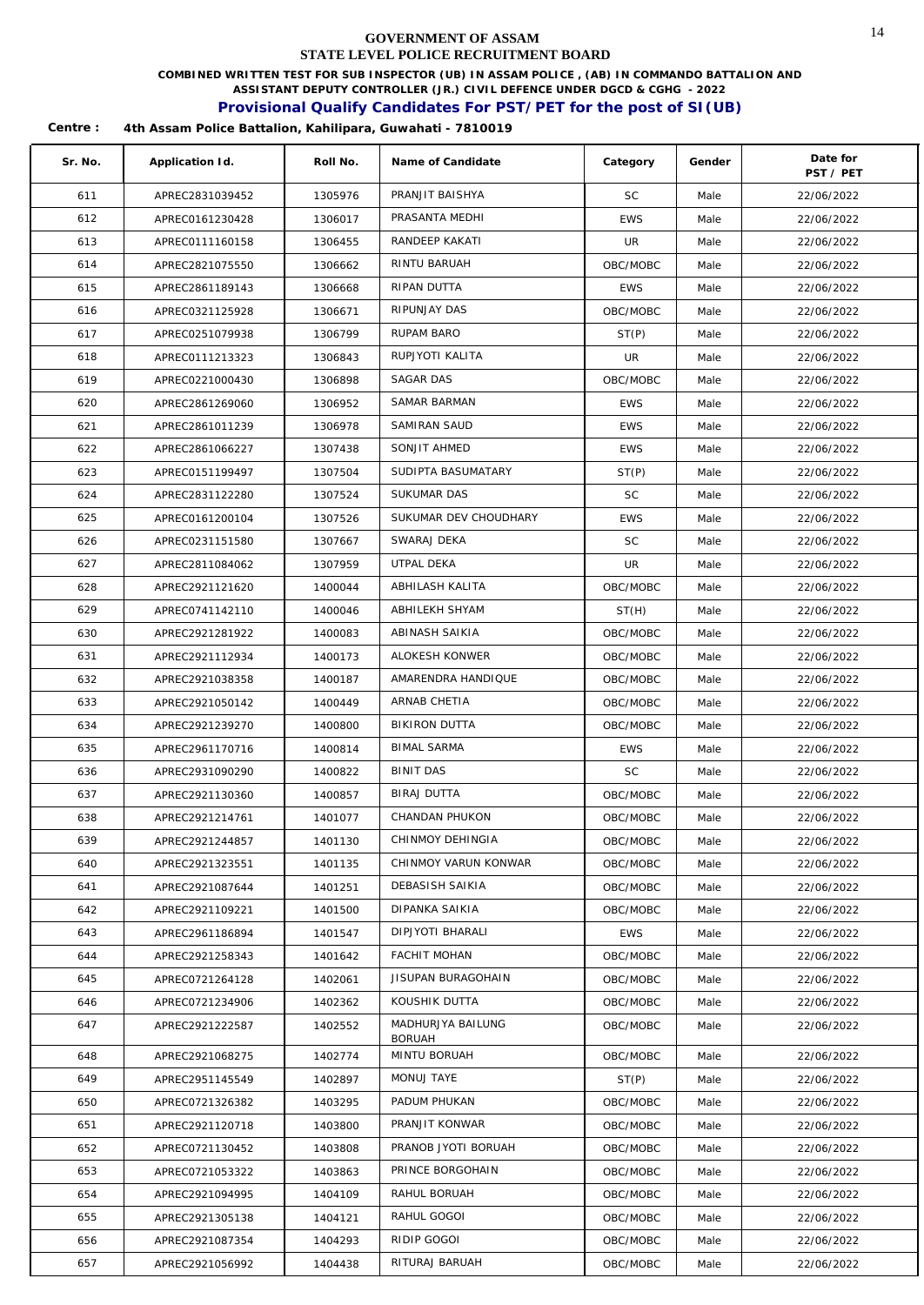**COMBINED WRITTEN TEST FOR SUB INSPECTOR (UB) IN ASSAM POLICE , (AB) IN COMMANDO BATTALION AND** 

**ASSISTANT DEPUTY CONTROLLER (JR.) CIVIL DEFENCE UNDER DGCD & CGHG - 2022** 

## **Provisional Qualify Candidates For PST/PET for the post of SI(UB)**

| Sr. No. | Application Id. | Roll No. | Name of Candidate    | Category   | Gender | Date for<br>PST / PET |
|---------|-----------------|----------|----------------------|------------|--------|-----------------------|
| 658     | APREC2921126596 | 1404467  | RITURAJ SAIKIA       | OBC/MOBC   | Male   | 22/06/2022            |
| 659     | APREC2931153685 | 1404506  | RONIT ROJOK          | <b>SC</b>  | Male   | 22/06/2022            |
| 660     | APREC2921087272 | 1404529  | RUHIT DUTTA          | OBC/MOBC   | Male   | 22/06/2022            |
| 661     | APREC2921208653 | 1404554  | RUPAM GOGOI          | OBC/MOBC   | Male   | 22/06/2022            |
| 662     | APREC2921002474 | 1404688  | SANTANU DUARAH       | OBC/MOBC   | Male   | 22/06/2022            |
| 663     | APREC2921212459 | 1404952  | SOURAV BORAH         | OBC/MOBC   | Male   | 22/06/2022            |
| 664     | APREC2921079696 | 1405135  | SUSHANTA BHARALI     | OBC/MOBC   | Male   | 22/06/2022            |
| 665     | APREC3061014480 | 1500174  | ANJAN KALITA         | <b>EWS</b> | Male   | 22/06/2022            |
| 666     | APREC3061135997 | 1500282  | <b>BHASKAR SARMA</b> | <b>EWS</b> | Male   | 22/06/2022            |
| 667     | APREC3021201997 | 1500315  | <b>BIKAS BORAH</b>   | OBC/MOBC   | Male   | 22/06/2022            |
| 668     | APREC2721003777 | 1500388  | BISHWAJIT PHUKAN     | OBC/MOBC   | Male   | 22/06/2022            |
| 669     | APREC3021116763 | 1500405  | BISWAJYOTI SAIKIA    | OBC/MOBC   | Male   | 22/06/2022            |
| 670     | APREC3021086578 | 1500547  | DHIRAJ KOCH          | OBC/MOBC   | Male   | 22/06/2022            |
| 671     | APREC3021045508 | 1501142  | LAKHMI KANTA GADAILI | OBC/MOBC   | Male   | 22/06/2022            |
| 672     | APREC3021097160 | 1502107  | SIDDHARTHA BHUYAN    | OBC/MOBC   | Male   | 22/06/2022            |
| 673     | APREC3021019441 | 1502225  | SURAJ BORUAH         | OBC/MOBC   | Male   | 22/06/2022            |
| 674     | APREC2761000904 | 1502352  | UTPAL HAZARIKA       | <b>EWS</b> | Male   | 22/06/2022            |
| 675     | APREC2452038189 | 0101676  | <b>JAYA PEGU</b>     | ST(P)      | Female | 22/06/2022            |
| 676     | APREC3022199871 | 0101960  | KARISHMA DEVI        | OBC/MOBC   | Female | 22/06/2022            |
| 677     | APREC0422255345 | 0102034  | KIRAN PRADHAN        | OBC/MOBC   | Female | 22/06/2022            |
| 678     | APREC1052150282 | 0102433  | MINUJUTI PASUNG      | ST(P)      | Female | 22/06/2022            |
| 679     | APREC1222141042 | 0506402  | MANSHREE GOGOI       | OBC/MOBC   | Female | 22/06/2022            |
| 680     | APREC1222074478 | 0507430  | NILAKHEE BORGOHAIN   | OBC/MOBC   | Female | 22/06/2022            |
| 681     | APREC3222343914 | 0508306  | PONCHI DEVI          | OBC/MOBC   | Female | 22/06/2022            |
| 682     | APREC1522029075 | 0603594  | SUMITA GOGOI         | OBC/MOBC   | Female | 22/06/2022            |
| 683     | APREC1822026166 | 0700469  | ANJALI BORAH         | OBC/MOBC   | Female | 22/06/2022            |
| 684     | APREC1522090563 | 0704932  | PRIYAKHI SAIKIA      | OBC/MOBC   | Female | 22/06/2022            |
| 685     | APREC2622166557 | 0902413  | BHABANA RAJA         | OBC/MOBC   | Female | 22/06/2022            |
| 686     | APREC1922022867 | 0903260  | BINITA BARMAN        | OBC/MOBC   | Female | 22/06/2022            |
| 687     | APREC2922401269 | 0903732  | BORSHA KHANIKOR      | OBC/MOBC   | Female | 22/06/2022            |
| 688     | APREC2022421418 | 0904139  | DAISY DAS            | OBC/MOBC   | Female | 22/06/2022            |
| 689     | APREC2022284740 | 0907013  | JAHNABI BEZBARUAH    | OBC/MOBC   | Female | 22/06/2022            |
| 690     | APREC1552050548 | 0907744  | JURI PAYANG          | ST(P)      | Female | 22/06/2022            |
| 691     | APREC2022044139 | 0909230  | LUCKY BORAH          | OBC/MOBC   | Female | 22/06/2022            |
| 692     | APREC1912362603 | 0910937  | MURCHANA TALUKDAR    | UR         | Female | 22/06/2022            |
| 693     | APREC0422304738 | 0912769  | PINKI PRASAD         | OBC/MOBC   | Female | 22/06/2022            |
| 694     | APREC2922031783 | 0912855  | POMPI DOWARAH        | OBC/MOBC   | Female | 22/06/2022            |
| 695     | APREC2022009504 | 0913889  | PURABI GOGOI         | OBC/MOBC   | Female | 22/06/2022            |
| 696     | APREC1052166742 | 0913940  | PUSPANJALI BORI      | ST(P)      | Female | 22/06/2022            |
| 697     | APREC2022015396 | 0915955  | SANGITA SHARMA       | OBC/MOBC   | Female | 22/06/2022            |
| 698     | APREC2862343629 | 0917362  | SUMON SRAWANA        | <b>EWS</b> | Female | 22/06/2022            |
| 699     | APREC1722149558 | 1002015  | RICHA KAIRI          | OBC/MOBC   | Female | 22/06/2022            |
| 700     | APREC2422232339 | 1202217  | ILA HAZARIKA         | OBC/MOBC   | Female | 22/06/2022            |
| 701     | APREC0362074719 | 1303829  | KANGKANA DEVI        | <b>EWS</b> | Female | 22/06/2022            |
| 702     | APREC0252256087 | 1306446  | RAMILA BORO          | ST(P)      | Female | 22/06/2022            |
| 703     | APREC2922259712 | 1404342  | RINI BORGOHAIN       | OBC/MOBC   | Female | 22/06/2022            |
| 704     | APREC2722018333 | 1500626  | DIMPI MONI BORA      | OBC/MOBC   | Female | 22/06/2022            |
|         |                 |          |                      |            |        |                       |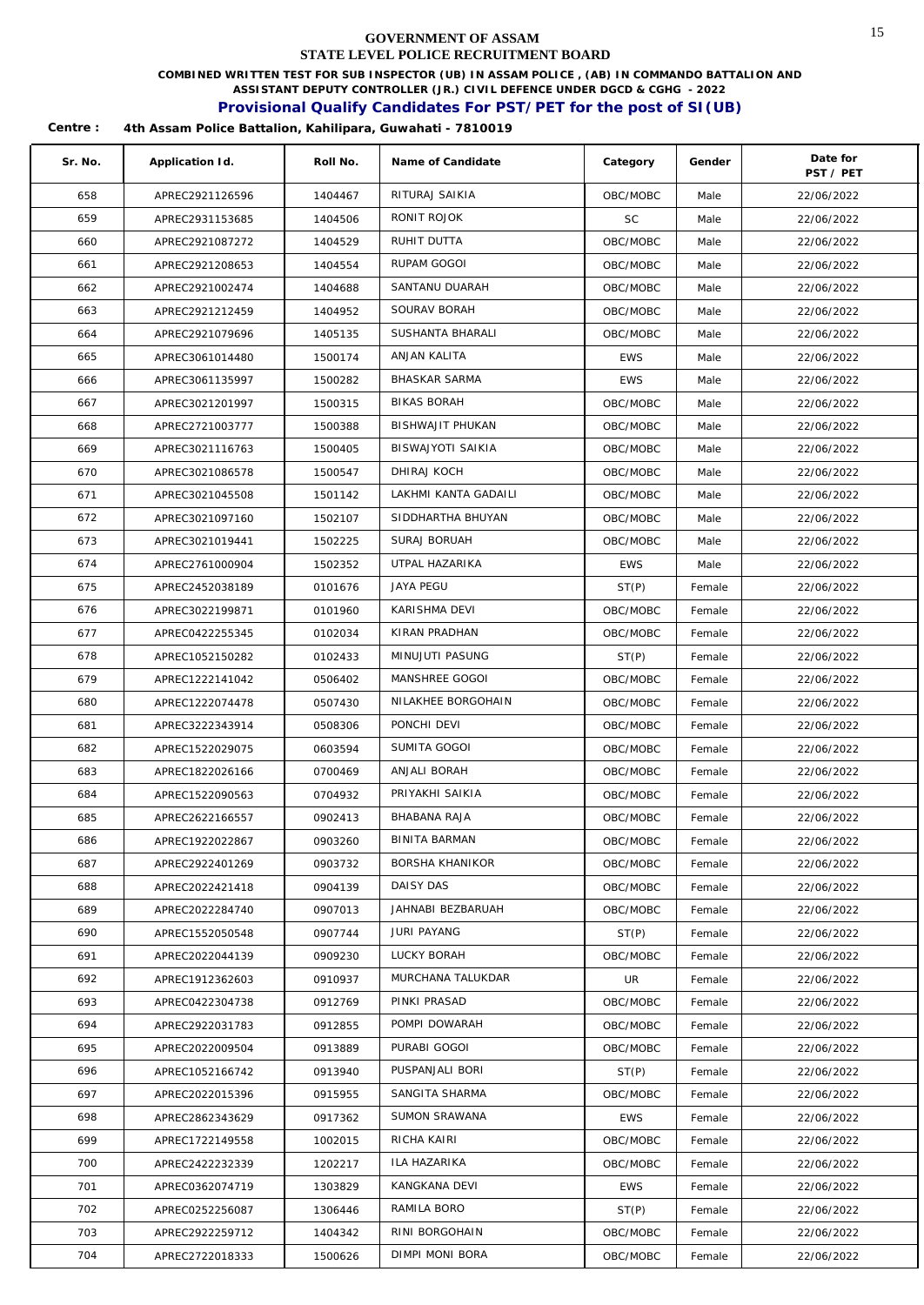**COMBINED WRITTEN TEST FOR SUB INSPECTOR (UB) IN ASSAM POLICE , (AB) IN COMMANDO BATTALION AND** 

**ASSISTANT DEPUTY CONTROLLER (JR.) CIVIL DEFENCE UNDER DGCD & CGHG - 2022** 

## **Provisional Qualify Candidates For PST/PET for the post of SI(UB)**

| Sr. No.    | Application Id.                    | Roll No.           | Name of Candidate          | Category                 | Gender           | Date for<br>PST / PET    |
|------------|------------------------------------|--------------------|----------------------------|--------------------------|------------------|--------------------------|
| 705        | APREC2722199382                    | 1500921            | <b>JIMONI SAIKIA</b>       | OBC/MOBC                 | Female           | 22/06/2022               |
| 706        | APREC0462285808                    | 0100120            | AKASHMITA SHARMA           | <b>EWS</b>               | Female           | 22/06/2022               |
| 707        | APREC0422211124                    | 0100577            | <b>BEBY BORAH</b>          | OBC/MOBC                 | Female           | 22/06/2022               |
| 708        | APREC0462354831                    | 0100950            | BONANI BARMAN              | <b>EWS</b>               | Female           | 22/06/2022               |
| 709        | APREC3022341471                    | 0101061            | DARSHANA BORAH             | OBC/MOBC                 | Female           | 22/06/2022               |
| 710        | APREC0422125215                    | 0101431            | <b>GEETASHREE BORUAH</b>   | OBC/MOBC                 | Female           | 22/06/2022               |
| 711        | APREC0442112448                    | 0101799            | <b>JUGITA BEYPI</b>        | ST(H)                    | Female           | 22/06/2022               |
| 712        | APREC3052367098                    | 0101845            | <b>JYOTI PRAVA MILI</b>    | ST(P)                    | Female           | 22/06/2022               |
| 713        | APREC0452240308                    | 0101942            | KANKANA BORO               | ST(P)                    | Female           | 22/06/2022               |
| 714        | APREC0422280940                    | 0102089            | KUMKUM BARUAH              | OBC/MOBC                 | Female           | 22/06/2022               |
| 715        | APREC3032308632                    | 0102339            | MANJU BONIA                | <b>SC</b>                | Female           | 22/06/2022               |
| 716        | APREC0442158493                    | 0102623            | NABANITA RONGHANGPI        | ST(H)                    | Female           | 22/06/2022               |
| 717        | APREC0422164961                    | 0102637            | NAINA KANU                 | OBC/MOBC                 | Female           | 22/06/2022               |
| 718        | APREC3022208953                    | 0103659            | RIMPI MONI BORAH           | OBC/MOBC                 | Female           | 22/06/2022               |
| 719        | APREC0452179964                    | 0104032            | SATYAWATI KARDONG          | ST(P)                    | Female           | 22/06/2022               |
| 720        | APREC0422206215                    | 0104256            | SUMI MUDOI                 | OBC/MOBC                 | Female           | 22/06/2022               |
| 721        | APREC0612091477                    | 0201464            | KAVITA DEB                 | UR                       | Female           | 22/06/2022               |
| 722        | APREC1622293066                    | 0201663            | M ARCHANA SINGHA           | OBC/MOBC                 | Female           | 22/06/2022               |
| 723        | APREC0622083144                    | 0202325            | PRIYANKI NATH              | OBC/MOBC                 | Female           | 22/06/2022               |
| 724        | APREC2242265259                    | 0202403            | RABEKA SAKACHEP            | ST(H)                    | Female           | 22/06/2022               |
| 725        | APREC0652114898                    | 0202814            | SAHILI BARMAN              | ST(P)                    | Female           | 22/06/2022               |
| 726        | APREC0612360968                    | 0203173            | SOPHIYA                    | UR                       | Female           | 22/06/2022               |
| 727        | APREC0632410267                    | 0203177            | SORORITA DAS               | <b>SC</b>                | Female           | 22/06/2022               |
| 728        | APREC0632090546                    | 0203208            | SUBARNAREKHA DAS           | <b>SC</b>                | Female           | 22/06/2022               |
| 729        | APREC0652083860                    | 0203305            | SUJUTI BARMAN              | ST(P)                    | Female           | 22/06/2022               |
| 730        | APREC2222057933                    | 0203430            | SUSMITA SARMA              | OBC/MOBC                 |                  |                          |
| 731        | APREC0622112802                    |                    | TH SANGITA SINGHA          | OBC/MOBC                 | Female           | 22/06/2022               |
|            |                                    | 0203510            | TROYEE CHOUDHURY           |                          | Female           | 22/06/2022               |
| 732        | APREC2212111988                    | 0203534            | BHUMIKA CHETRY             | UR                       | Female           | 22/06/2022               |
| 733        | APREC0522188859                    | 0300513            | DIPIKA BASUMATARY          | OBC/MOBC                 | Female           | 22/06/2022               |
| 734        | APREC0852137560                    | 0301036            | <b>JYOTI BISWAS</b>        | ST(P)                    | Female           | 22/06/2022               |
| 735        | APREC0532170504                    | 0301621            | NITUMONI KALITA            | <b>SC</b>                | Female           | 22/06/2022               |
| 736        | APREC0562095122                    | 0302355            |                            | <b>EWS</b>               | Female           | 22/06/2022               |
| 737<br>738 | APREC0522072716<br>APREC0522011857 | 0302557<br>0302558 | PRANAMI RAY<br>PRANAMI RAY | OBC/MOBC<br>OBC/MOBC     | Female<br>Female | 22/06/2022<br>22/06/2022 |
|            |                                    |                    | TULIKA DAS                 |                          |                  |                          |
| 739<br>740 | APREC0222015087                    | 0303613            | <b>BIDISHA KALITA</b>      | OBC/MOBC                 | Female           | 22/06/2022               |
|            | APREC0962327515                    | 0400760<br>0401140 | DEBASHREE BARUAH           | <b>EWS</b><br><b>EWS</b> | Female           | 22/06/2022<br>22/06/2022 |
| 741        | APREC0962339477                    |                    | <b>JULI SARMA</b>          |                          | Female           |                          |
| 742        | APREC0962271083                    | 0402125            | MADHUSMITA GHOSH           | <b>EWS</b>               | Female           | 22/06/2022               |
| 743        | APREC0922331985                    | 0402626            |                            | OBC/MOBC                 | Female           | 22/06/2022               |
| 744        | APREC3352253802                    | 0402937            | MRIDULA BASUMATARY         | ST(P)                    | Female           | 22/06/2022               |
| 745        | APREC3322303647                    | 0403156            | NIBEDITA DATTA             | OBC/MOBC                 | Female           | 22/06/2022               |
| 746        | APREC3362068940                    | 0403280            | NISHAMANI SARMA            | <b>EWS</b>               | Female           | 22/06/2022               |
| 747        | APREC0922084569                    | 0403411            | PAPARI NATH                | OBC/MOBC                 | Female           | 22/06/2022               |
| 748        | APREC0962279564                    | 0403597            | PRANITA KALITA             | <b>EWS</b>               | Female           | 22/06/2022               |
| 749        | APREC0962181265                    | 0404276            | SANGITA KALITA             | <b>EWS</b>               | Female           | 22/06/2022               |
| 750        | APREC0912243307                    | 0404439            | SHILPI RANI GHOSH          | UR                       | Female           | 22/06/2022               |
| 751        | APREC0922384304                    | 0404497            | SIMI DEKA                  | OBC/MOBC                 | Female           | 22/06/2022               |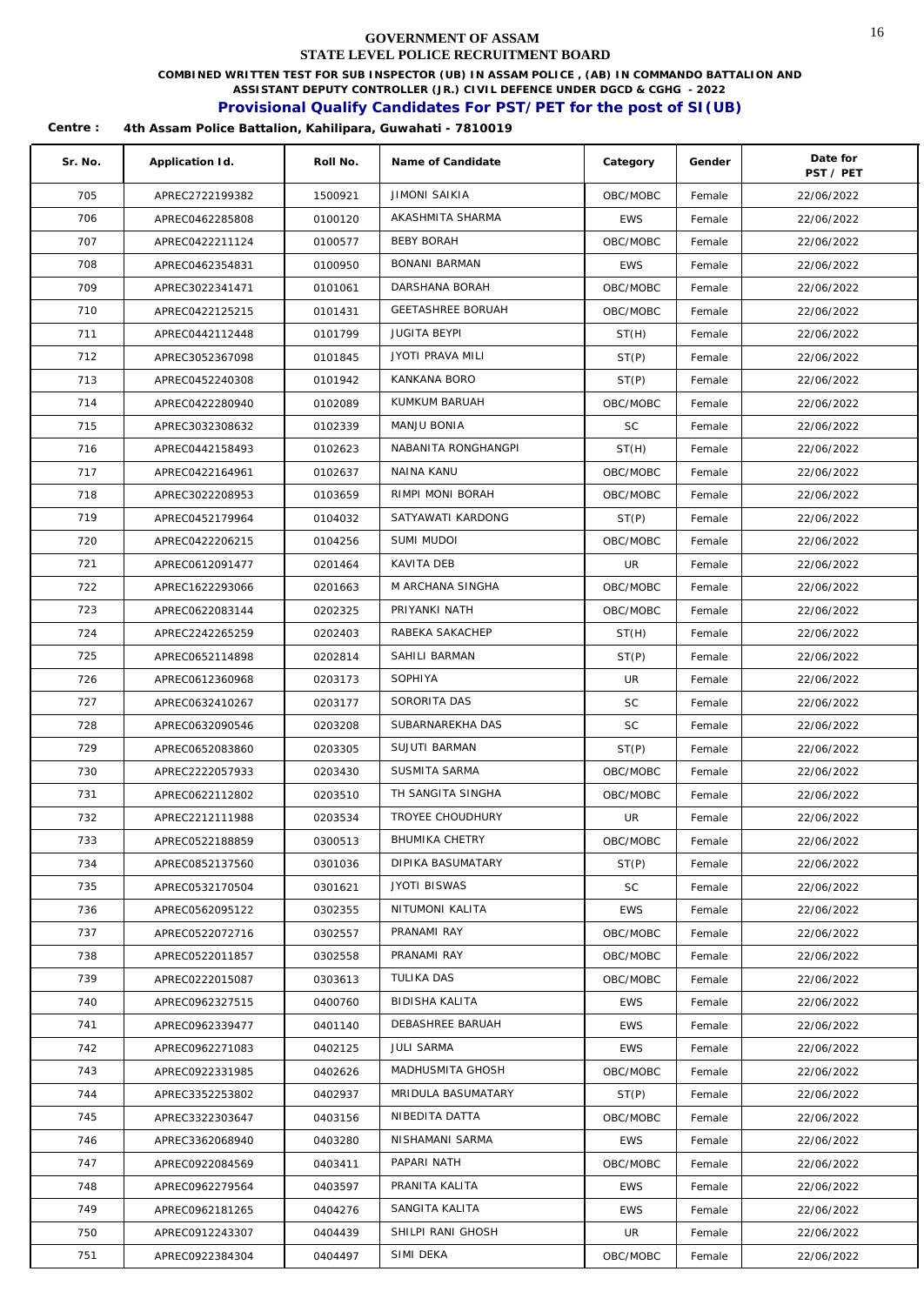**COMBINED WRITTEN TEST FOR SUB INSPECTOR (UB) IN ASSAM POLICE , (AB) IN COMMANDO BATTALION AND** 

**ASSISTANT DEPUTY CONTROLLER (JR.) CIVIL DEFENCE UNDER DGCD & CGHG - 2022** 

## **Provisional Qualify Candidates For PST/PET for the post of SI(UB)**

| Sr. No. | Application Id. | Roll No. | Name of Candidate    | Category   | Gender | Date for<br>PST / PET |
|---------|-----------------|----------|----------------------|------------|--------|-----------------------|
| 752     | APREC3362310429 | 0404789  | TRISHNA MAHANTA      | <b>EWS</b> | Female | 22/06/2022            |
| 753     | APREC1822024020 | 0500730  | ANANYA GOGOI         | OBC/MOBC   | Female | 22/06/2022            |
| 754     | APREC1222243207 | 0500971  | ANUSHIKHA GOGOI      | OBC/MOBC   | Female | 22/06/2022            |
| 755     | APREC3232051312 | 0501015  | ARATI MALLAH         | <b>SC</b>  | Female | 22/06/2022            |
| 756     | APREC3222154742 | 0502001  | BINONDITA DOHUTIA    | OBC/MOBC   | Female | 22/06/2022            |
| 757     | APREC1022003859 | 0502447  | BRISTI HAZARIKA      | OBC/MOBC   | Female | 22/06/2022            |
| 758     | APREC1052215034 | 0502597  | CHAYANIKA BORAH      | ST(P)      | Female | 22/06/2022            |
| 759     | APREC1222379779 | 0503021  | DEVAJANI BORUAH      | OBC/MOBC   | Female | 22/06/2022            |
| 760     | APREC1052074470 | 0503102  | DHARITRI DOLEY       | ST(P)      | Female | 22/06/2022            |
| 761     | APREC1222229879 | 0503333  | DIMPEE CHETIA        | OBC/MOBC   | Female | 22/06/2022            |
| 762     | APREC3252092091 | 0503358  | DIMPI SONOWAL        | ST(P)      | Female | 22/06/2022            |
| 763     | APREC1052332659 | 0503588  | DIPSHIKHA HAZARIKA   | ST(P)      | Female | 22/06/2022            |
| 764     | APREC1222159403 | 0503841  | <b>GAYATRI GOGOI</b> | OBC/MOBC   | Female | 22/06/2022            |
| 765     | APREC1252369417 | 0503915  | GITALI SONOWAL       | ST(P)      | Female | 22/06/2022            |
| 766     | APREC1222234632 | 0503943  | GITIMONI GOGOI       | OBC/MOBC   | Female | 22/06/2022            |
| 767     | APREC1812125642 | 0504284  | HIMASHREE BORAH      | UR         | Female | 22/06/2022            |
| 768     | APREC1222144339 | 0504371  | HIRONMOYEE DEHINGIA  | OBC/MOBC   | Female | 22/06/2022            |
| 769     | APREC3252400408 | 0504679  | JEUTI SONOWAL        | ST(P)      | Female | 22/06/2022            |
| 770     | APREC2922330418 | 0505086  | JYOTIRMOYEE SAIKIA   | OBC/MOBC   | Female | 22/06/2022            |
| 771     | APREC1252381768 | 0505144  | KABYASHREE BORAH     | ST(P)      | Female | 22/06/2022            |
| 772     | APREC1222180898 | 0505521  | KHYAMA PHUKAN        | OBC/MOBC   | Female | 22/06/2022            |
| 773     | APREC0722372737 | 0505595  | KONGKONA GOGOI       | OBC/MOBC   | Female | 22/06/2022            |
| 774     | APREC1252388636 | 0506160  | MADHUSMITA SONOWAL   | ST(P)      | Female | 22/06/2022            |
| 775     | APREC1252212412 | 0506360  | MANISHA BOKALIAL     | ST(P)      | Female | 22/06/2022            |
| 776     | APREC3222273535 | 0506460  | MAYASHREE MORAN      | OBC/MOBC   | Female | 22/06/2022            |
| 777     | APREC1052351524 | 0506508  | MICHELLE MILI        | ST(P)      | Female | 22/06/2022            |
| 778     | APREC1222319129 | 0506807  | MONPA PHUKAN         | OBC/MOBC   | Female | 22/06/2022            |
| 779     | APREC3222168621 | 0507058  | MUNMI CHUTIA         | OBC/MOBC   | Female | 22/06/2022            |
| 780     | APREC1222190254 | 0507183  | NAMRATA CHETIA       | OBC/MOBC   | Female | 22/06/2022            |
| 781     | APREC1222230494 | 0507412  | NIKU BARPATRA        | OBC/MOBC   | Female | 22/06/2022            |
| 782     | APREC1222294770 | 0507586  | NITASHREE SAIKIA     | OBC/MOBC   | Female | 22/06/2022            |
| 783     | APREC3222166118 | 0508280  | POMI DOHUTIA         | OBC/MOBC   | Female | 22/06/2022            |
| 784     | APREC0722383504 | 0508321  | POOJA MOHAN          | OBC/MOBC   | Female | 22/06/2022            |
| 785     | APREC1252020074 | 0508322  | POOJA PRIYA SAIKIA   | ST(P)      | Female | 22/06/2022            |
| 786     | APREC1022138579 | 0508472  | PRANATI GOGOI        | OBC/MOBC   | Female | 22/06/2022            |
| 787     | APREC1022358632 | 0508592  | PRARTHANA CHETIA     | OBC/MOBC   | Female | 22/06/2022            |
| 788     | APREC1222346756 | 0508664  | PREETI REKHA SAIKIA  | OBC/MOBC   | Female | 22/06/2022            |
| 789     | APREC1052054731 | 0508668  | PREETY DOLEY         | ST(P)      | Female | 22/06/2022            |
| 790     | APREC1262079704 | 0509463  | RANJANA SARMAH       | EWS        | Female | 22/06/2022            |
| 791     | APREC1052137838 | 0509584  | REEMA DOLEY          | ST(P)      | Female | 22/06/2022            |
| 792     | APREC1022230430 | 0509602  | REKHARANI BURAGOHAIN | OBC/MOBC   | Female | 22/06/2022            |
| 793     | APREC1252270532 | 0509995  | RUCHI DEORI          | ST(P)      | Female | 22/06/2022            |
| 794     | APREC1222227098 | 0509997  | RUCHIKA BARUAH       | OBC/MOBC   | Female | 22/06/2022            |
| 795     | APREC1052116505 | 0510025  | RUMI DAS SONOWAL     | ST(P)      | Female | 22/06/2022            |
| 796     | APREC3212058704 | 0510148  | RUPSHIKHA DEKA       | UR.        | Female | 22/06/2022            |
| 797     | APREC1222047666 | 0510164  | SABITA GOGOI         | OBC/MOBC   | Female | 22/06/2022            |
| 798     | APREC1022106486 | 0510223  | SAMANTHA CHUTIA      | OBC/MOBC   | Female | 22/06/2022            |
|         |                 |          |                      |            |        |                       |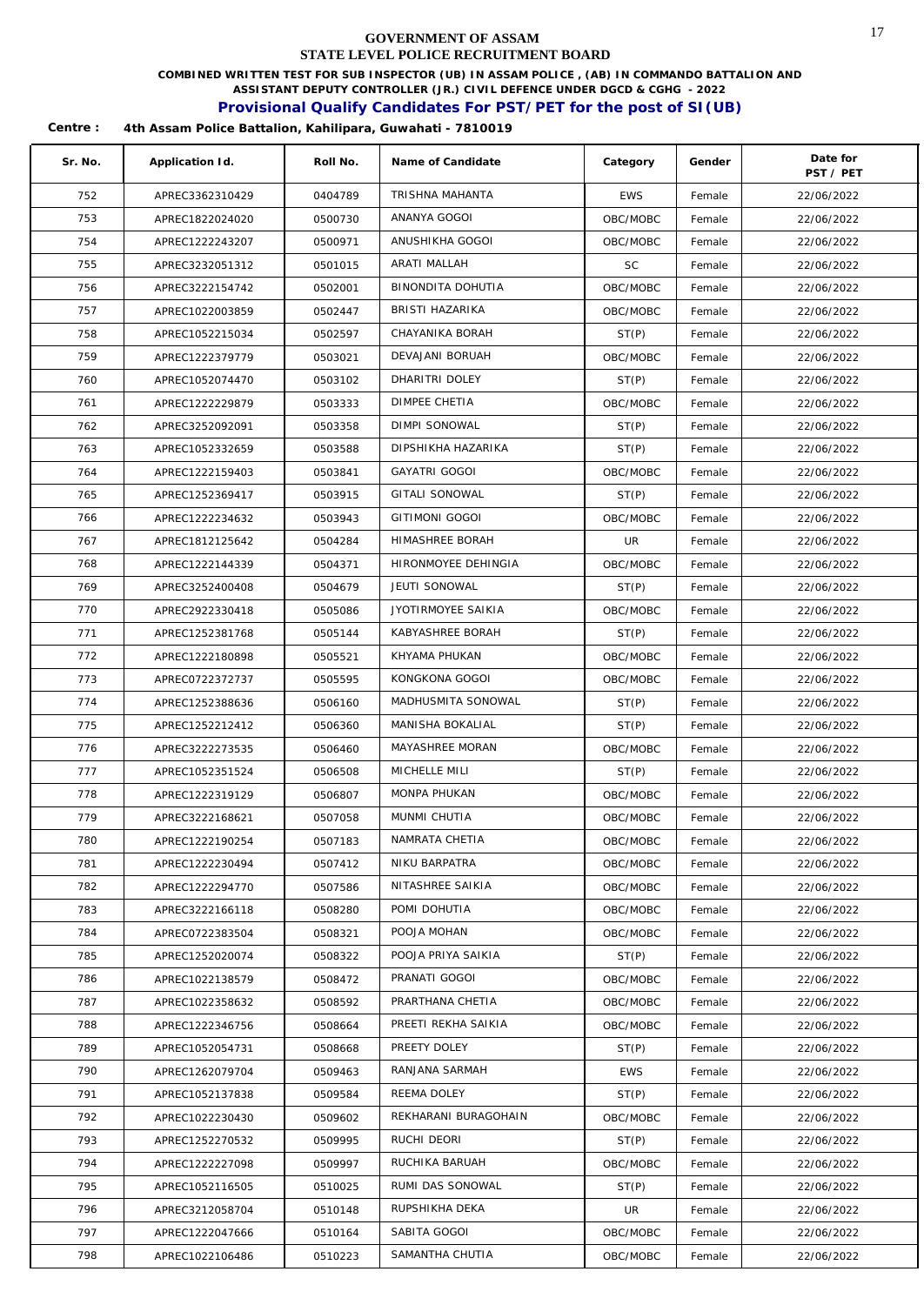**COMBINED WRITTEN TEST FOR SUB INSPECTOR (UB) IN ASSAM POLICE , (AB) IN COMMANDO BATTALION AND** 

**ASSISTANT DEPUTY CONTROLLER (JR.) CIVIL DEFENCE UNDER DGCD & CGHG - 2022** 

## **Provisional Qualify Candidates For PST/PET for the post of SI(UB)**

| Sr. No. | Application Id. | Roll No. | Name of Candidate       | Category   | Gender | Date for<br>PST / PET |
|---------|-----------------|----------|-------------------------|------------|--------|-----------------------|
| 799     | APREC3222244955 | 0510264  | SANCHAYEETA CHETIA      | OBC/MOBC   | Female | 22/06/2022            |
| 800     | APREC1032015079 | 0510279  | SANGEETA BAIDYA         | <b>SC</b>  | Female | 22/06/2022            |
| 801     | APREC3252245569 | 0510351  | SANJI MACHEY            | ST(P)      | Female | 22/06/2022            |
| 802     | APREC3222015544 | 0510869  | SITA ALEY SONOWAL       | OBC/MOBC   | Female | 22/06/2022            |
| 803     | APREC1222109197 | 0511012  | SUBHAKSHI BORUAH        | OBC/MOBC   | Female | 22/06/2022            |
| 804     | APREC3222332008 | 0511077  | SUKANYA BURAGOHAIN      | OBC/MOBC   | Female | 22/06/2022            |
| 805     | APREC3222115549 | 0511079  | <b>SUKANYA MORAN</b>    | OBC/MOBC   | Female | 22/06/2022            |
| 806     | APREC3222338590 | 0511200  | SUNIKA BORCHETIA        | OBC/MOBC   | Female | 22/06/2022            |
| 807     | APREC1052055382 | 0511265  | SURABHI MORANG          | ST(P)      | Female | 22/06/2022            |
| 808     | APREC1222336810 | 0511408  | SUSMITA GOGOI           | OBC/MOBC   | Female | 22/06/2022            |
| 809     | APREC3222270073 | 0511430  | SWAPNA CHUTIA           | OBC/MOBC   | Female | 22/06/2022            |
| 810     | APREC1232117825 | 0511668  | <b>TONOYA DAS</b>       | <b>SC</b>  | Female | 22/06/2022            |
| 811     | APREC1522206816 | 0511746  | <b>TRISHNA GOGOI</b>    | OBC/MOBC   | Female | 22/06/2022            |
| 812     | APREC1232025080 | 0511946  | USSAMI SUTRADHAR        | <b>SC</b>  | Female | 22/06/2022            |
| 813     | APREC1562013447 | 0600135  | ALONGKRITA HAZARIKA     | <b>EWS</b> | Female | 22/06/2022            |
| 814     | APREC1522154721 | 0600318  | ANSHUMALI RAJKHOWA      | OBC/MOBC   | Female | 22/06/2022            |
| 815     | APREC1512074683 | 0600323  | ANSHUMONI SHARMA        | UR         | Female | 22/06/2022            |
| 816     | APREC1512209229 | 0600345  | ANURADHA BORDOLOI       | UR         | Female | 22/06/2022            |
| 817     | APREC1522337519 | 0600383  | ARPANA PHUKAN           | OBC/MOBC   | Female | 22/06/2022            |
| 818     | APREC1522188389 | 0600653  | BINITA DEVI             | OBC/MOBC   | Female | 22/06/2022            |
| 819     | APREC1522153339 | 0600919  | DARSHANA MOHAN          | OBC/MOBC   | Female | 22/06/2022            |
| 820     | APREC1562374167 | 0601110  | DIMPLE BORPUJARI        | <b>EWS</b> | Female | 22/06/2022            |
| 821     | APREC1562099940 | 0601631  | KABYASRI HAZARIKA       | <b>EWS</b> | Female | 22/06/2022            |
| 822     | APREC1552036695 | 0601985  | MARIUM PEGU             | ST(P)      | Female | 22/06/2022            |
| 823     | APREC1522418144 | 0602142  | MONMAYURI BARUAH        | OBC/MOBC   | Female | 22/06/2022            |
| 824     | APREC1522106375 | 0602198  | MRIDUSHRI BORAH         | OBC/MOBC   | Female | 22/06/2022            |
| 825     | APREC1522169907 | 0602488  | PANKHI SAHU             | OBC/MOBC   | Female | 22/06/2022            |
| 826     | APREC1522096790 | 0602600  | POLASHI BORAH           | OBC/MOBC   | Female | 22/06/2022            |
| 827     | APREC1522080384 | 0602612  | POMPI CHETIA            | OBC/MOBC   | Female | 22/06/2022            |
| 828     | APREC1522103376 | 0602650  | PORISHMITA RAJKHOWA     | OBC/MOBC   | Female | 22/06/2022            |
| 829     | APREC1522321683 | 0602733  | PRATEEKHYA SAIKIA       | OBC/MOBC   | Female | 22/06/2022            |
| 830     | APREC1522080594 | 0602734  | PRATIBHA BORA           | OBC/MOBC   | Female | 22/06/2022            |
| 831     | APREC1522307084 | 0602753  | PRINCY BORGOHAIN        | OBC/MOBC   | Female | 22/06/2022            |
| 832     | APREC1552265091 | 0603387  | SHANTI THENGAL          | ST(P)      | Female | 22/06/2022            |
| 833     | APREC1522197777 | 0603416  | SHRUTIDHARA GOGOI       | OBC/MOBC   | Female | 22/06/2022            |
| 834     | APREC1522063776 | 0603768  | TRISHNA CHUTIA          | OBC/MOBC   | Female | 22/06/2022            |
| 835     | APREC1562346908 | 0603827  | UPASHANA BORA           | EWS        | Female | 22/06/2022            |
| 836     | APREC1822319019 | 0700457  | ANINDITA DUTTA          | OBC/MOBC   | Female | 22/06/2022            |
| 837     | APREC1862109752 | 0700708  | ARPANA SARMAH           | <b>EWS</b> | Female | 22/06/2022            |
| 838     | APREC1852086055 | 0700905  | BHANU HAZARIKA          | ST(P)      | Female | 22/06/2022            |
| 839     | APREC1822202477 | 0700926  | BHARGOBI NEOG           | OBC/MOBC   | Female | 22/06/2022            |
| 840     | APREC1822105228 | 0700977  | BHASWATEE BARUA         | OBC/MOBC   | Female | 22/06/2022            |
| 841     | APREC1822170586 | 0701048  | BIJITA SAIKIA           | OBC/MOBC   | Female | 22/06/2022            |
| 842     | APREC1822262560 | 0702194  | <b>GAYATRI BORA</b>     | OBC/MOBC   | Female | 22/06/2022            |
| 843     | APREC1822142467 | 0702217  | <b>GEETASHREE BORAH</b> | OBC/MOBC   | Female | 22/06/2022            |
| 844     | APREC1822253915 | 0702270  | GORIKSHA BORGOHAIN      | OBC/MOBC   | Female | 22/06/2022            |
| 845     | APREC1852124877 | 0702658  | JOLY DOLEY              | ST(P)      | Female | 22/06/2022            |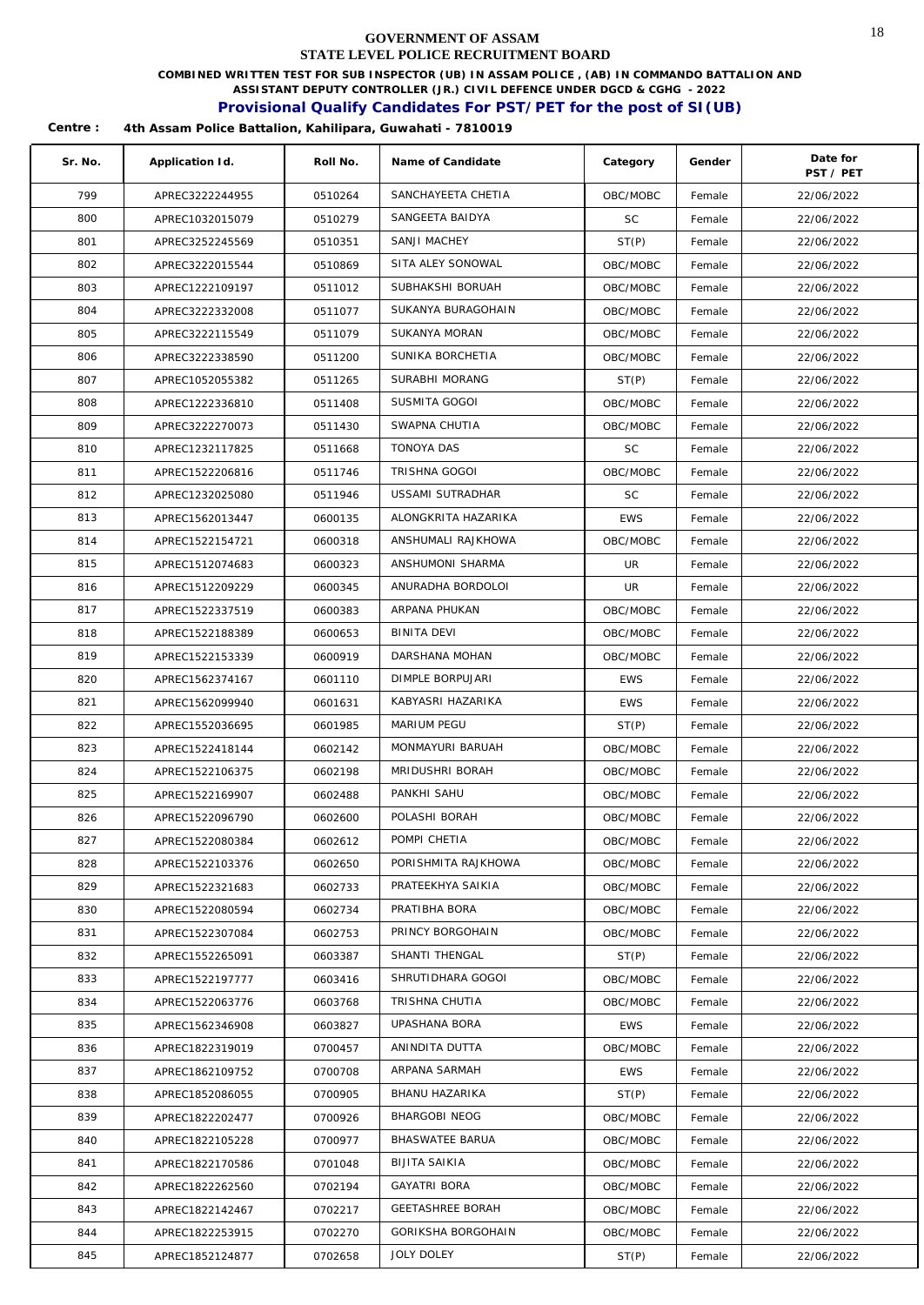**COMBINED WRITTEN TEST FOR SUB INSPECTOR (UB) IN ASSAM POLICE , (AB) IN COMMANDO BATTALION AND** 

**ASSISTANT DEPUTY CONTROLLER (JR.) CIVIL DEFENCE UNDER DGCD & CGHG - 2022** 

### **Provisional Qualify Candidates For PST/PET for the post of SI(UB)**

| Sr. No. | Application Id. | Roll No. | Name of Candidate      | Category   | Gender | Date for<br>PST / PET |
|---------|-----------------|----------|------------------------|------------|--------|-----------------------|
| 846     | APREC1862017891 | 0702742  | <b>JUTHIKA KASHYAP</b> | <b>EWS</b> | Female | 22/06/2022            |
| 847     | APREC1822131261 | 0702797  | <b>JYOTSHNA BORA</b>   | OBC/MOBC   | Female | 22/06/2022            |
| 848     | APREC1862132581 | 0702885  | KARABI BORUAH          | <b>EWS</b> | Female | 22/06/2022            |
| 849     | APREC1862103140 | 0703157  | LIZASHREE BORA         | <b>EWS</b> | Female | 22/06/2022            |
| 850     | APREC2762193431 | 0703159  | LONI SAIKIA            | <b>EWS</b> | Female | 22/06/2022            |
| 851     | APREC1812390552 | 0703268  | MAITREYE BORDOLOI      | UR         | Female | 22/06/2022            |
| 852     | APREC2552079864 | 0703817  | MUNMI KAMAN            | ST(P)      | Female | 22/06/2022            |
| 853     | APREC1822157554 | 0703897  | NAIMISHA GOGOI         | OBC/MOBC   | Female | 22/06/2022            |
| 854     | APREC1822180867 | 0703908  | NAMITA HANDIQUE        | OBC/MOBC   | Female | 22/06/2022            |
| 855     | APREC1822014895 | 0703984  | NEHA BORAH             | OBC/MOBC   | Female | 22/06/2022            |
| 856     | APREC1562054781 | 0704416  | PARISMITA GOSWAMI      | <b>EWS</b> | Female | 22/06/2022            |
| 857     | APREC1852045958 | 0704529  | PINKY KACHARI          | ST(P)      | Female | 22/06/2022            |
| 858     | APREC1822047403 | 0704584  | POMPY DUTTA            | OBC/MOBC   | Female | 22/06/2022            |
| 859     | APREC1822095630 | 0704878  | PRITI GOGOI            | OBC/MOBC   | Female | 22/06/2022            |
| 860     | APREC1822016304 | 0704922  | PRIYAKHI BURAGOHAIN    | OBC/MOBC   | Female | 22/06/2022            |
| 861     | APREC1862298432 | 0704978  | PRIYANKA DUTTA         | <b>EWS</b> | Female | 22/06/2022            |
| 862     | APREC1552306359 | 0704993  | PRIYANKA PEGU          | ST(P)      | Female | 22/06/2022            |
| 863     | APREC1222182754 | 0705003  | PRIYANKA SAIKIA        | OBC/MOBC   | Female | 22/06/2022            |
| 864     | APREC1822259006 | 0705113  | PUBALI BORAH           | OBC/MOBC   | Female | 22/06/2022            |
| 865     | APREC1822160544 | 0705121  | PUBALI NEOG            | OBC/MOBC   | Female | 22/06/2022            |
| 866     | APREC2922013265 | 0705145  | PUJA GOHAIN            | OBC/MOBC   | Female | 22/06/2022            |
| 867     | APREC1822269928 | 0705338  | RAJSMRITA SAIKIA       | OBC/MOBC   | Female | 22/06/2022            |
| 868     | APREC2562128711 | 0705496  | RICHA SARMAH           | <b>EWS</b> | Female | 22/06/2022            |
| 869     | APREC1832138330 | 0705526  | RIMA DAS               | SC         | Female | 22/06/2022            |
| 870     | APREC1822017973 | 0705534  | RIMJIM BORAH           | OBC/MOBC   | Female | 22/06/2022            |
| 871     | APREC1822008276 | 0706023  | SATAPARNA PAL          | OBC/MOBC   | Female | 22/06/2022            |
| 872     | APREC1832135412 | 0706398  | SUDIPTA LAXMI DAS      | <b>SC</b>  | Female | 22/06/2022            |
| 873     | APREC1822019816 | 0706463  | SUNAKSHI BORA          | OBC/MOBC   | Female | 22/06/2022            |
| 874     | APREC1922067268 | 0800253  | ANAMIKA DAS            | OBC/MOBC   | Female | 22/06/2022            |
| 875     | APREC1912026623 | 0800832  | BHAGYASHREE KALITA     | UR.        | Female | 22/06/2022            |
| 876     | APREC1862120552 | 0801135  | BINITA DEKA            | <b>EWS</b> | Female | 22/06/2022            |
| 877     | APREC1962349237 | 0801966  | ERAMONI DEKA           | <b>EWS</b> | Female | 22/06/2022            |
| 878     | APREC1912004418 | 0803207  | KRISHAMONI KALITA      | UR         | Female | 22/06/2022            |
| 879     | APREC1922235296 | 0804160  | NIKITA DAS             | OBC/MOBC   | Female | 22/06/2022            |
| 880     | APREC1962345416 | 0804536  | PARUL DEKA             | <b>EWS</b> | Female | 22/06/2022            |
| 881     | APREC1922003854 | 0804554  | PINKI BORUAH           | OBC/MOBC   | Female | 22/06/2022            |
| 882     | APREC1922328912 | 0804833  | PRIYANKA BORA          | OBC/MOBC   | Female | 22/06/2022            |
| 883     | APREC1462029651 | 0805376  | RUNJUN KALITA          | <b>EWS</b> | Female | 22/06/2022            |
| 884     | APREC1962332218 | 0806286  | UPASANA DEVI           | <b>EWS</b> | Female | 22/06/2022            |
| 885     | APREC0252151421 | 0900979  | AMIYA BORO             | ST(P)      | Female | 22/06/2022            |
| 886     | APREC1342361539 | 0901110  | ANGELA HOJAI           | ST(H)      | Female | 22/06/2022            |
| 887     | APREC0252380641 | 0901208  | ANJALI DAS             | ST(P)      | Female | 22/06/2022            |
| 888     | APREC0912045436 | 0901505  | ANUPAMA SARMA          | UR         | Female | 22/06/2022            |
| 889     | APREC1712214668 | 0902057  | <b>BABILON SHARMA</b>  | UR         | Female | 22/06/2022            |
| 890     | APREC1932263508 | 0902265  | BARASHA MALAKAR        | SC         | Female | 22/06/2022            |
| 891     | APREC2642175505 | 0902312  | BARNALI ENGTI          | ST(H)      | Female | 22/06/2022            |
| 892     | APREC2012228842 | 0902491  | BHANITA BHARALI        | UR.        | Female | 22/06/2022            |
|         |                 |          |                        |            |        |                       |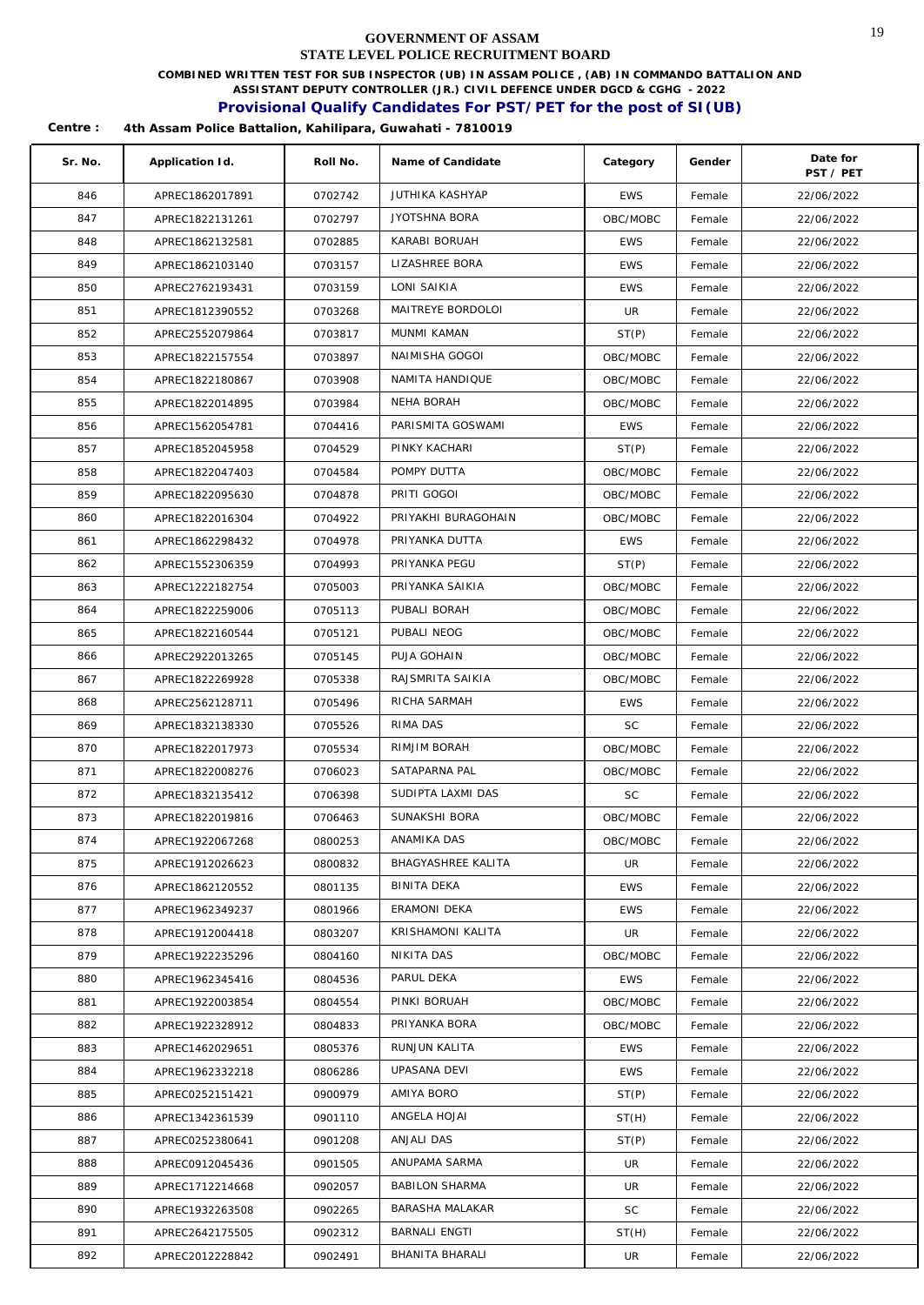**COMBINED WRITTEN TEST FOR SUB INSPECTOR (UB) IN ASSAM POLICE , (AB) IN COMMANDO BATTALION AND** 

**ASSISTANT DEPUTY CONTROLLER (JR.) CIVIL DEFENCE UNDER DGCD & CGHG - 2022** 

## **Provisional Qualify Candidates For PST/PET for the post of SI(UB)**

| Sr. No. | Application Id. | Roll No. | Name of Candidate                  | Category   | Gender | Date for<br>PST / PET |
|---------|-----------------|----------|------------------------------------|------------|--------|-----------------------|
| 893     | APREC0162299746 | 0902777  | <b>BHUPALI CHOUDHURY</b>           | <b>EWS</b> | Female | 22/06/2022            |
| 894     | APREC2222009005 | 0902919  | <b>BIJELLY DEVI</b>                | OBC/MOBC   | Female | 22/06/2022            |
| 895     | APREC3012418355 | 0903705  | BONITA CHOUDHARY                   | UR         | Female | 22/06/2022            |
| 896     | APREC0422397626 | 0903722  | <b>BORNALI DAS</b>                 | OBC/MOBC   | Female | 22/06/2022            |
| 897     | APREC2922305341 | 0903751  | BRISTI CHETIA                      | OBC/MOBC   | Female | 22/06/2022            |
| 898     | APREC1552029019 | 0903753  | BRISTI REKHA PEGU                  | ST(P)      | Female | 22/06/2022            |
| 899     | APREC2032421463 | 0903897  | CHANDANA DAS                       | SC.        | Female | 22/06/2022            |
| 900     | APREC1342374944 | 0903915  | CHANDINI BATHARI                   | ST(H)      | Female | 22/06/2022            |
| 901     | APREC0742385864 | 0903933  | CHANDRAMA WANGSU                   | ST(H)      | Female | 23/06/2022            |
| 902     | APREC2062368073 | 0903982  | CHAYANIKA DEVI                     | <b>EWS</b> | Female | 23/06/2022            |
| 903     | APREC2642345437 | 0903991  | CHAYANIKA RANGPI                   | ST(H)      | Female | 23/06/2022            |
| 904     | APREC2722223032 | 0904295  | DEBASHREE BORAH                    | OBC/MOBC   | Female | 23/06/2022            |
| 905     | APREC2022290582 | 0904510  | <b>DEEPLINA RAY</b>                | OBC/MOBC   | Female | 23/06/2022            |
| 906     | APREC1462107052 | 0904565  | DEVADREETA BRAHMA                  | <b>EWS</b> | Female | 23/06/2022            |
| 907     | APREC2832425400 | 0904582  | CHOWDHURY<br>DEVASHREE ANANYAA DAS | <b>SC</b>  | Female | 23/06/2022            |
| 908     | APREC1962341567 | 0904678  | <b>DHANMANI DAS</b>                | <b>EWS</b> | Female | 23/06/2022            |
| 909     | APREC1832064177 | 0904703  | DHARITRI DAS                       | <b>SC</b>  | Female | 23/06/2022            |
| 910     | APREC1342107711 | 0904938  | DIBPRIYA BODO                      | ST(H)      | Female | 23/06/2022            |
| 911     | APREC1422196953 | 0905135  | <b>DIMPI NATH</b>                  | OBC/MOBC   | Female | 23/06/2022            |
| 912     | APREC0462180215 | 0905406  | DIPIKA SARMAH                      | <b>EWS</b> | Female | 23/06/2022            |
| 913     | APREC2042102523 | 0905490  | DIPSHIKHA RAHANG                   | ST(H)      | Female | 23/06/2022            |
| 914     | APREC2012008307 | 0905495  | DIPSIKHA DEKA                      | UR         | Female | 23/06/2022            |
| 915     | APREC2012043481 | 0905582  | DOROTHY BORDOLOI                   | UR         | Female | 23/06/2022            |
| 916     | APREC2012168356 | 0905781  | <b>GARGEE DUTTA</b>                | UR         | Female | 23/06/2022            |
| 917     | APREC2022090870 | 0905890  | <b>GEETANJALI BARMAN</b>           | OBC/MOBC   | Female | 23/06/2022            |
| 918     | APREC2022099248 | 0905899  | <b>GEETIKA NATH</b>                | OBC/MOBC   | Female | 23/06/2022            |
| 919     | APREC2062243298 | 0905974  | <b>GITIMA PATHAK</b>               | <b>EWS</b> | Female | 23/06/2022            |
| 920     | APREC0642317301 | 0906064  | <b>GRACE ZARZOMAWI TRAITE</b>      | ST(H)      | Female | 23/06/2022            |
| 921     | APREC2762184141 | 0906534  | HIMASREE SAIKIA                    | <b>EWS</b> | Female | 23/06/2022            |
| 922     | APREC1962237053 | 0906543  | HIMASRI KALITA                     | <b>EWS</b> | Female | 23/06/2022            |
| 923     | APREC2022031335 | 0906547  | HIMJYOTI DAS                       | OBC/MOBC   | Female | 23/06/2022            |
| 924     | APREC2922169943 | 0906739  | HITAKANGKHI                        | OBC/MOBC   | Female | 23/06/2022            |
| 925     | APREC1222260997 | 0907022  | JAHNABI SILPONIA                   | OBC/MOBC   | Female | 23/06/2022            |
| 926     | APREC2022090061 | 0907185  | JAYSHREE RAJBONGSHI                | OBC/MOBC   | Female | 23/06/2022            |
| 927     | APREC2632008612 | 0907189  | JEEMA DAS                          | SC         | Female | 23/06/2022            |
| 928     | APREC2462414901 | 0907474  | <b>JIWMONI SARMAH</b>              | <b>EWS</b> | Female | 23/06/2022            |
| 929     | APREC2022045131 | 0907516  | JONALI GOGOI                       | OBC/MOBC   | Female | 23/06/2022            |
| 930     | APREC2452260550 | 0907641  | JUHI KANGKAN PATGIRI               | ST(P)      | Female | 23/06/2022            |
| 931     | APREC2712297720 | 0907804  | JYOTI KRI PRASAD                   | UR         | Female | 23/06/2022            |
| 932     | APREC2042011905 | 0908006  | KABITA TERON                       | ST(H)      | Female | 23/06/2022            |
| 933     | APREC1222083295 | 0908443  | KASTURI KRISHNA GOGOI              | OBC/MOBC   | Female | 23/06/2022            |
| 934     | APREC2922125730 | 0908600  | KHEYNXIN CHIN BURA                 | OBC/MOBC   | Female | 23/06/2022            |
|         |                 |          | GOHAIN                             |            |        |                       |
| 935     | APREC2052092978 | 0908732  | KOYEL DEORI                        | ST(P)      | Female | 23/06/2022            |
| 936     | APREC2022359025 | 0908783  | KRISHNA MONI DAS                   | OBC/MOBC   | Female | 23/06/2022            |
| 937     | APREC1052067015 | 0908820  | KRISHTINA DOLEY                    | ST(P)      | Female | 23/06/2022            |
| 938     | APREC2732210057 | 0908961  | KUWALI RAJAK                       | SC         | Female | 23/06/2022            |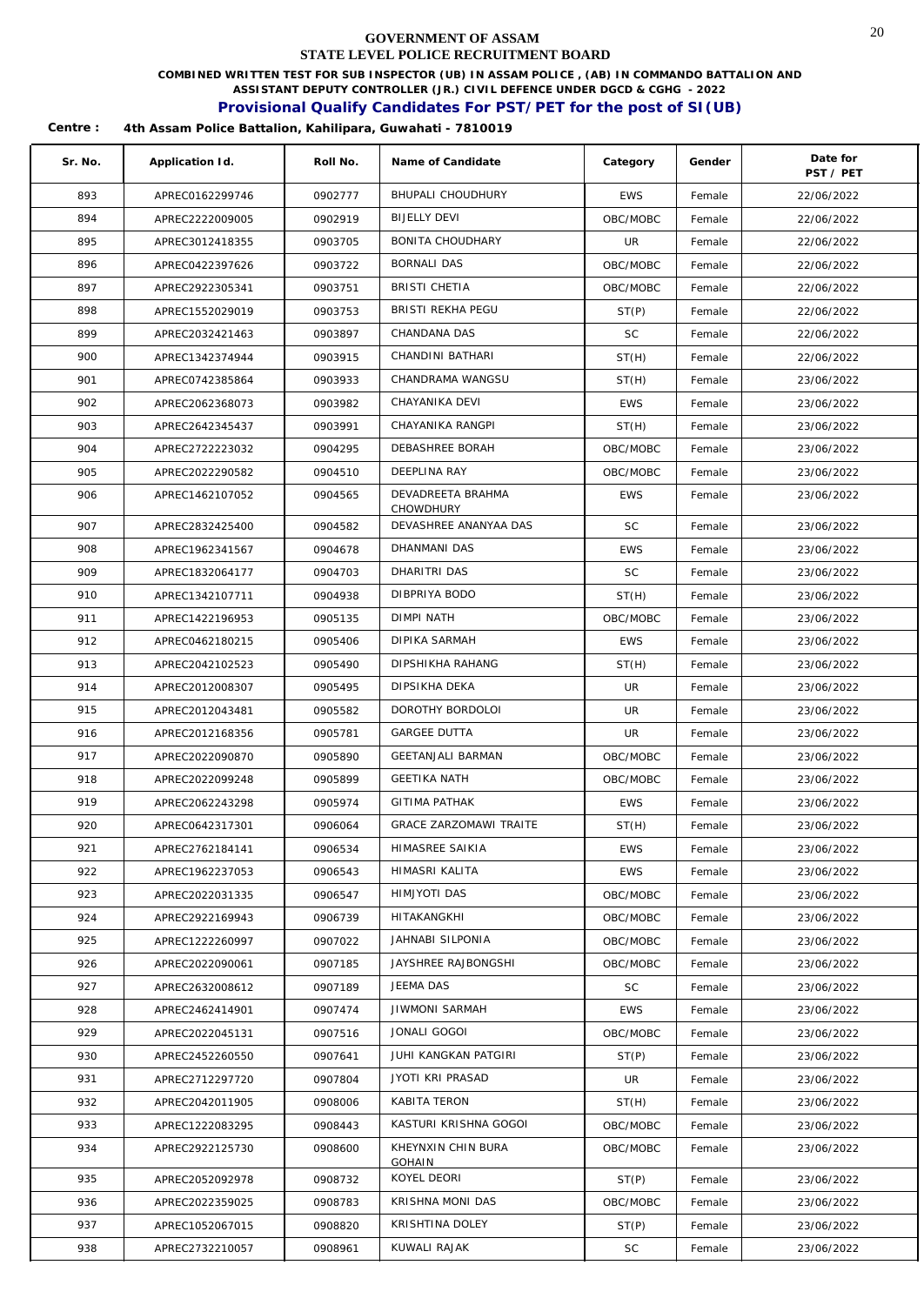**COMBINED WRITTEN TEST FOR SUB INSPECTOR (UB) IN ASSAM POLICE , (AB) IN COMMANDO BATTALION AND** 

**ASSISTANT DEPUTY CONTROLLER (JR.) CIVIL DEFENCE UNDER DGCD & CGHG - 2022** 

### **Provisional Qualify Candidates For PST/PET for the post of SI(UB)**

| Sr. No. | Application Id. | Roll No. | Name of Candidate     | Category   | Gender | Date for<br>PST / PET |
|---------|-----------------|----------|-----------------------|------------|--------|-----------------------|
| 939     | APREC2422079950 | 0909086  | <b>LALITA SONAR</b>   | OBC/MOBC   | Female | 23/06/2022            |
| 940     | APREC2022015251 | 0909180  | LISHA DEKA            | OBC/MOBC   | Female | 23/06/2022            |
| 941     | APREC0222078512 | 0909305  | MADHURI DAS           | OBC/MOBC   | Female | 23/06/2022            |
| 942     | APREC2822064847 | 0909345  | MADHUSMITA DAS        | OBC/MOBC   | Female | 23/06/2022            |
| 943     | APREC2032342134 | 0909404  | MAHESWARI DAS         | SC.        | Female | 23/06/2022            |
| 944     | APREC2052174906 | 0909445  | MAINU BORO            | ST(P)      | Female | 23/06/2022            |
| 945     | APREC1822334210 | 0909696  | MANASHI GOGOI         | OBC/MOBC   | Female | 23/06/2022            |
| 946     | APREC0422179700 | 0909774  | MANISHA CHETRI        | OBC/MOBC   | Female | 23/06/2022            |
| 947     | APREC2012135219 | 0909793  | MANISHA KALITA        | UR         | Female | 23/06/2022            |
| 948     | APREC1722153434 | 0909977  | MAYOURI DEBNATH       | OBC/MOBC   | Female | 23/06/2022            |
| 949     | APREC3222026483 | 0909986  | MAYURI BORGOHAIN      | OBC/MOBC   | Female | 23/06/2022            |
| 950     | APREC0722164725 | 0910064  | MEGHALI CHUTIA        | OBC/MOBC   | Female | 23/06/2022            |
| 951     | APREC2012036621 | 0910175  | MINAKSHI KALITA       | UR         | Female | 23/06/2022            |
| 952     | APREC2722037919 | 0910285  | MITHU BORAH           | OBC/MOBC   | Female | 23/06/2022            |
| 953     | APREC2432332289 | 0910409  | MOMPI DAS             | <b>SC</b>  | Female | 23/06/2022            |
| 954     | APREC1342125767 | 0910410  | MOMPI SRONGFANG       | ST(H)      | Female | 23/06/2022            |
| 955     | APREC1962242667 | 0910424  | MONALISHA KALITA      | <b>EWS</b> | Female | 23/06/2022            |
| 956     | APREC2952331808 | 0910557  | MOUCHUMI KHAKHLARI    | ST(P)      | Female | 23/06/2022            |
| 957     | APREC1962135177 | 0910664  | MRIDULA KALITA        | <b>EWS</b> | Female | 23/06/2022            |
| 958     | APREC1932140845 | 0910689  | MRIDUSMITA DAS        | <b>SC</b>  | Female | 23/06/2022            |
| 959     | APREC2012251005 | 0910936  | MURCHANA SAHARIAH     | UR         | Female | 23/06/2022            |
| 960     | APREC2032387054 | 0911094  | NABANITA PATHAK       | SC         | Female | 23/06/2022            |
| 961     | APREC2712028811 | 0911221  | NARGISH SULTANA       | UR         | Female | 23/06/2022            |
| 962     | APREC2462147099 | 0911236  | NASRIN AKHTAR         | <b>EWS</b> | Female | 23/06/2022            |
| 963     | APREC2022086541 | 0911428  | NEETA GOGOI           | OBC/MOBC   | Female | 23/06/2022            |
| 964     | APREC2042098422 | 0911493  | NIENG CHULLOU SINGSON | ST(H)      | Female | 23/06/2022            |
| 965     | APREC2722062234 | 0911525  | NIHARIKA GOHAIN       | OBC/MOBC   | Female | 23/06/2022            |
| 966     | APREC2032243152 | 0911642  | NILAKSHI DEKA         | <b>SC</b>  | Female | 23/06/2022            |
| 967     | APREC2052215137 | 0911998  | NIZWRA BRAHMA         | ST(P)      | Female | 23/06/2022            |
| 968     | APREC2142026857 | 0912031  | NRULE RENGMA          | ST(H)      | Female | 23/06/2022            |
| 969     | APREC1452159961 | 0912249  | PALLABI RABHA         | ST(P)      | Female | 23/06/2022            |
| 970     | APREC2012419775 | 0912508  | PARBIN SULTANA        | UR         | Female | 23/06/2022            |
| 971     | APREC2032028171 | 0912561  | PARISHMITA MUDOI      | SC         | Female | 23/06/2022            |
| 972     | APREC1522306266 | 0912586  | PARSWAJITA MUDOI      | OBC/MOBC   | Female | 23/06/2022            |
| 973     | APREC2652364307 | 0912811  | PINKY SWARGIARY       | ST(P)      | Female | 23/06/2022            |
| 974     | APREC2052033243 | 0912896  | PORIMITA RANI BORO    | ST(P)      | Female | 23/06/2022            |
| 975     | APREC2622230012 | 0913154  | PRANITA DEVI          | OBC/MOBC   | Female | 23/06/2022            |
| 976     | APREC2032229698 | 0913383  | PRASTUTI DAS          | <b>SC</b>  | Female | 23/06/2022            |
| 977     | APREC2032290834 | 0913409  | PRATIKSHA PATHAK      | <b>SC</b>  | Female | 23/06/2022            |
| 978     | APREC0722392402 | 0913430  | PRATYASHA KHAMON      | OBC/MOBC   | Female | 23/06/2022            |
| 979     | APREC1822412863 | 0913586  | PRIYAMPREE DUTTA      | OBC/MOBC   | Female | 23/06/2022            |
| 980     | APREC2752293859 | 0913604  | PRIYANKA BORDOLOI     | ST(P)      | Female | 23/06/2022            |
| 981     | APREC2032054933 | 0913618  | PRIYANKA DAS          | SC         | Female | 23/06/2022            |
| 982     | APREC2022285453 | 0913619  | PRIYANKA DAS          | OBC/MOBC   | Female | 23/06/2022            |
| 983     | APREC2052029673 | 0913715  | PROBHATI BORO         | ST(P)      | Female | 23/06/2022            |
| 984     | APREC2032065472 | 0913733  | PRONALI HAZARIKA      | <b>SC</b>  | Female | 23/06/2022            |
| 985     | APREC2662185498 | 0913893  | PURABI MAHANTA        | <b>EWS</b> | Female | 23/06/2022            |
|         |                 |          |                       |            |        |                       |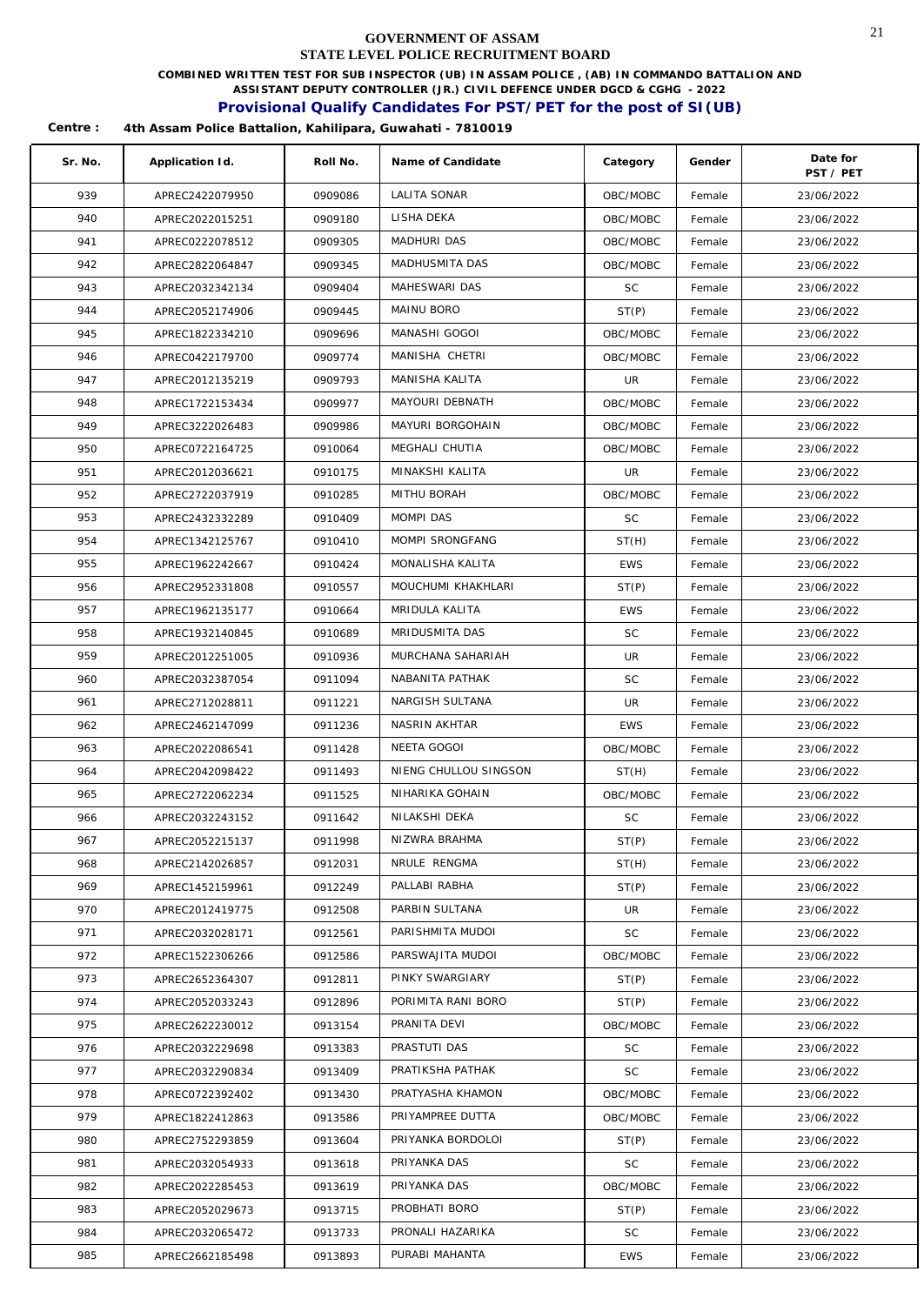**COMBINED WRITTEN TEST FOR SUB INSPECTOR (UB) IN ASSAM POLICE , (AB) IN COMMANDO BATTALION AND** 

**ASSISTANT DEPUTY CONTROLLER (JR.) CIVIL DEFENCE UNDER DGCD & CGHG - 2022** 

## **Provisional Qualify Candidates For PST/PET for the post of SI(UB)**

| Sr. No. | Application Id.  | Roll No. | Name of Candidate     | Category   | Gender | Date for<br>PST / PET |
|---------|------------------|----------|-----------------------|------------|--------|-----------------------|
| 986     | APREC1052140119  | 0913897  | PURABI PEGU           | ST(P)      | Female | 23/06/2022            |
| 987     | APREC2732035523  | 0914203  | RAJASHRI HAZARIKA     | <b>SC</b>  | Female | 23/06/2022            |
| 988     | APREC2042075270  | 0914450  | RAKHI TUMUNG          | ST(H)      | Female | 23/06/2022            |
| 989     | APREC1052019711  | 0914941  | RINKU MONI BORO       | ST(P)      | Female | 23/06/2022            |
| 990     | APREC2722115585  | 0914952  | RINKUMONI BORA        | OBC/MOBC   | Female | 23/06/2022            |
| 991     | APREC2032152956  | 0914953  | RINKUMONI DAS         | <b>SC</b>  | Female | 23/06/2022            |
| 992     | APREC2432239490  | 0915045  | RITAMONI DAS          | <b>SC</b>  | Female | 23/06/2022            |
| 993     | APREC2652196217  | 0915046  | RITAMONI KOCHO        | ST(P)      | Female | 23/06/2022            |
| 994     | APREC2022067760  | 0915060  | RITU DEKA             | OBC/MOBC   | Female | 23/06/2022            |
| 995     | APREC2022348109  | 0915342  | RUJI NATH             | OBC/MOBC   | Female | 23/06/2022            |
| 996     | APREC2462354202  | 0915346  | RUKSANA PARBIN        | <b>EWS</b> | Female | 23/06/2022            |
| 997     | APREC2022188175  | 0915553  | RUSHIKA RAJKHOWA      | OBC/MOBC   | Female | 23/06/2022            |
| 998     | APREC3442326098  | 0915806  | SAMELI ENGTIPI        | ST(H)      | Female | 23/06/2022            |
| 999     | APREC1052390619  | 0915901  | SANGEETA DOLEY        | ST(P)      | Female | 23/06/2022            |
| 1000    | APREC2862058547  | 0915917  | SANGITA BHUYAN        | <b>EWS</b> | Female | 23/06/2022            |
| 1001    | APREC2052041764  | 0916375  | SAYASMITA RABHA       | ST(P)      | Female | 23/06/2022            |
| 1002    | APREC3362134550  | 0916396  | SEEMA SARMAH          | <b>EWS</b> | Female | 23/06/2022            |
| 1003    | APREC2722354327  | 0916571  | SHIBANI LASKAR        | OBC/MOBC   | Female | 23/06/2022            |
| 1004    | APREC2922424181  | 0916686  | SHYAMALIKA BORGOHAIN  | OBC/MOBC   | Female | 23/06/2022            |
| 1005    | APREC1222394491  | 0916690  | SHYANA BORUAH         | OBC/MOBC   | Female | 23/06/2022            |
| 1006    | APREC1722168735  | 0916749  | SIKHAMONI GAYAN KEOT  | OBC/MOBC   | Female | 23/06/2022            |
| 1007    | APREC1912277452  | 0916871  | SMITA DEVI            | EWS        | Female | 23/06/2022            |
| 1008    | APREC1932072024  | 0917341  | SUMITA BHARALI        | <b>SC</b>  | Female | 23/06/2022            |
| 1009    | APREC1962185872  | 0917361  | SUMON SAHNAJ          | <b>EWS</b> | Female | 23/06/2022            |
| 1010    | APREC2422105382  | 0917368  | SUMSUMI BORA          | OBC/MOBC   | Female | 23/06/2022            |
| 1011    | APREC3012292459  | 0917439  | SUPARNA DEY           | UR         | Female | 23/06/2022            |
| 1012    | APREC2752215420  | 0917639  | SUSMITA KONWAR        | ST(P)      | Female | 23/06/2022            |
| 1013    | APREC1342326896  | 0917754  | TANGJALEE HOJAI       | ST(H)      | Female | 23/06/2022            |
| 1014    | APREC1522079596  | 0917794  | TANUSHREE BORA        | OBC/MOBC   | Female | 23/06/2022            |
| 1015    | APREC1342335311  | 0917911  | <b>THANIA THAOSEN</b> | ST(H)      | Female | 23/06/2022            |
| 1016    | APREC2732423049  | 0918102  | TRISHNA SAIKIA        | <b>SC</b>  | Female | 23/06/2022            |
| 1017    | APREC2012104552  | 0918109  | TRISHNAMONI KALITA    | UR         | Female | 23/06/2022            |
| 1018    | APREC18220100824 | 0918141  | TULUMONI              | OBC/MOBC   | Female | 23/06/2022            |
| 1019    | APREC2052062038  | 0918214  | UDESHNA DEWRAJA       | ST(P)      | Female | 23/06/2022            |
| 1020    | APREC2832294775  | 0918286  | UPAMA HALOI           | SC         | Female | 23/06/2022            |
| 1021    | APREC0522260445  | 0918287  | <b>UPAMA RAY</b>      | OBC/MOBC   | Female | 23/06/2022            |
| 1022    | APREC0132074589  | 0918296  | UPASANA HALOI         | SC         | Female | 23/06/2022            |
| 1023    | APREC2962069880  | 0918301  | UPASHANA BHUYAN       | <b>EWS</b> | Female | 23/06/2022            |
| 1024    | APREC2922042712  | 0918311  | URBASHI KONWAR        | OBC/MOBC   | Female | 23/06/2022            |
| 1025    | APREC1962307270  | 0918842  | KASHYAPEE BARMAN      | <b>EWS</b> | Female | 23/06/2022            |
| 1026    | APREC2142230891  | 1000812  | EKHAM SENG BANNU      | ST(H)      | Female | 23/06/2022            |
| 1027    | APREC3442008025  | 1001352  | <b>MARY MASLAI</b>    | ST(H)      | Female | 23/06/2022            |
| 1028    | APREC2122109730  | 1001370  | MIKMA LAMA            | OBC/MOBC   | Female | 23/06/2022            |
| 1029    | APREC1742036767  | 1001434  | MOUSUMI LANGTHASA     | ST(H)      | Female | 23/06/2022            |
| 1030    | APREC2142205494  | 1001562  | PADMINI HANSEPI       | ST(H)      | Female | 23/06/2022            |
| 1031    | APREC1342307539  | 1001662  | POTMITA LANGTHASA     | ST(H)      | Female | 23/06/2022            |
| 1032    | APREC1322071496  | 1001696  | PRANIKA SINGH         | OBC/MOBC   | Female | 23/06/2022            |
|         |                  |          |                       |            |        |                       |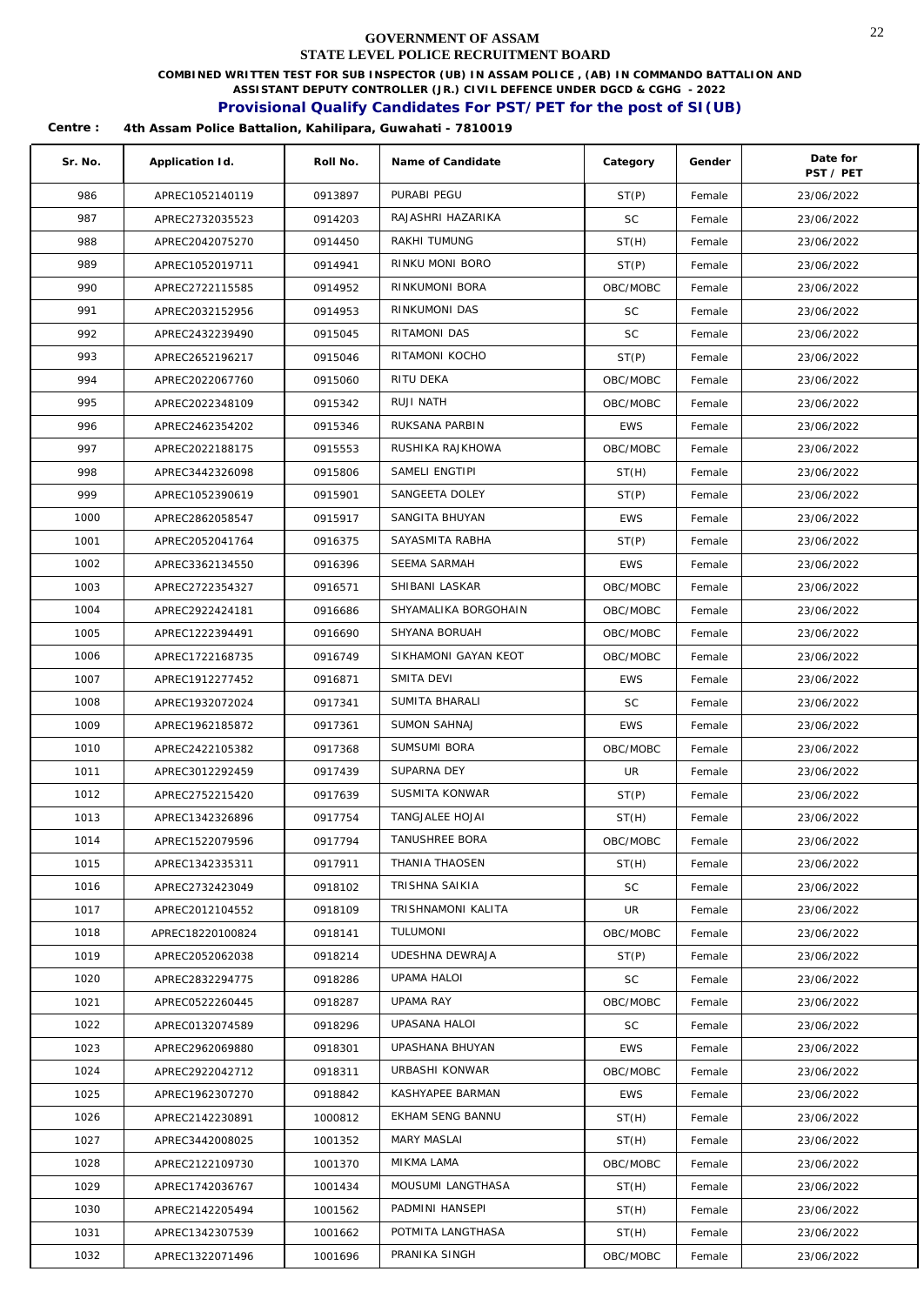**COMBINED WRITTEN TEST FOR SUB INSPECTOR (UB) IN ASSAM POLICE , (AB) IN COMMANDO BATTALION AND** 

**ASSISTANT DEPUTY CONTROLLER (JR.) CIVIL DEFENCE UNDER DGCD & CGHG - 2022** 

### **Provisional Qualify Candidates For PST/PET for the post of SI(UB)**

| Sr. No. | Application Id. | Roll No. | Name of Candidate      | Category   | Gender | Date for<br>PST / PET |
|---------|-----------------|----------|------------------------|------------|--------|-----------------------|
| 1033    | APREC2152199878 | 1001762  | PRIYA BORO             | ST(P)      | Female | 23/06/2022            |
| 1034    | APREC1722109388 | 1001807  | PUJA NANDY             | OBC/MOBC   | Female | 23/06/2022            |
| 1035    | APREC3442206780 | 1002119  | RUPALI TERANGPI        | ST(H)      | Female | 23/06/2022            |
| 1036    | APREC3442024286 | 1002152  | SABNAM SORONGSA        | ST(H)      | Female | 23/06/2022            |
| 1037    | APREC2352125703 | 1101518  | BWHWITHI MACHAHARY     | ST(P)      | Female | 23/06/2022            |
| 1038    | APREC1112053198 | 1102140  | DURGA MAHATO           | UR         | Female | 23/06/2022            |
| 1039    | APREC1162273083 | 1103134  | KABITA DAS             | <b>EWS</b> | Female | 23/06/2022            |
| 1040    | APREC0522186438 | 1103885  | MINAKSHI NATH          | OBC/MOBC   | Female | 23/06/2022            |
| 1041    | APREC2352304652 | 1104435  | NIJARA NARZARY         | ST(P)      | Female | 23/06/2022            |
| 1042    | APREC2362104587 | 1104741  | PAULAMI CHAKRABORTY    | <b>EWS</b> | Female | 23/06/2022            |
| 1043    | APREC2362151223 | 1104745  | PAYEL SAHA             | <b>EWS</b> | Female | 23/06/2022            |
| 1044    | APREC0522118016 | 1105005  | PRIYANKA RAY           | OBC/MOBC   | Female | 23/06/2022            |
| 1045    | APREC1122121868 | 1105448  | RENUKA NATH            | OBC/MOBC   | Female | 23/06/2022            |
| 1046    | APREC1422032213 | 1105479  | RIMA ROY               | OBC/MOBC   | Female | 23/06/2022            |
| 1047    | APREC1162288769 | 1105648  | RUKSANA SULTANA        | <b>EWS</b> | Female | 23/06/2022            |
| 1048    | APREC1162083476 | 1106134  | SENEHI BEGUM           | <b>EWS</b> | Female | 23/06/2022            |
| 1049    | APREC0522083305 | 1106470  | SUDIPA RAY             | OBC/MOBC   | Female | 23/06/2022            |
| 1050    | APREC0362008966 | 1106830  | UPASANA TALUKDAR       | <b>EWS</b> | Female | 23/06/2022            |
| 1051    | APREC2422163920 | 1200142  | ALISHA GOGOI LAHON     | OBC/MOBC   | Female | 23/06/2022            |
| 1052    | APREC2422117106 | 1200538  | BARSHA DUTTA           | OBC/MOBC   | Female | 23/06/2022            |
| 1053    | APREC1062033774 | 1200539  | <b>BARSHA SARMAH</b>   | <b>EWS</b> | Female | 23/06/2022            |
| 1054    | APREC2422378934 | 1200606  | BHAGYASHREE GOGOI      | OBC/MOBC   | Female | 23/06/2022            |
| 1055    | APREC2452071404 | 1200623  | BHANUPRIYA PEGU        | ST(P)      | Female | 23/06/2022            |
| 1056    | APREC1022153141 | 1200989  | BISHNUPRIYA CHANGMAI   | OBC/MOBC   | Female | 23/06/2022            |
| 1057    | APREC2462093330 | 1201098  | BONDITA HAZARIKA       | <b>EWS</b> | Female | 23/06/2022            |
| 1058    | APREC2452327746 | 1201217  | CHAYANIKA PATGIRI      | ST(P)      | Female | 23/06/2022            |
| 1059    | APREC2422105974 | 1201677  | DIPANJALI BORAH        | OBC/MOBC   | Female | 23/06/2022            |
| 1060    | APREC2422241621 | 1201791  | DOLISHMITA PHUKAN      | OBC/MOBC   | Female | 23/06/2022            |
| 1061    | APREC2452394584 | 1202054  | HARIPRIYA PAWE         | ST(P)      | Female | 23/06/2022            |
| 1062    | APREC1022093973 | 1202177  | HIRANMAYEE HANDIQUE    | OBC/MOBC   | Female | 23/06/2022            |
| 1063    | APREC2422150083 | 1202580  | KABERI BORAH           | OBC/MOBC   | Female | 23/06/2022            |
| 1064    | APREC2452395979 | 1203025  | LIPIKA PEGU            | ST(P)      | Female | 23/06/2022            |
| 1065    | APREC2422176633 | 1203499  | MONISHA KONWAR         | OBC/MOBC   | Female | 23/06/2022            |
| 1066    | APREC2442374877 | 1203735  | NANG JANTAWATI MANLONG | ST(H)      | Female | 23/06/2022            |
| 1067    | APREC2422242245 | 1203746  | NARMADA GOHAIN         | OBC/MOBC   | Female | 23/06/2022            |
| 1068    | APREC2422143321 | 1204133  | PARISHMITA HAZARIKA    | OBC/MOBC   | Female | 23/06/2022            |
| 1069    | APREC1062209052 | 1204146  | PARISMRITA DUTTA       | <b>EWS</b> | Female | 23/06/2022            |
| 1070    | APREC2462406040 | 1204242  | POMPEE HAZARIKA        | <b>EWS</b> | Female | 23/06/2022            |
| 1071    | APREC2432358834 | 1204635  | PUJA SAIKIA            | SC         | Female | 23/06/2022            |
| 1072    | APREC2432029068 | 1204919  | RANJITA DAS            | SC         | Female | 23/06/2022            |
| 1073    | APREC1022117182 | 1204943  | RASHMI REKHA BORUAH    | OBC/MOBC   | Female | 23/06/2022            |
| 1074    | APREC2432361068 | 1205603  | SUMA MOJUMDER          | <b>SC</b>  | Female | 23/06/2022            |
| 1075    | APREC2452105325 | 1205904  | TWINKLE KUMBANG        | ST(P)      | Female | 23/06/2022            |
| 1076    | APREC2822032565 | 1300426  | ANAMIKA DAS            | OBC/MOBC   | Female | 23/06/2022            |
| 1077    | APREC2862292846 | 1300532  | ANKITA KALITA          | <b>EWS</b> | Female | 23/06/2022            |
| 1078    | APREC0322229493 | 1300973  | BARASHA RAY            | OBC/MOBC   | Female | 23/06/2022            |
| 1079    | APREC1962374662 | 1300975  | BARASHA SARMA          | <b>EWS</b> | Female | 23/06/2022            |
|         |                 |          |                        |            |        |                       |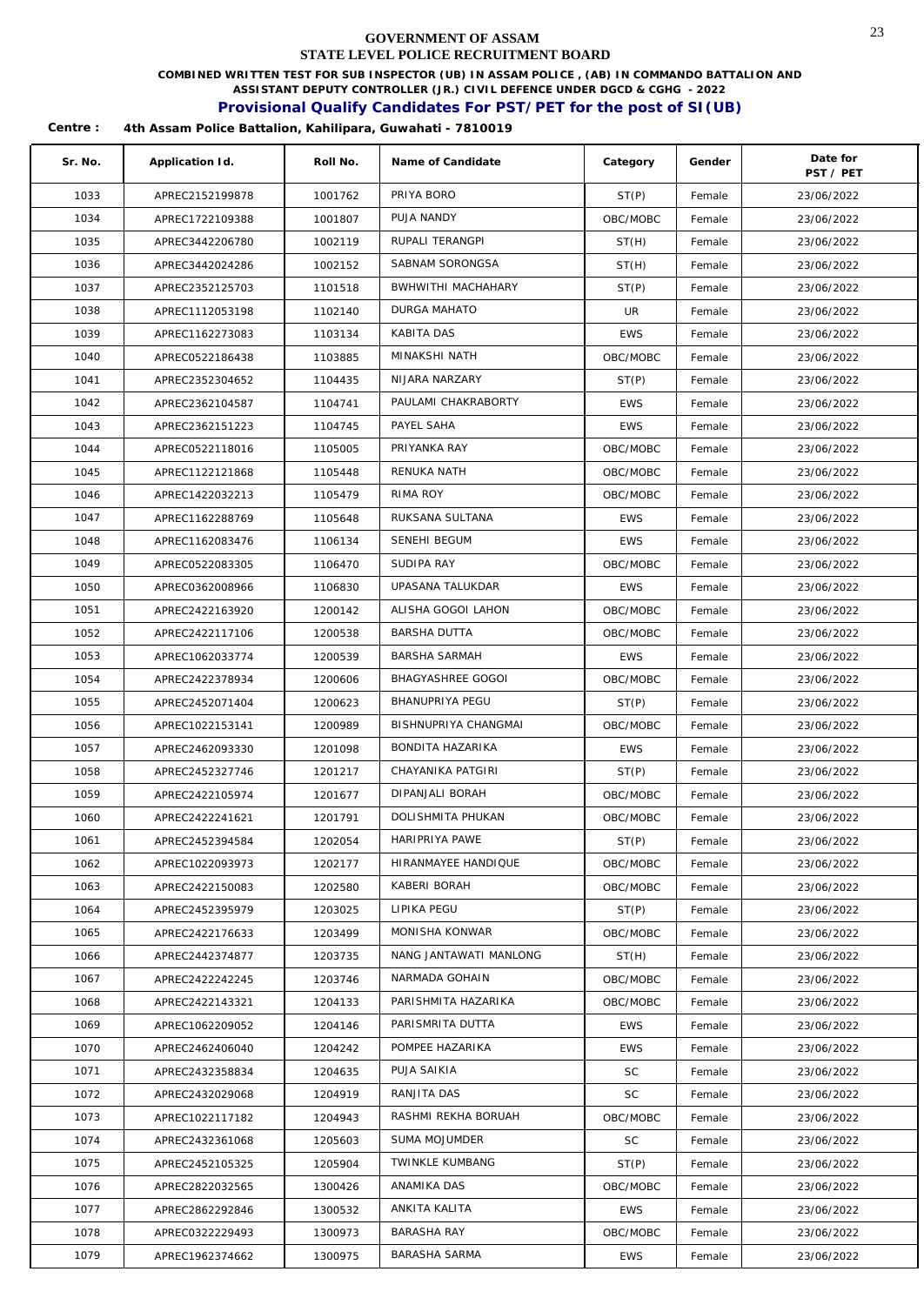**COMBINED WRITTEN TEST FOR SUB INSPECTOR (UB) IN ASSAM POLICE , (AB) IN COMMANDO BATTALION AND** 

**ASSISTANT DEPUTY CONTROLLER (JR.) CIVIL DEFENCE UNDER DGCD & CGHG - 2022** 

## **Provisional Qualify Candidates For PST/PET for the post of SI(UB)**

| Sr. No. | Application Id. | Roll No. | Name of Candidate       | Category   | Gender | Date for<br>PST / PET |
|---------|-----------------|----------|-------------------------|------------|--------|-----------------------|
| 1080    | APREC0162189278 | 1301535  | BRINDASHREE KALITA      | <b>EWS</b> | Female | 23/06/2022            |
| 1081    | APREC2822001448 | 1301673  | CHAYANIKA TALUKDAR      | OBC/MOBC   | Female | 23/06/2022            |
| 1082    | APREC1932152959 | 1301698  | CHINMOYEE DEKA          | SC         | Female | 23/06/2022            |
| 1083    | APREC0222154286 | 1302295  | DIPAMANI NATH           | OBC/MOBC   | Female | 23/06/2022            |
| 1084    | APREC0332019613 | 1302353  | DIPANWITA THAKURIYA     | SC         | Female | 23/06/2022            |
| 1085    | APREC2822299066 | 1303003  | <b>HIRAMONI ROY</b>     | OBC/MOBC   | Female | 23/06/2022            |
| 1086    | APREC0152228899 | 1303196  | JAMINI BASUMATARY       | ST(P)      | Female | 23/06/2022            |
| 1087    | APREC0252280112 | 1303311  | <b>JIMANI MEDHI</b>     | ST(P)      | Female | 23/06/2022            |
| 1088    | APREC0132044991 | 1303386  | <b>JISHUMA HALOI</b>    | <b>SC</b>  | Female | 23/06/2022            |
| 1089    | APREC2822162852 | 1303668  | JYOTSHNA RANI DAS       | OBC/MOBC   | Female | 23/06/2022            |
| 1090    | APREC0322233475 | 1304272  | MADHURIMA DAS           | OBC/MOBC   | Female | 23/06/2022            |
| 1091    | APREC0252295337 | 1305247  | NEHA BORO               | ST(P)      | Female | 23/06/2022            |
| 1092    | APREC0312327706 | 1305272  | NIHARIKA BORAH          | UR         | Female | 23/06/2022            |
| 1093    | APREC2862408917 | 1305326  | NIKUMANI DEKA           | <b>EWS</b> | Female | 23/06/2022            |
| 1094    | APREC2822132296 | 1305349  | NILAKSHI MEDHI          | OBC/MOBC   | Female | 23/06/2022            |
| 1095    | APREC0252392089 | 1305777  | PHUNKHA RANI BASUMATARY | ST(P)      | Female | 23/06/2022            |
| 1096    | APREC2862220883 | 1306133  | PUBALI SARMA            | <b>EWS</b> | Female | 23/06/2022            |
| 1097    | APREC2862152495 | 1306570  | REESHMA KALITA          | <b>EWS</b> | Female | 23/06/2022            |
| 1098    | APREC2862293514 | 1307225  | SEMINARA YASMIN         | <b>EWS</b> | Female | 23/06/2022            |
| 1099    | APREC0322078602 | 1307303  | SHIKHA RANI DAS         | OBC/MOBC   | Female | 23/06/2022            |
| 1100    | APREC0252101856 | 1307870  | TUTU RANI MOCHAHARY     | ST(P)      | Female | 23/06/2022            |
| 1101    | APREC0722359775 | 1400279  | ANJELIKA PHUKON         | OBC/MOBC   | Female | 23/06/2022            |
| 1102    | APREC2922279150 | 1400287  | ANKITA BORAH            | OBC/MOBC   | Female | 23/06/2022            |
| 1103    | APREC2922139376 | 1400726  | BIDISHA BURAGOHAIN      | OBC/MOBC   | Female | 23/06/2022            |
| 1104    | APREC2912250606 | 1401091  | CHANDRASMITA BORTHAKUR  | UR         | Female | 23/06/2022            |
| 1105    | APREC0722306889 | 1401100  | CHAYANIKA BURAGOHAIN    | OBC/MOBC   | Female | 23/06/2022            |
| 1106    | APREC2922129821 | 1401452  | DIMPEE GOGOI            | OBC/MOBC   | Female | 23/06/2022            |
| 1107    | APREC2922241867 | 1401453  | DIMPEE GOGOI            | OBC/MOBC   | Female | 23/06/2022            |
| 1108    | APREC2922301941 | 1401601  | DORSHANA CHETIA         | OBC/MOBC   | Female | 23/06/2022            |
| 1109    | APREC2922069851 | 1401621  | DULUMONI NEOG           | OBC/MOBC   | Female | 23/06/2022            |
| 1110    | APREC2922077047 | 1401733  | GITIMONI CHANGMAI       | OBC/MOBC   | Female | 23/06/2022            |
| 1111    | APREC2952010603 | 1401952  | ISMITA PANGGING         | ST(P)      | Female | 23/06/2022            |
| 1112    | APREC2922047409 | 1401976  | JAHNABI KONWAR          | OBC/MOBC   | Female | 23/06/2022            |
| 1113    | APREC0722038689 | 1401983  | JAHNOBI KONWAR          | OBC/MOBC   | Female | 23/06/2022            |
| 1114    | APREC2762037235 | 1402083  | JITUSMITA DEKA          | EWS        | Female | 23/06/2022            |
| 1115    | APREC2922291206 | 1402206  | KABERI GOGOI            | OBC/MOBC   | Female | 23/06/2022            |
| 1116    | APREC2912308185 | 1402275  | KANKANA MAHANTA         | UR.        | Female | 23/06/2022            |
| 1117    | APREC2922067210 | 1402306  | KASHMIR HATIMURIA       | OBC/MOBC   | Female | 23/06/2022            |
| 1118    | APREC2422240796 | 1402350  | KOMPI BORUAH            | OBC/MOBC   | Female | 23/06/2022            |
| 1119    | APREC2922262921 | 1402574  | MADHUSMITA BORGOHAIN    | OBC/MOBC   | Female | 23/06/2022            |
| 1120    | APREC2922069413 | 1402789  | MISS LIZA BORUAH        | OBC/MOBC   | Female | 23/06/2022            |
| 1121    | APREC0752205674 | 1402931  | MOUSUMI DAIMARI         | ST(P)      | Female | 23/06/2022            |
| 1122    | APREC2922265484 | 1403015  | MUNMI BORAH             | OBC/MOBC   | Female | 23/06/2022            |
| 1123    | APREC2922408515 | 1403028  | MUNU BORAH              | OBC/MOBC   | Female | 23/06/2022            |
| 1124    | APREC0722378226 | 1403076  | NAMRATA CHETIA          | OBC/MOBC   | Female | 23/06/2022            |
| 1125    | APREC2922259191 | 1403261  | NITUMONI CHANGMAI       | OBC/MOBC   | Female | 23/06/2022            |
| 1126    | APREC2922132077 | 1403404  | PANSURIKA SAIKIA        | OBC/MOBC   | Female | 23/06/2022            |
|         |                 |          |                         |            |        |                       |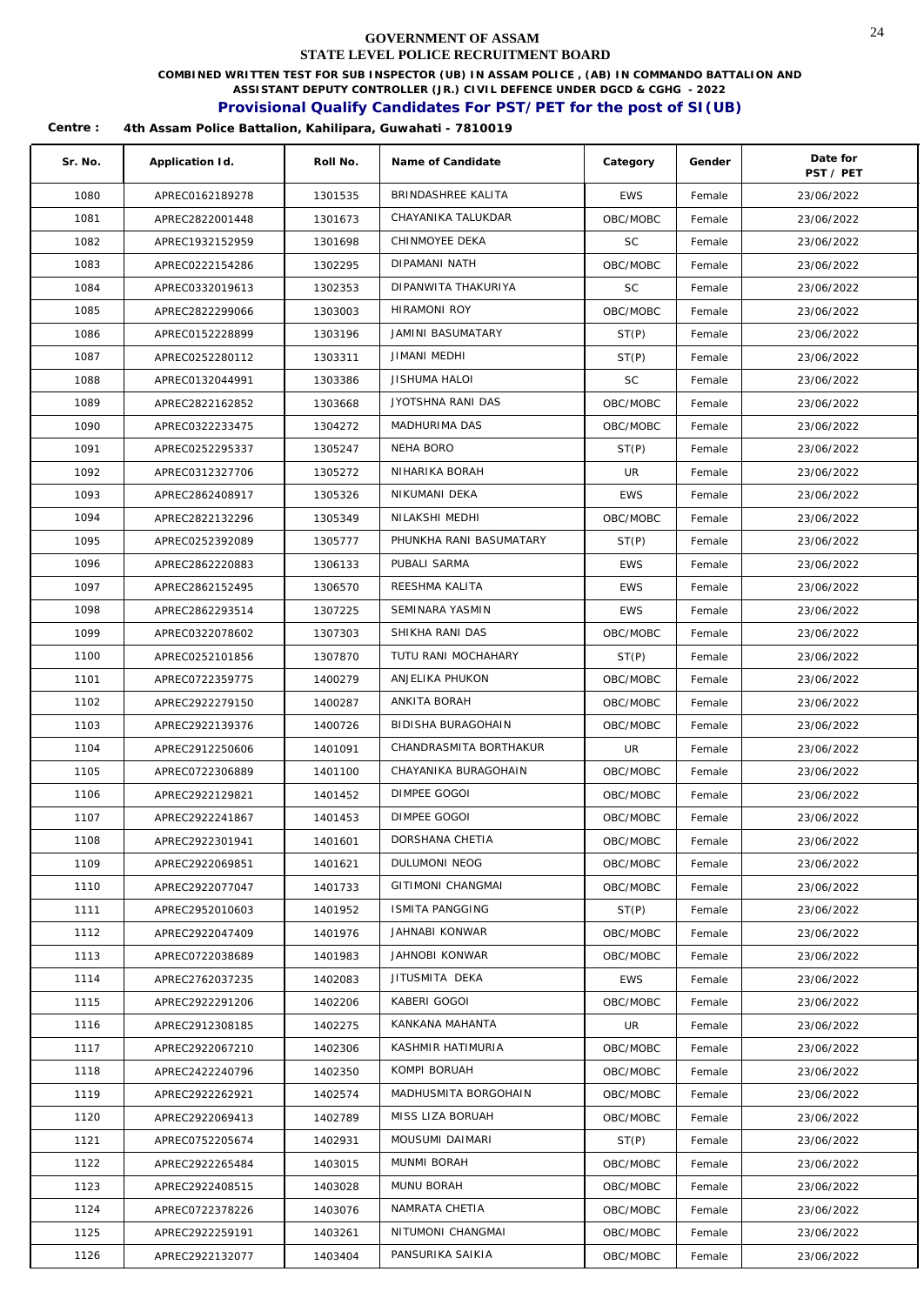**COMBINED WRITTEN TEST FOR SUB INSPECTOR (UB) IN ASSAM POLICE , (AB) IN COMMANDO BATTALION AND** 

**ASSISTANT DEPUTY CONTROLLER (JR.) CIVIL DEFENCE UNDER DGCD & CGHG - 2022** 

## **Provisional Qualify Candidates For PST/PET for the post of SI(UB)**

| Sr. No. | Application Id. | Roll No. | Name of Candidate        | Category   | Gender | Date for<br>PST / PET |
|---------|-----------------|----------|--------------------------|------------|--------|-----------------------|
| 1127    | APREC2922092248 | 1403424  | PAPULI DUARAH            | OBC/MOBC   | Female | 23/06/2022            |
| 1128    | APREC2922282954 | 1403614  | PLABITA CHETIA           | OBC/MOBC   | Female | 23/06/2022            |
| 1129    | APREC2922048238 | 1403707  | PRAGYALISA BORAH         | OBC/MOBC   | Female | 23/06/2022            |
| 1130    | APREC2922203110 | 1403722  | PRAJNYAJYOTI DUTTA       | OBC/MOBC   | Female | 23/06/2022            |
| 1131    | APREC2922281995 | 1403936  | PRIYANKA PRIYA PHUKAN    | OBC/MOBC   | Female | 23/06/2022            |
| 1132    | APREC2922300746 | 1403938  | PRIYANKHI KALITA         | OBC/MOBC   | Female | 23/06/2022            |
| 1133    | APREC2952302498 | 1403955  | PRIYODA MILI             | ST(P)      | Female | 23/06/2022            |
| 1134    | APREC2922093393 | 1404047  | PUJA HAZARIKA            | OBC/MOBC   | Female | 23/06/2022            |
| 1135    | APREC2922029678 | 1404084  | PURNIMA KHANIKOR         | OBC/MOBC   | Female | 23/06/2022            |
| 1136    | APREC0722035698 | 1404098  | QUEEN PHUKON             | OBC/MOBC   | Female | 23/06/2022            |
| 1137    | APREC2922027266 | 1404545  | RUNUMI HANDIQUE          | OBC/MOBC   | Female | 23/06/2022            |
| 1138    | APREC2912203811 | 1404549  | RUPALI KAKOTY            | UR         | Female | 23/06/2022            |
| 1139    | APREC2922176267 | 1404640  | SAMPREETY DEVI           | OBC/MOBC   | Female | 23/06/2022            |
| 1140    | APREC2922029328 | 1404869  | SILPI SHIKHA SAIKIA      | OBC/MOBC   | Female | 23/06/2022            |
| 1141    | APREC0722063894 | 1404874  | SILPISIKHA GOGOI         | OBC/MOBC   | Female | 23/06/2022            |
| 1142    | APREC0762202386 | 1404920  | SNIGDHA DUTTA            | <b>EWS</b> | Female | 23/06/2022            |
| 1143    | APREC2912101166 | 1404921  | SNIGDHA KASHYAP          | UR         | Female | 23/06/2022            |
| 1144    | APREC1222085252 | 1500039  | ADREETA KHANIKAR         | OBC/MOBC   | Female | 23/06/2022            |
| 1145    | APREC3012312790 | 1500103  | ANANYA SHARMA            | UR         | Female | 23/06/2022            |
| 1146    | APREC2762077793 | 1500208  | <b>BABITA BORAH</b>      | <b>EWS</b> | Female | 23/06/2022            |
| 1147    | APREC3022213454 | 1500232  | <b>BARSHA BHAKTA</b>     | OBC/MOBC   | Female | 23/06/2022            |
| 1148    | APREC3052244694 | 1500459  | CHAYANIKA BORO           | ST(P)      | Female | 23/06/2022            |
| 1149    | APREC2732261126 | 1500588  | DIBANGONA DAS            | <b>SC</b>  | Female | 23/06/2022            |
| 1150    | APREC3022177516 | 1500682  | DULUMONI SAIKIA          | OBC/MOBC   | Female | 23/06/2022            |
| 1151    | APREC3022108965 | 1500795  | HIMANCHANA NEOG          | OBC/MOBC   | Female | 23/06/2022            |
| 1152    | APREC3022122948 | 1501045  | <b>KANKANA DAS</b>       | OBC/MOBC   | Female | 23/06/2022            |
| 1153    | APREC2722104132 | 1502049  | SAPONJYOTI DEBNATH       | OBC/MOBC   | Female | 23/06/2022            |
| 1154    | APREC2722341907 | 1502199  | SUMI BARUAH              | OBC/MOBC   | Female | 23/06/2022            |
| 1155    | APREC3022319362 | 1502316  | TRISHNA DEVI             | OBC/MOBC   | Female | 23/06/2022            |
| 1156    | APREC3021083481 | 0100236  | ANJAN SAIKIA             | OBC/MOBC   | Male   | 24/06/2022            |
| 1157    | APREC0421079588 | 0100249  | ANKAN JYOTI NATH         | OBC/MOBC   | Male   | 24/06/2022            |
| 1158    | APREC0421006199 | 0100415  | ARJUN BHUYAN             | OBC/MOBC   | Male   | 24/06/2022            |
| 1159    | APREC3021111256 | 0100464  | ASHIM KUMAR NATH         | OBC/MOBC   | Male   | 24/06/2022            |
| 1160    | APREC3021124425 | 0100711  | <b>BIJIT BORAH</b>       | OBC/MOBC   | Male   | 24/06/2022            |
| 1161    | APREC0431013879 | 0100885  | <b>BISHNU PRASAD DAS</b> | <b>SC</b>  | Male   | 24/06/2022            |
| 1162    | APREC0421032137 | 0101094  | DEBAJIT RAY BORUAH       | OBC/MOBC   | Male   | 24/06/2022            |
| 1163    | APREC0411101658 | 0101112  | DEBASISH KALITA          | UR         | Male   | 24/06/2022            |
| 1164    | APREC3021110943 | 0101203  | DHRUBA JYOTI NATH        | OBC/MOBC   | Male   | 24/06/2022            |
| 1165    | APREC0461237617 | 0101289  | DIPANKA BHUYAN           | <b>EWS</b> | Male   | 24/06/2022            |
| 1166    | APREC3021010986 | 0101378  | EJU MONI DEKA            | OBC/MOBC   | Male   | 24/06/2022            |
| 1167    | APREC3021277634 | 0101497  | <b>GYANDIP BOARH</b>     | OBC/MOBC   | Male   | 24/06/2022            |
| 1168    | APREC0461173937 | 0101630  | INDRA NEPAL              | <b>EWS</b> | Male   | 24/06/2022            |
| 1169    | APREC0461263618 | 0102129  | LAKHYA JYOTI RAJKHOWA    | <b>EWS</b> | Male   | 24/06/2022            |
| 1170    | APREC3061198474 | 0102676  | NAYAN JTOTI BARMAN       | <b>EWS</b> | Male   | 24/06/2022            |
| 1171    | APREC0451339302 | 0102832  | NITUL NARZARI            | ST(P)      | Male   | 24/06/2022            |
| 1172    | APREC1521323372 | 0103022  | PARTHA PROTIM BORA       | OBC/MOBC   | Male   | 24/06/2022            |
| 1173    | APREC0421022167 | 0103284  | PRITHVI ROWNIAR          | OBC/MOBC   | Male   | 24/06/2022            |
|         |                 |          |                          |            |        |                       |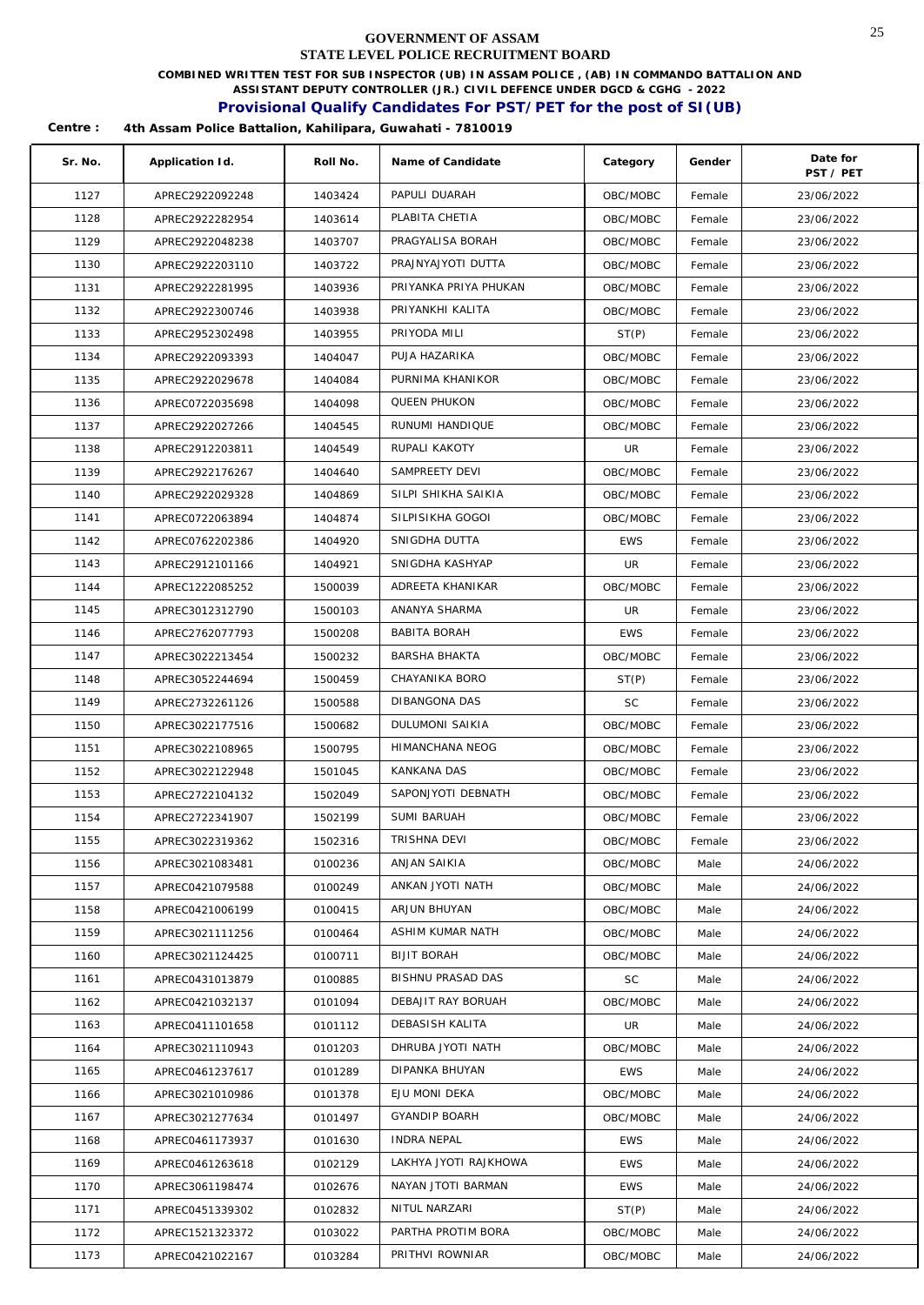**COMBINED WRITTEN TEST FOR SUB INSPECTOR (UB) IN ASSAM POLICE , (AB) IN COMMANDO BATTALION AND** 

**ASSISTANT DEPUTY CONTROLLER (JR.) CIVIL DEFENCE UNDER DGCD & CGHG - 2022** 

### **Provisional Qualify Candidates For PST/PET for the post of SI(UB)**

| Sr. No. | Application Id. | Roll No. | Name of Candidate       | Category   | Gender | Date for<br>PST / PET |
|---------|-----------------|----------|-------------------------|------------|--------|-----------------------|
| 1174    | APREC0451078608 | 0103502  | RAJU MEDHI              | ST(P)      | Male   | 24/06/2022            |
| 1175    | APREC3021002449 | 0103673  | RINKU MONI BORAH        | OBC/MOBC   | Male   | 24/06/2022            |
| 1176    | APREC2721165477 | 0103697  | RISHIRAJ SHIVAM         | OBC/MOBC   | Male   | 24/06/2022            |
| 1177    | APREC2411352026 | 0104182  | SOURABH DUTTA           | UR         | Male   | 24/06/2022            |
| 1178    | APREC0461325236 | 0104402  | TAPAN HAZARIKA          | <b>EWS</b> | Male   | 24/06/2022            |
| 1179    | APREC0631156904 | 0200641  | <b>BINIT DAS</b>        | <b>SC</b>  | Male   | 24/06/2022            |
| 1180    | APREC2221113793 | 0200732  | <b>BISWADEEP DAS</b>    | OBC/MOBC   | Male   | 24/06/2022            |
| 1181    | APREC2221012435 | 0200816  | DEBABRATA SINHA         | OBC/MOBC   | Male   | 24/06/2022            |
| 1182    | APREC2221328908 | 0200834  | DEBASISH PAUL CHOUDHURY | OBC/MOBC   | Male   | 24/06/2022            |
| 1183    | APREC0621259358 | 0200910  | DIBYAJYOTI BHAR         | OBC/MOBC   | Male   | 24/06/2022            |
| 1184    | APREC2231288155 | 0201419  | <b>KALLOL DAS</b>       | SC         | Male   | 24/06/2022            |
| 1185    | APREC0621168403 | 0201483  | KH JOYDEEP SINGHA       | OBC/MOBC   | Male   | 24/06/2022            |
| 1186    | APREC1621236461 | 0201631  | <b>LAMJING SANA</b>     | OBC/MOBC   | Male   | 24/06/2022            |
| 1187    | APREC0621159953 | 0201669  | M DEBAKANTA SINGHA      | OBC/MOBC   | Male   | 24/06/2022            |
| 1188    | APREC1521263539 | 0201720  | MANAS JYOTI KALITA      | OBC/MOBC   | Male   | 24/06/2022            |
| 1189    | APREC2221074286 | 0201872  | MONISH SINHA            | OBC/MOBC   | Male   | 24/06/2022            |
| 1190    | APREC0661017282 | 0202539  | RAKESH KUMAR SINGH      | <b>EWS</b> | Male   | 24/06/2022            |
| 1191    | APREC1621250025 | 0202546  | RAKHIT DEBNATH          | OBC/MOBC   | Male   | 24/06/2022            |
| 1192    | APREC0631031083 | 0202643  | ROHIT DAS               | <b>SC</b>  | Male   | 24/06/2022            |
| 1193    | APREC0661306799 | 0203366  | SUNNY DEB               | <b>EWS</b> | Male   | 24/06/2022            |
| 1194    | APREC0611008293 | 0203535  | TUFAWAL AHMOD           | UR         | Male   | 24/06/2022            |
| 1195    | APREC0521227489 | 0300132  | BARBHUIYA<br>AMIT NATH  | OBC/MOBC   | Male   | 24/06/2022            |
| 1196    | APREC0851005272 | 0300819  | DAVID NARZARY           | ST(P)      | Male   | 24/06/2022            |
| 1197    | APREC0851007320 | 0302200  | NABA KUMAR BORO         | ST(P)      | Male   | 24/06/2022            |
| 1198    | APREC0321062092 | 0302898  | RIDIP BARMAN            | OBC/MOBC   | Male   | 24/06/2022            |
| 1199    | APREC0461131403 | 0302976  | ROUF UDDIN AHMED        | <b>EWS</b> | Male   | 24/06/2022            |
| 1200    | APREC0251019525 | 0303164  | SANKAR ANAND DAIMARY    | ST(P)      | Male   | 24/06/2022            |
| 1201    | APREC0851017341 | 0303539  | SWMKWR BRAHMA           | ST(P)      | Male   | 24/06/2022            |
| 1202    | APREC0331214203 | 0303677  | YUVRAJ DAS              | SC         | Male   | 24/06/2022            |
| 1203    | APREC0921306961 | 0400042  | ABHILASH BARUAH         | OBC/MOBC   | Male   | 24/06/2022            |
| 1204    | APREC0921126719 | 0400043  | ABHILASH DAS            | OBC/MOBC   | Male   | 24/06/2022            |
| 1205    | APREC0961265776 | 0400149  | AMARJYOTI SARMA         | <b>EWS</b> | Male   | 24/06/2022            |
| 1206    | APREC0921243280 | 0400164  | AMLAN BARUAH            | OBC/MOBC   | Male   | 24/06/2022            |
| 1207    | APREC0961129400 | 0400216  | ANIRBBAN DEY            | <b>EWS</b> | Male   | 24/06/2022            |
| 1208    | APREC3321075639 | 0400755  | <b>BICKY SAH</b>        | OBC/MOBC   | Male   | 24/06/2022            |
| 1209    | APREC0921153745 | 0400782  | <b>BIJIT DEKA</b>       | OBC/MOBC   | Male   | 24/06/2022            |
| 1210    | APREC0911002471 | 0400820  | BIKASH DEKA             | UR         | Male   | 24/06/2022            |
| 1211    | APREC0921202830 | 0400830  | BIKASH MANI DEKA        | OBC/MOBC   | Male   | 24/06/2022            |
| 1212    | APREC0921183031 | 0401141  | DEBASISH NATH           | OBC/MOBC   | Male   | 24/06/2022            |
| 1213    | APREC3361344743 | 0401168  | DEEPJYOTI KALITA        | <b>EWS</b> | Male   | 24/06/2022            |
| 1214    | APREC3321142208 | 0401306  | DHURJYOTI BARMAN        | OBC/MOBC   | Male   | 24/06/2022            |
| 1215    | APREC3351152137 | 0401536  | <b>GAUTAM BRAHMA</b>    | ST(P)      | Male   | 24/06/2022            |
| 1216    | APREC3021062189 | 0401802  | HIRAKJYOTI CHOUDHURY    | OBC/MOBC   | Male   | 24/06/2022            |
| 1217    | APREC3321222777 | 0401828  | HIRANYA JYOTI NATH      | OBC/MOBC   | Male   | 24/06/2022            |
| 1218    | APREC3351131551 | 0402177  | <b>JYOTI DAIMARI</b>    | ST(P)      | Male   | 24/06/2022            |
| 1219    | APREC3321125432 | 0402209  | JYOTISH KUMAR NATH      | OBC/MOBC   | Male   | 24/06/2022            |
| 1220    | APREC0911016806 | 0402212  | JYOTISH SAIKIA          | UR         | Male   | 24/06/2022            |
|         |                 |          |                         |            |        |                       |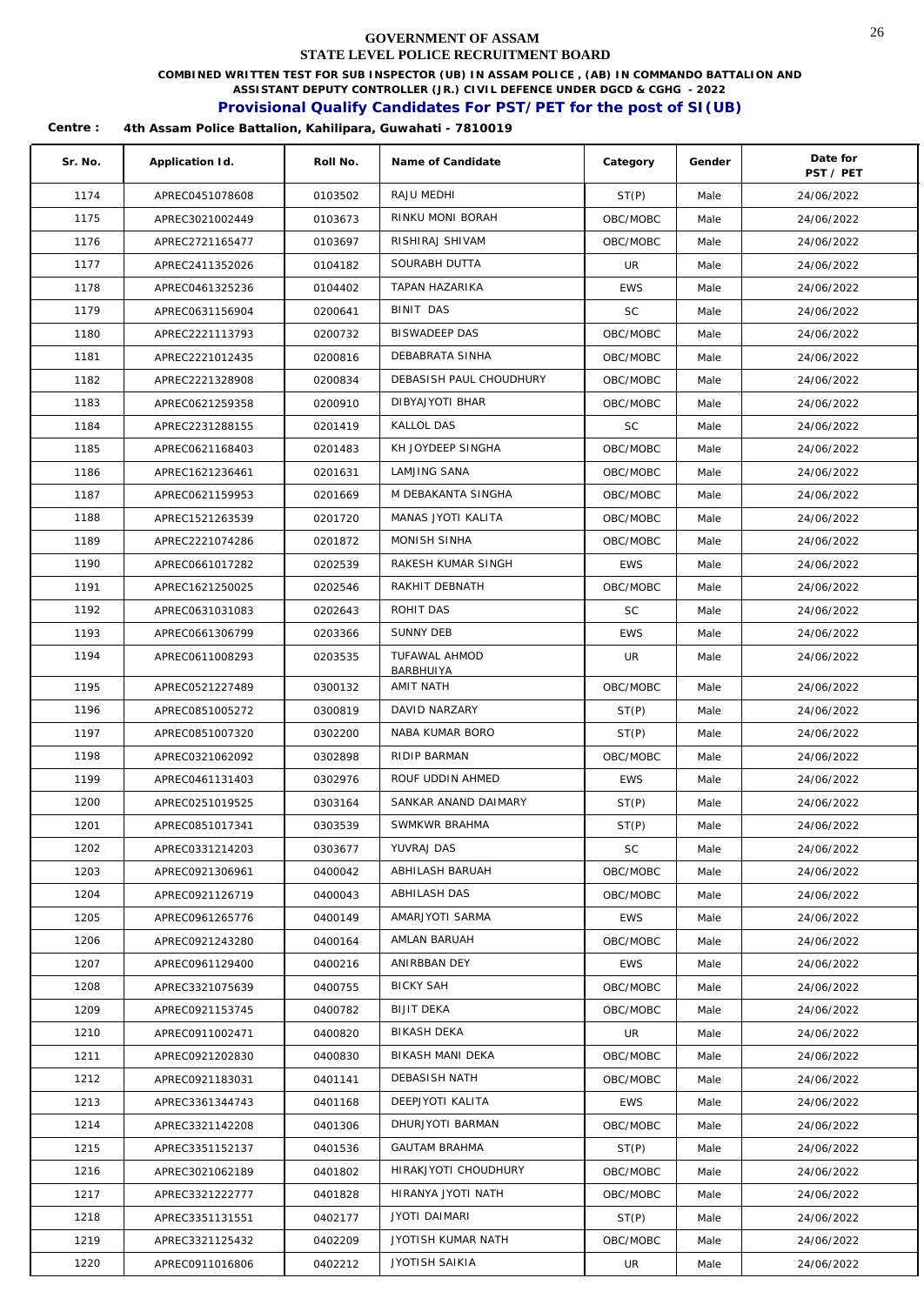**COMBINED WRITTEN TEST FOR SUB INSPECTOR (UB) IN ASSAM POLICE , (AB) IN COMMANDO BATTALION AND** 

**ASSISTANT DEPUTY CONTROLLER (JR.) CIVIL DEFENCE UNDER DGCD & CGHG - 2022** 

## **Provisional Qualify Candidates For PST/PET for the post of SI(UB)**

| Sr. No. | Application Id. | Roll No. | Name of Candidate                | Category   | Gender | Date for<br>PST / PET |
|---------|-----------------|----------|----------------------------------|------------|--------|-----------------------|
| 1221    | APREC0961230463 | 0402606  | LUTFUR RAHMAN                    | <b>EWS</b> | Male   | 24/06/2022            |
| 1222    | APREC0961065007 | 0403127  | NAYANJYOTI SAIKIA                | <b>EWS</b> | Male   | 24/06/2022            |
| 1223    | APREC0921008045 | 0403226  | NILOTPAL DEKA                    | OBC/MOBC   | Male   | 24/06/2022            |
| 1224    | APREC0961122900 | 0403434  | PARAG SAHARIA                    | <b>EWS</b> | Male   | 24/06/2022            |
| 1225    | APREC0921090371 | 0403532  | PRABAL JYOTI NATH                | OBC/MOBC   | Male   | 24/06/2022            |
| 1226    | APREC0961329830 | 0403680  | PREMENDRA BORA                   | <b>EWS</b> | Male   | 24/06/2022            |
| 1227    | APREC0961277654 | 0404186  | SAFIQUL ISLAM                    | <b>EWS</b> | Male   | 24/06/2022            |
| 1228    | APREC0961170472 | 0404226  | SAILEN SARMA                     | <b>EWS</b> | Male   | 24/06/2022            |
| 1229    | APREC0961133159 | 0404235  | SALIMUDDIN MORTAZA               | <b>EWS</b> | Male   | 24/06/2022            |
| 1230    | APREC0921240369 | 0404808  | TUSAR BHUSAN DEKA                | OBC/MOBC   | Male   | 24/06/2022            |
| 1231    | APREC1221237457 | 0500011  | ABHIJEET KONWAR                  | OBC/MOBC   | Male   | 24/06/2022            |
| 1232    | APREC3211184106 | 0500020  | ABHIJIT BHATTACHARJEE            | UR         | Male   | 24/06/2022            |
| 1233    | APREC0711032262 | 0501179  | ASISH BHUYAN                     | UR         | Male   | 24/06/2022            |
| 1234    | APREC1221170702 | 0501423  | BHAGYAJYOTI GOGOI                | OBC/MOBC   | Male   | 24/06/2022            |
| 1235    | APREC1021031207 | 0501474  | BHARAT GOGOI                     | OBC/MOBC   | Male   | 24/06/2022            |
| 1236    | APREC1051116401 | 0501508  | BHARJIL BINGARI                  | ST(P)      | Male   | 24/06/2022            |
| 1237    | APREC1051074150 | 0501556  | BHASKAR JYOTI PEGU               | ST(P)      | Male   | 24/06/2022            |
| 1238    | APREC3221082562 | 0501646  | BIBEK BEZBORUAH                  | OBC/MOBC   | Male   | 24/06/2022            |
| 1239    | APREC3211252979 | 0501815  | BIKASH CHOUDHARY                 | UR         | Male   | 24/06/2022            |
| 1240    | APREC1221108245 | 0501946  | <b>BIMAN BORUAH</b>              | OBC/MOBC   | Male   | 24/06/2022            |
| 1241    | APREC3221108271 | 0501947  | <b>BIMAN CHETIA</b>              | OBC/MOBC   | Male   | 24/06/2022            |
| 1242    | APREC1251181522 | 0502092  | <b>BIRINCHI DOLEY</b>            | ST(P)      | Male   | 24/06/2022            |
| 1243    | APREC3221375260 | 0502230  | BISWAJYOTI GOGOI                 | OBC/MOBC   | Male   | 24/06/2022            |
| 1244    | APREC3221094396 | 0502276  | BITUPAN BARUAH                   | OBC/MOBC   | Male   | 24/06/2022            |
| 1245    | APREC1221268870 | 0502511  | CHANDAN CHANGMAI                 | OBC/MOBC   | Male   | 24/06/2022            |
| 1246    | APREC1221261594 | 0502665  | CHIRANJIB GOGOI                  | OBC/MOBC   | Male   | 24/06/2022            |
| 1247    | APREC1021107373 | 0503025  | DEVAJIT CHUTIA                   | OBC/MOBC   | Male   | 24/06/2022            |
| 1248    | APREC3231274556 | 0503268  | DIGANTA DAS                      | <b>SC</b>  | Male   | 24/06/2022            |
| 1249    | APREC3251332688 | 0503754  | <b>GAGAN SONOWAL</b>             | ST(P)      | Male   | 24/06/2022            |
| 1250    | APREC1221038280 | 0504202  | HEMOJIT BARUAH                   | OBC/MOBC   | Male   | 24/06/2022            |
| 1251    | APREC3221315021 | 0504387  | <b>HOBIN KOND</b>                | OBC/MOBC   | Male   | 24/06/2022            |
| 1252    | APREC3221183394 | 0504402  | HRISHIKESH SAIKIA                | OBC/MOBC   | Male   | 24/06/2022            |
| 1253    | APREC1221005127 | 0505280  | KANGKAN BARUAH                   | OBC/MOBC   | Male   | 24/06/2022            |
| 1254    | APREC1061330049 | 0507186  | NANDAN KISHUR                    | <b>EWS</b> | Male   | 24/06/2022            |
| 1255    | APREC1731217554 | 0507219  | <b>BORTHAKUR</b><br>NAREN MANDAL | <b>SC</b>  | Male   | 24/06/2022            |
| 1256    | APREC3221241355 | 0507260  | NAYANJYOTI CHUTIA                | OBC/MOBC   | Male   | 24/06/2022            |
| 1257    | APREC3221112119 | 0507982  | PARAG JYOTI SAIKIA               | OBC/MOBC   | Male   | 24/06/2022            |
| 1258    | APREC1021305205 | 0508450  | PRANAB KISHORE PHUKAN            | OBC/MOBC   | Male   | 24/06/2022            |
| 1259    | APREC1221044549 | 0508699  | PRITAM BORUAH                    | OBC/MOBC   | Male   | 24/06/2022            |
| 1260    | APREC1051009630 | 0509157  | RAHUL PAIT                       | ST(P)      | Male   | 24/06/2022            |
| 1261    | APREC2731424700 | 0509646  | RIKI DAS                         | SC         | Male   | 24/06/2022            |
| 1262    | APREC3221289277 | 0510412  | SANKHA JYOTI MORAN               | OBC/MOBC   | Male   | 24/06/2022            |
| 1263    | APREC1221020837 | 0510569  | SAURAV GOGOI                     | OBC/MOBC   | Male   | 24/06/2022            |
| 1264    | APREC1251225280 | 0510789  | SIDDHARTHA DEORI                 | ST(P)      | Male   | 24/06/2022            |
| 1265    | APREC1211209130 | 0511145  | SUMIT DUTTA                      | UR         | Male   | 24/06/2022            |
| 1266    | APREC1561075138 | 0600301  | ANKUR JYOTI BORAH                | <b>EWS</b> | Male   | 24/06/2022            |
| 1267    | APREC1521140049 | 0600464  | BEDANGA GOGOI                    | OBC/MOBC   | Male   | 24/06/2022            |
|         |                 |          |                                  |            |        |                       |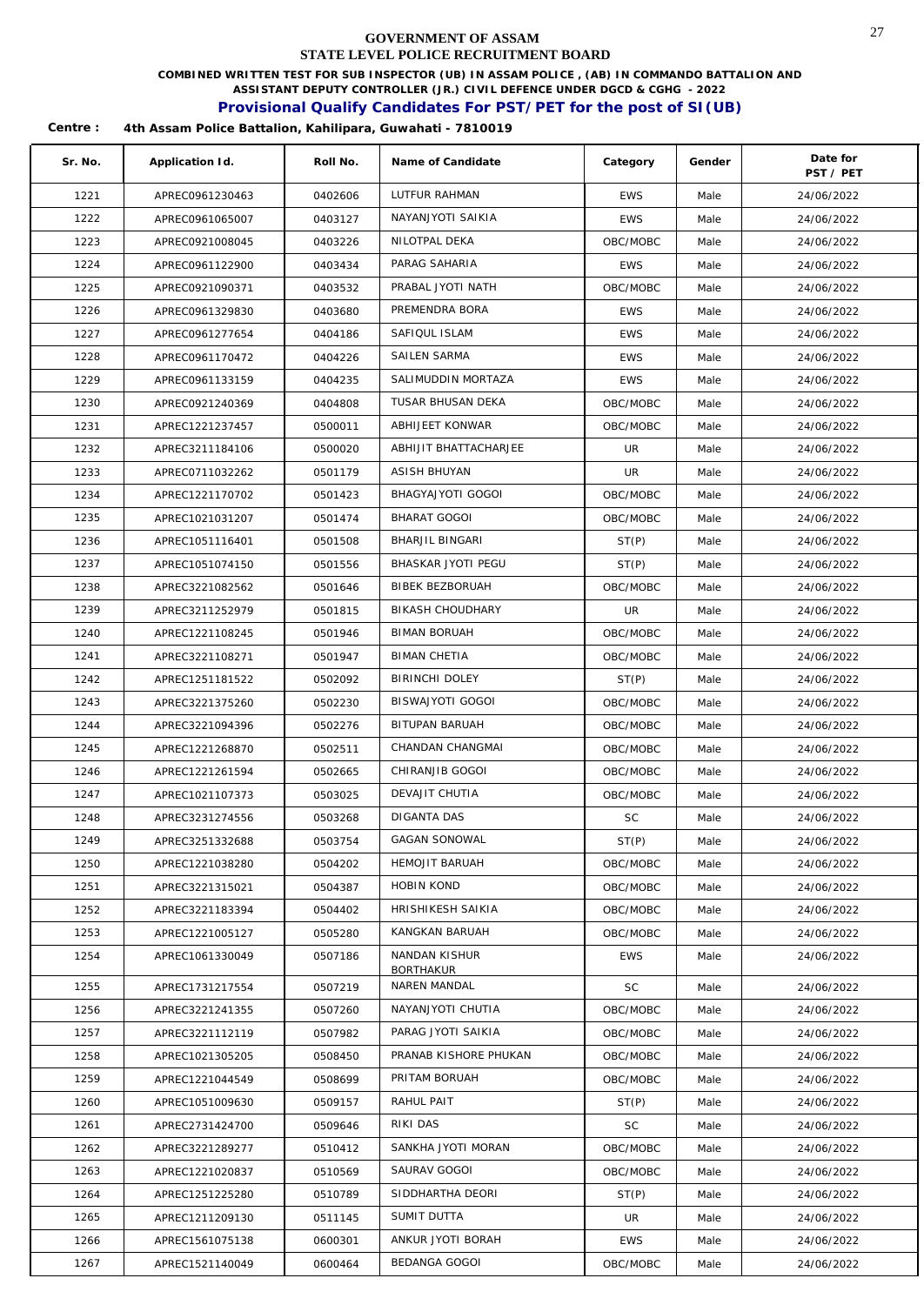**COMBINED WRITTEN TEST FOR SUB INSPECTOR (UB) IN ASSAM POLICE , (AB) IN COMMANDO BATTALION AND** 

**ASSISTANT DEPUTY CONTROLLER (JR.) CIVIL DEFENCE UNDER DGCD & CGHG - 2022** 

## **Provisional Qualify Candidates For PST/PET for the post of SI(UB)**

| Sr. No. | Application Id. | Roll No. | Name of Candidate       | Category   | Gender | Date for<br>PST / PET |
|---------|-----------------|----------|-------------------------|------------|--------|-----------------------|
| 1268    | APREC0451017022 | 0600494  | <b>BHARAT DEURI</b>     | ST(P)      | Male   | 24/06/2022            |
| 1269    | APREC1531196907 | 0600698  | <b>BISHAL DAS</b>       | <b>SC</b>  | Male   | 24/06/2022            |
| 1270    | APREC1521300189 | 0600764  | <b>BITUPON BORA</b>     | OBC/MOBC   | Male   | 24/06/2022            |
| 1271    | APREC1861052950 | 0601416  | IMDADUL HAQUE           | <b>EWS</b> | Male   | 24/06/2022            |
| 1272    | APREC1521227279 | 0601635  | KAILASH RANJAN RAJKHOWA | OBC/MOBC   | Male   | 24/06/2022            |
| 1273    | APREC1561292845 | 0601992  | MAUSUM RAJ KHOUND       | <b>EWS</b> | Male   | 24/06/2022            |
| 1274    | APREC1521135424 | 0602197  | MRIDUPOBAN HONDIQUE     | OBC/MOBC   | Male   | 24/06/2022            |
| 1275    | APREC1521003661 | 0602479  | PANKAJ KUMAR HAZARIKA   | OBC/MOBC   | Male   | 24/06/2022            |
| 1276    | APREC1531287270 | 0603182  | RUHIT DAS               | SC         | Male   | 24/06/2022            |
| 1277    | APREC1521032040 | 0603277  | SANAK KR BORA           | OBC/MOBC   | Male   | 24/06/2022            |
| 1278    | APREC1511202202 | 0603392  | SHASHANKA TIWARI        | UR         | Male   | 24/06/2022            |
| 1279    | APREC1521133986 | 0603602  | SUMON GOGOI             | OBC/MOBC   | Male   | 24/06/2022            |
| 1280    | APREC1511107218 | 0603689  | SWARAJ KASHYAP          | UR         | Male   | 24/06/2022            |
| 1281    | APREC1561391348 | 0603748  | <b>TOUFICK AHMED</b>    | <b>EWS</b> | Male   | 24/06/2022            |
| 1282    | APREC2561404678 | 0700092  | ABHISHEK TAMULI         | <b>EWS</b> | Male   | 24/06/2022            |
| 1283    | APREC1861113933 | 0700125  | ACHYUT BIKASH BORAH     | <b>EWS</b> | Male   | 24/06/2022            |
| 1284    | APREC1821060668 | 0700208  | AKASH JYOTI BURAGOHAIN  | OBC/MOBC   | Male   | 24/06/2022            |
| 1285    | APREC1821102802 | 0700241  | AMAL GOGOI              | OBC/MOBC   | Male   | 24/06/2022            |
| 1286    | APREC1821011606 | 0700292  | AMLAN JYOTI SAIKIA      | OBC/MOBC   | Male   | 24/06/2022            |
| 1287    | APREC1851017579 | 0700447  | ANGSHUMAN HAZARIKA      | ST(P)      | Male   | 24/06/2022            |
| 1288    | APREC1831382976 | 0700682  | ARINDAM DAS             | <b>SC</b>  | Male   | 24/06/2022            |
| 1289    | APREC1821053405 | 0700710  | ARPIT KONWAR            | OBC/MOBC   | Male   | 24/06/2022            |
| 1290    | APREC2521301270 | 0701220  | BISHNU DEV CHUTIA       | OBC/MOBC   | Male   | 24/06/2022            |
| 1291    | APREC0421373745 | 0701521  | CHINMOY BHUYAN          | OBC/MOBC   | Male   | 24/06/2022            |
| 1292    | APREC1821235846 | 0701607  | DEBAJIT KALITA          | OBC/MOBC   | Male   | 24/06/2022            |
| 1293    | APREC1821064311 | 0701666  | DEBASISH BORAH          | OBC/MOBC   | Male   | 24/06/2022            |
| 1294    | APREC1821049355 | 0701732  | DEEPAK KUMAR THAKUR     | OBC/MOBC   | Male   | 24/06/2022            |
| 1295    | APREC1861063480 | 0701892  | DIKSHIT KAKOTY          | <b>EWS</b> | Male   | 24/06/2022            |
| 1296    | APREC2551249266 | 0702365  | HEMANTA PEGU            | ST(P)      | Male   | 24/06/2022            |
| 1297    | APREC1861011431 | 0702435  | HIROK JYOTI KHOUND      | EWS        | Male   | 24/06/2022            |
| 1298    | APREC1021073591 | 0703107  | LAKHYAJIT CHUTIA        | OBC/MOBC   | Male   | 24/06/2022            |
| 1299    | APREC1821107089 | 0703285  | MANABJYOTI BORA         | OBC/MOBC   | Male   | 24/06/2022            |
| 1300    | APREC1861300198 | 0703703  | MRIDU PABAN MAHANTA     | <b>EWS</b> | Male   | 24/06/2022            |
| 1301    | APREC1861309297 | 0703869  | NABAJYOTI KALITA        | <b>EWS</b> | Male   | 24/06/2022            |
| 1302    | APREC1821087697 | 0703873  | NABAJYOTI RAJKONWAR     | OBC/MOBC   | Male   | 24/06/2022            |
| 1303    | APREC1861141763 | 0704176  | OSKAR HAZARIKA          | <b>EWS</b> | Male   | 24/06/2022            |
| 1304    | APREC1821244926 | 0704439  | PARTHA PRATIM CHUTIA    | OBC/MOBC   | Male   | 24/06/2022            |
| 1305    | APREC1821152260 | 0705257  | RAHUL KUMAR DUTTA       | OBC/MOBC   | Male   | 24/06/2022            |
| 1306    | APREC1811160168 | 0705600  | RISHI RAJ SAIKIA        | UR         | Male   | 24/06/2022            |
| 1307    | APREC1821287870 | 0705641  | RITUPARNA GOGOI         | OBC/MOBC   | Male   | 24/06/2022            |
| 1308    | APREC1521051811 | 0705645  | RITUPARNA KALITA        | OBC/MOBC   | Male   | 24/06/2022            |
| 1309    | APREC1861286792 | 0705858  | SAHID HAZARIKA          | <b>EWS</b> | Male   | 24/06/2022            |
| 1310    | APREC2921026349 | 0706061  | SAURAV KONWAR           | OBC/MOBC   | Male   | 24/06/2022            |
| 1311    | APREC2921099414 | 0706170  | SIDDARTH LOHAR          | OBC/MOBC   | Male   | 24/06/2022            |
| 1312    | APREC1821398316 | 0706486  | SUPRIO CHETIA           | OBC/MOBC   | Male   | 24/06/2022            |
| 1313    | APREC1851284423 | 0706487  | SUPRIO DEURI            | ST(P)      | Male   | 24/06/2022            |
| 1314    | APREC2561317385 | 0706626  | TAPAS PROTIM BORAH      | EWS        | Male   | 24/06/2022            |
|         |                 |          |                         |            |        |                       |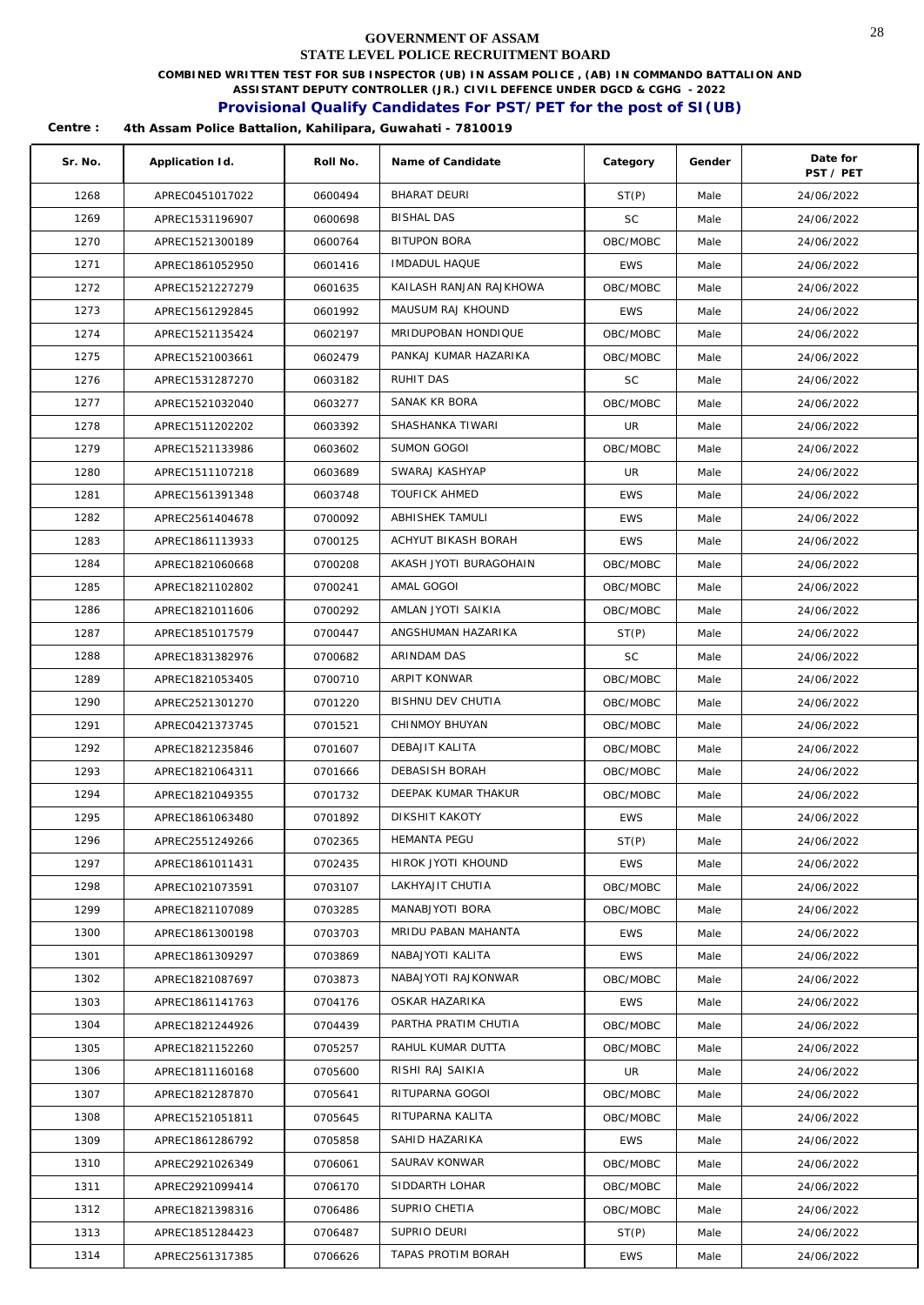**COMBINED WRITTEN TEST FOR SUB INSPECTOR (UB) IN ASSAM POLICE , (AB) IN COMMANDO BATTALION AND** 

**ASSISTANT DEPUTY CONTROLLER (JR.) CIVIL DEFENCE UNDER DGCD & CGHG - 2022** 

### **Provisional Qualify Candidates For PST/PET for the post of SI(UB)**

| Sr. No. | Application Id.  | Roll No. | Name of Candidate     | Category   | Gender | Date for<br>PST / PET |
|---------|------------------|----------|-----------------------|------------|--------|-----------------------|
| 1315    | APREC1911109368  | 0800086  | ABUL KALAM            | UR         | Male   | 24/06/2022            |
| 1316    | APREC1961328758  | 0800124  | AJAY THAKURIA         | <b>EWS</b> | Male   | 24/06/2022            |
| 1317    | APREC1911031021  | 0800207  | AMAR JYOTI SARMA      | UR         | Male   | 24/06/2022            |
| 1318    | APREC0321024871  | 0800629  | <b>ATUL DAS</b>       | OBC/MOBC   | Male   | 24/06/2022            |
| 1319    | APREC1921264234  | 0801053  | BIKASH DEKA           | OBC/MOBC   | Male   | 24/06/2022            |
| 1320    | APREC2231155282  | 0801269  | CHAMPAK DAS           | <b>SC</b>  | Male   | 24/06/2022            |
| 1321    | APREC1961038088  | 0801353  | CHINMOY KASHYOP       | <b>EWS</b> | Male   | 24/06/2022            |
| 1322    | APREC1961015680  | 0802284  | HIRAK JYOTI KALITA    | <b>EWS</b> | Male   | 24/06/2022            |
| 1323    | APREC1961276672  | 0802386  | HRIDAY KALITA         | <b>EWS</b> | Male   | 24/06/2022            |
| 1324    | APREC0221030648  | 0802843  | JYOTIRAJ BEZBARUAH    | OBC/MOBC   | Male   | 24/06/2022            |
| 1325    | APREC1961143226  | 0803133  | KAUSTAV DEKA          | EWS        | Male   | 24/06/2022            |
| 1326    | APREC1461206115  | 0803339  | LISE AKRAMUL HAKIM    | <b>EWS</b> | Male   | 24/06/2022            |
| 1327    | APREC1911177231  | 0803440  | MANABJYOTI KALITA     | UR         | Male   | 24/06/2022            |
| 1328    | APREC1951032746  | 0804738  | PRANJAL RABHA         | ST(P)      | Male   | 24/06/2022            |
| 1329    | APREC1961069779  | 0805014  | RAJIB DEKA            | <b>EWS</b> | Male   | 24/06/2022            |
| 1330    | APREC1961358148  | 0805158  | RATUL KHAN            | <b>EWS</b> | Male   | 24/06/2022            |
| 1331    | APREC1931355887  | 0805226  | RIMAN DAS             | <b>SC</b>  | Male   | 24/06/2022            |
| 1332    | APREC1911085620  | 0805954  | SUBHAM BHADRA         | UR         | Male   | 24/06/2022            |
| 1333    | APREC1921032696  | 0806153  | TAPAN NATH            | OBC/MOBC   | Male   | 24/06/2022            |
| 1334    | APREC2761343575  | 0900217  | MUKBUL HUSSAIN        | <b>EWS</b> | Male   | 24/06/2022            |
| 1335    | APREC2721138307  | 0900307  | ABHIJIT BORAH         | OBC/MOBC   | Male   | 24/06/2022            |
| 1336    | APREC1961033622  | 0900347  | ABHIJIT DEKA          | <b>EWS</b> | Male   | 24/06/2022            |
| 1337    | APREC2031213874  | 0900369  | ABHIJIT KUMAR DAS     | <b>SC</b>  | Male   | 24/06/2022            |
| 1338    | APREC2761076743  | 0900416  | ABHILASH BORKAKATI    | <b>EWS</b> | Male   | 24/06/2022            |
| 1339    | APREC1541394277  | 0900629  | AIVIMALA TURUNG       | ST(H)      | Male   | 24/06/2022            |
| 1340    | APREC2721342314  | 0900985  | AMLAN BORAH           | OBC/MOBC   | Male   | 24/06/2022            |
| 1341    | APREC2761015275  | 0900991  | AMLAN JYOTI KEOT      | <b>EWS</b> | Male   | 24/06/2022            |
| 1342    | APREC0251363914  | 0901084  | ANANTA BASUMATARY     | ST(P)      | Male   | 24/06/2022            |
| 1343    | APREC1121409071  | 0901148  | ANIMESH ADHIKARY      | OBC/MOBC   | Male   | 24/06/2022            |
| 1344    | APREC2021262607  | 0901459  | ANUP KUMAR SALOI      | OBC/MOBC   | Male   | 24/06/2022            |
| 1345    | APREC2721405221  | 0901495  | ANUPAM SAIKIA         | OBC/MOBC   | Male   | 24/06/2022            |
| 1346    | APREC3021329196  | 0901881  | ASHIM HAZARIKA        | OBC/MOBC   | Male   | 24/06/2022            |
| 1347    | APREC0221062830  | 0901897  | <b>ASHIM ROY</b>      | OBC/MOBC   | Male   | 24/06/2022            |
| 1348    | APREC2011185263  | 0901906  | ASHIQ MOHAMMAD        | UR         | Male   | 24/06/2022            |
| 1349    | APREC2721232568  | 0902017  | AVINAB KUMAR KALITA   | OBC/MOBC   | Male   | 24/06/2022            |
| 1350    | APREC0251017670  | 0902367  | <b>BASUJIT BORO</b>   | ST(P)      | Male   | 24/06/2022            |
| 1351    | APREC2621181544  | 0902388  | BEDANTA BIKASH NATH   | OBC/MOBC   | Male   | 24/06/2022            |
| 1352    | APREC2031082111  | 0902395  | BEDANTA KUMAR DAS     | SC         | Male   | 24/06/2022            |
| 1353    | APREC2021220009  | 0902522  | BHARAT CHANDRA SAIKIA | OBC/MOBC   | Male   | 24/06/2022            |
| 1354    | APREC2721245460  | 0902559  | BHARGAB KUMAR NATH    | OBC/MOBC   | Male   | 24/06/2022            |
| 1355    | APREC2661268338  | 0902593  | BHARGAV PRATIM BORA   | EWS        | Male   | 24/06/2022            |
| 1356    | APREC18210100318 | 0902597  | BHARGOB BORGOHAIN     | OBC/MOBC   | Male   | 24/06/2022            |
| 1357    | APREC2721125850  | 0902635  | <b>BHASKAR DUTTA</b>  | OBC/MOBC   | Male   | 24/06/2022            |
| 1358    | APREC0721052304  | 0902637  | <b>BHASKAR GOGOI</b>  | OBC/MOBC   | Male   | 24/06/2022            |
| 1359    | APREC0921243120  | 0902731  | BHAWARNAV NATH        | OBC/MOBC   | Male   | 24/06/2022            |
| 1360    | APREC2641393028  | 0903144  | <b>BIKASH TERON</b>   | ST(H)      | Male   | 24/06/2022            |
| 1361    | APREC1731174589  | 0903153  | BIKI DAS              | SC         | Male   | 24/06/2022            |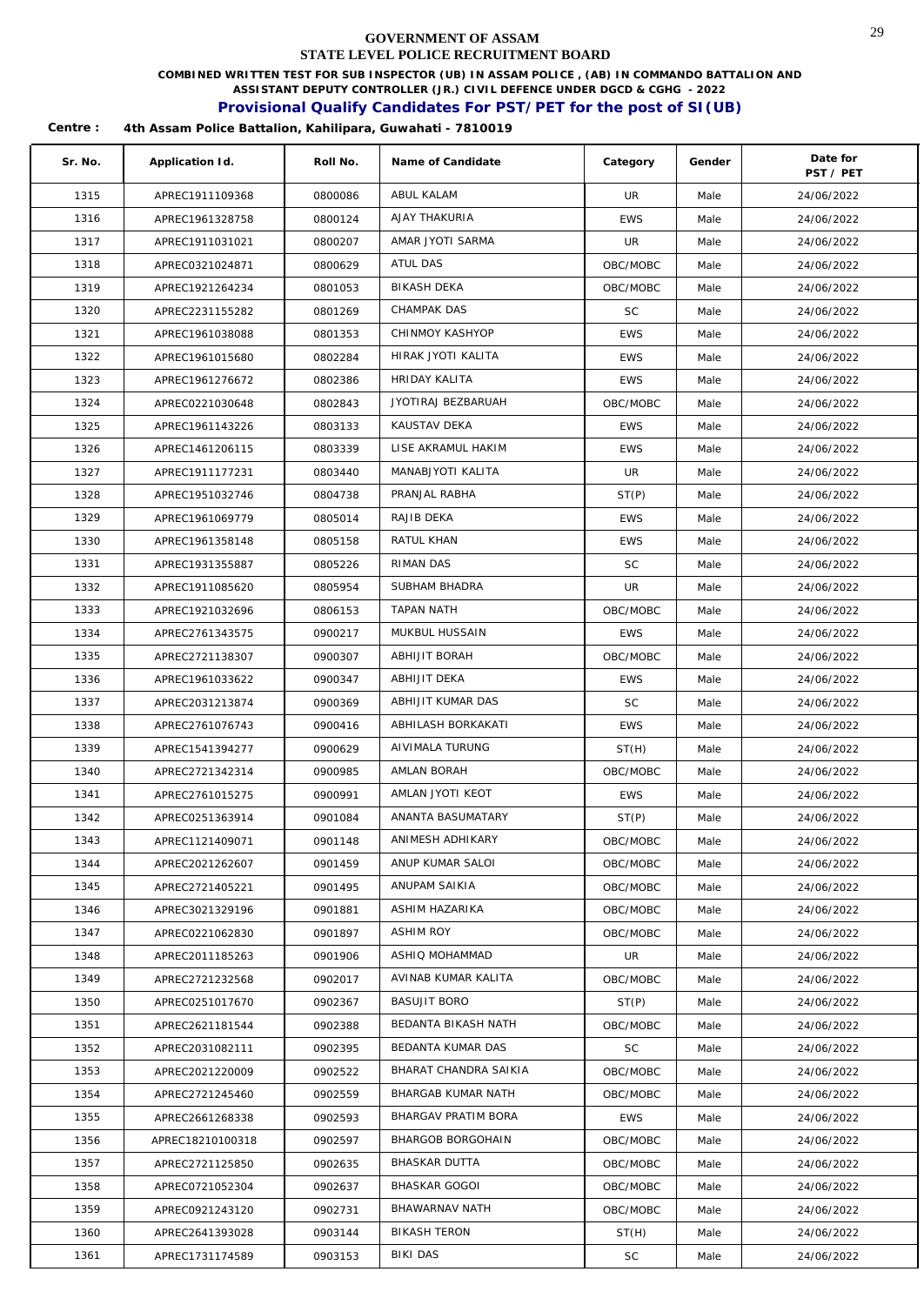**COMBINED WRITTEN TEST FOR SUB INSPECTOR (UB) IN ASSAM POLICE , (AB) IN COMMANDO BATTALION AND** 

**ASSISTANT DEPUTY CONTROLLER (JR.) CIVIL DEFENCE UNDER DGCD & CGHG - 2022** 

### **Provisional Qualify Candidates For PST/PET for the post of SI(UB)**

| Sr. No. | Application Id. | Roll No. | Name of Candidate      | Category   | Gender | Date for<br>PST / PET |
|---------|-----------------|----------|------------------------|------------|--------|-----------------------|
| 1362    | APREC2721141672 | 0903297  | <b>BINUD BORA</b>      | OBC/MOBC   | Male   | 24/06/2022            |
| 1363    | APREC3331362048 | 0903535  | <b>BISWAJIT DAS</b>    | <b>SC</b>  | Male   | 24/06/2022            |
| 1364    | APREC2031170606 | 0903539  | <b>BISWAJIT DAS</b>    | <b>SC</b>  | Male   | 24/06/2022            |
| 1365    | APREC1731418064 | 0903543  | <b>BISWAJIT DAS</b>    | <b>SC</b>  | Male   | 24/06/2022            |
| 1366    | APREC2731057079 | 0903645  | <b>BITU SAIKIA</b>     | <b>SC</b>  | Male   | 24/06/2022            |
| 1367    | APREC2061029803 | 0903660  | BITUPAN DEKA           | <b>EWS</b> | Male   | 24/06/2022            |
| 1368    | APREC1921261519 | 0904229  | DEBAJIT DAS            | OBC/MOBC   | Male   | 24/06/2022            |
| 1369    | APREC2011334642 | 0904272  | DEBARSHI RAJ BORAH     | UR         | Male   | 24/06/2022            |
| 1370    | APREC3321023416 | 0904632  | DHANDEEP DEKA          | OBC/MOBC   | Male   | 24/06/2022            |
| 1371    | APREC1921125729 | 0905013  | DIGANTA DAS            | OBC/MOBC   | Male   | 24/06/2022            |
| 1372    | APREC2721148444 | 0905166  | DIP JYOTI BORA         | OBC/MOBC   | Male   | 24/06/2022            |
| 1373    | APREC1051074737 | 0905313  | DIPANKAR DOLEY         | ST(P)      | Male   | 24/06/2022            |
| 1374    | APREC1341087604 | 0905545  | <b>DISUANG NEWME</b>   | ST(H)      | Male   | 24/06/2022            |
| 1375    | APREC2051002334 | 0905605  | <b>DULU BORO</b>       | ST(P)      | Male   | 24/06/2022            |
| 1376    | APREC2351394510 | 0905644  | DWITHUN WARY           | ST(P)      | Male   | 24/06/2022            |
| 1377    | APREC1921241242 | 0905913  | <b>GHANASHYAM NATH</b> | OBC/MOBC   | Male   | 24/06/2022            |
| 1378    | APREC0461401395 | 0905962  | GITERTHA KASHYAP       | <b>EWS</b> | Male   | 24/06/2022            |
|         |                 |          | <b>RAJKHOWA</b>        |            |        |                       |
| 1379    | APREC2621009517 | 0906106  | <b>GUNJAN PHUKAN</b>   | OBC/MOBC   | Male   | 24/06/2022            |
| 1380    | APREC2721002261 | 0906465  | HIMANGSHU PRATIM BORAH | OBC/MOBC   | Male   | 24/06/2022            |
| 1381    | APREC1021306129 | 0906494  | HIMANSHU BHUYAN        | OBC/MOBC   | Male   | 24/06/2022            |
| 1382    | APREC2751108135 | 0906635  | HIRAK JYOTI SENAPATI   | ST(P)      | Male   | 24/06/2022            |
| 1383    | APREC1961177789 | 0907095  | JAVED AKHTAR CHOUDHURY | <b>EWS</b> | Male   | 24/06/2022            |
| 1384    | APREC0311250060 | 0907106  | JAYADITYA SAHA         | UR         | Male   | 24/06/2022            |
| 1385    | APREC3421109170 | 0907129  | <b>JAYANTA CHETRY</b>  | OBC/MOBC   | Male   | 24/06/2022            |
| 1386    | APREC2031055154 | 0907196  | JEEWEL DAS             | <b>SC</b>  | Male   | 24/06/2022            |
| 1387    | APREC1161002092 | 0907776  | <b>JUYAL RANA</b>      | <b>EWS</b> | Male   | 24/06/2022            |
| 1388    | APREC1931066711 | 0908472  | KAUSHIK JAYANTA DAS    | <b>SC</b>  | Male   | 24/06/2022            |
| 1389    | APREC2011067979 | 0908490  | KAUSHIK SAIKIA         | UR         | Male   | 24/06/2022            |
| 1390    | APREC0351371782 | 0908710  | KONMONI BORO           | ST(P)      | Male   | 24/06/2022            |
| 1391    | APREC0461283018 | 0908727  | KOUSTAV MONI BORAH     | <b>EWS</b> | Male   | 24/06/2022            |
| 1392    | APREC2421022285 | 0909046  | LAKHYOTPAL KONWAR      | OBC/MOBC   | Male   | 24/06/2022            |
| 1393    | APREC2061173480 | 0909137  | LILA PRASAD SHARMA     | <b>EWS</b> | Male   | 24/06/2022            |
| 1394    | APREC1911002028 | 0909313  | MADHURJAW MEDHI        | UR         | Male   | 24/06/2022            |
| 1395    | APREC2031052780 | 0909324  | MADHURJYA HAZARIKA     | <b>SC</b>  | Male   | 24/06/2022            |
| 1396    | APREC1961083171 | 0909325  | MADHURJYA KALITA       | <b>EWS</b> | Male   | 24/06/2022            |
| 1397    | APREC2861399195 | 0909545  | MANABENDRA DEKA        | <b>EWS</b> | Male   | 24/06/2022            |
| 1398    | APREC2021242309 | 0909578  | MANAS JYOTI CHAMUA     | OBC/MOBC   | Male   | 24/06/2022            |
| 1399    | APREC2761147693 | 0909608  | MANASH JYOTI BORUAH    | <b>EWS</b> | Male   | 24/06/2022            |
| 1400    | APREC2041200343 | 0909640  | MANASH PRATIM BONGJANG | ST(H)      | Male   | 24/06/2022            |
| 1401    | APREC2031057092 | 0909908  | MANTU BAISHYA          | SC         | Male   | 24/06/2022            |
| 1402    | APREC1561332336 | 0909971  | MAUSUM KAUSHIK         | <b>EWS</b> | Male   | 24/06/2022            |
| 1403    | APREC0361305502 | 0910327  | MIZANUR RAHMAN         | <b>EWS</b> | Male   | 24/06/2022            |
| 1404    | APREC0961053427 | 0910548  | MOSTAK FIZUR RAHMAN    | <b>EWS</b> | Male   | 24/06/2022            |
| 1405    | APREC2021143791 | 0910633  | MRIDUL DAS             | OBC/MOBC   | Male   | 24/06/2022            |
| 1406    | APREC1021280363 | 0910858  | MUKESH CHETRY          | OBC/MOBC   | Male   | 24/06/2022            |
| 1407    | APREC1721222087 | 0911180  | NANDIP PANDIT          | OBC/MOBC   | Male   | 24/06/2022            |
| 1408    | APREC2021015517 | 0911355  | NAYANJYOTI GOGOI       | OBC/MOBC   | Male   | 24/06/2022            |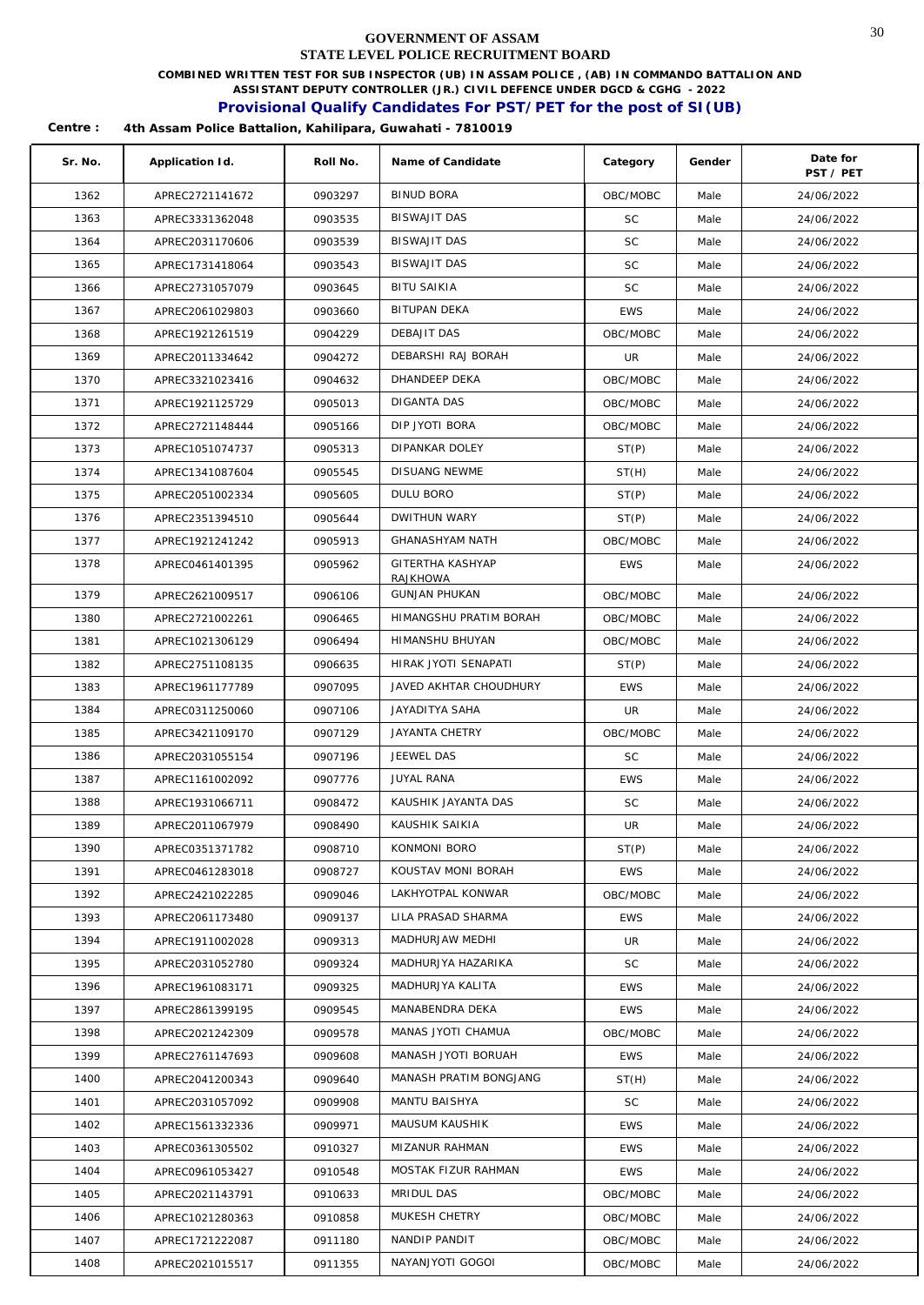**COMBINED WRITTEN TEST FOR SUB INSPECTOR (UB) IN ASSAM POLICE , (AB) IN COMMANDO BATTALION AND** 

**ASSISTANT DEPUTY CONTROLLER (JR.) CIVIL DEFENCE UNDER DGCD & CGHG - 2022** 

## **Provisional Qualify Candidates For PST/PET for the post of SI(UB)**

| Sr. No. | Application Id. | Roll No. | Name of Candidate               | Category   | Gender | Date for<br>PST / PET |
|---------|-----------------|----------|---------------------------------|------------|--------|-----------------------|
| 1409    | APREC2061074035 | 0911427  | NEERAJ DEB                      | <b>EWS</b> | Male   | 24/06/2022            |
| 1410    | APREC2421105892 | 0911819  | NIRANJAN LIGIRA                 | OBC/MOBC   | Male   | 24/06/2022            |
| 1411    | APREC1221068351 | 0912079  | OMKAR BORPATRA GOHAIN           | OBC/MOBC   | Male   | 24/06/2022            |
| 1412    | APREC2721164929 | 0912308  | PANKAJ BORAH                    | OBC/MOBC   | Male   | 24/06/2022            |
| 1413    | APREC0311315075 | 0912499  | PARASHMANI DAS                  | UR         | Male   | 24/06/2022            |
| 1414    | APREC2651227454 | 0912514  | PARESH KONWAR                   | ST(P)      | Male   | 24/06/2022            |
| 1415    | APREC2721096461 | 0912738  | PIKUMONI BORAH                  | OBC/MOBC   | Male   | 24/06/2022            |
| 1416    | APREC0251109188 | 0912777  | PINKU BARO                      | ST(P)      | Male   | 24/06/2022            |
| 1417    | APREC2031134634 | 0912792  | PINKU MONI MALAKAR              | <b>SC</b>  | Male   | 24/06/2022            |
| 1418    | APREC1861222249 | 0912841  | POLLOB JYOTI NEOG               | <b>EWS</b> | Male   | 24/06/2022            |
| 1419    | APREC1731107392 | 0912902  | PRABAL CHANDRA DAS              | SC         | Male   | 24/06/2022            |
| 1420    | APREC1711313582 | 0913342  | PRASANTA GOSWAMI                | UR         | Male   | 24/06/2022            |
| 1421    | APREC2061329591 | 0913352  | PRASANTA TALUKDAR               | <b>EWS</b> | Male   | 24/06/2022            |
| 1422    | APREC2821042350 | 0913581  | PRIYAM PRATIM PATHAK            | OBC/MOBC   | Male   | 24/06/2022            |
| 1423    | APREC2061018410 | 0914119  | RAHUL SHARMA                    | <b>EWS</b> | Male   | 24/06/2022            |
| 1424    | APREC1311265188 | 0914231  | RAJDEEP KUMAR DAS               | UR         | Male   | 24/06/2022            |
| 1425    | APREC2921004037 | 0914293  | RAJIB GOGOI                     | OBC/MOBC   | Male   | 24/06/2022            |
| 1426    | APREC1411232160 | 0914297  | RAJIB KALITA                    | UR         | Male   | 24/06/2022            |
| 1427    | APREC0361242886 | 0914307  | RAJIB PATOWARY                  | <b>EWS</b> | Male   | 24/06/2022            |
| 1428    | APREC1221085656 | 0914684  | RATHISH BORAH                   | OBC/MOBC   | Male   | 24/06/2022            |
| 1429    | APREC1341122360 | 0914806  | RICHARD PAOLIENSANG<br>CHANGSAN | ST(H)      | Male   | 24/06/2022            |
| 1430    | APREC2921396380 | 0914818  | RIDIP GOHAIN                    | OBC/MOBC   | Male   | 24/06/2022            |
| 1431    | APREC2021023417 | 0914969  | RINTU MONI DEKA                 | OBC/MOBC   | Male   | 24/06/2022            |
| 1432    | APREC2811299062 | 0915044  | RITAM SARMA                     | <b>EWS</b> | Male   | 24/06/2022            |
| 1433    | APREC2621043437 | 0915070  | RITU MONI KALITA                | OBC/MOBC   | Male   | 24/06/2022            |
| 1434    | APREC3031053015 | 0915102  | RITUPAN KUMAR DAS               | SC         | Male   | 24/06/2022            |
| 1435    | APREC2021264181 | 0915189  | ROHAN DAS                       | OBC/MOBC   | Male   | 24/06/2022            |
| 1436    | APREC2761354697 | 0915481  | RUPAM SARMAH                    | <b>EWS</b> | Male   | 24/06/2022            |
| 1437    | APREC2761332612 | 0915623  | SADDAM HUSSAIN                  | <b>EWS</b> | Male   | 24/06/2022            |
| 1438    | APREC2421194853 | 0915829  | SAMIRAN SAHU                    | OBC/MOBC   | Male   | 24/06/2022            |
| 1439    | APREC2731048588 | 0915875  | SANDEEP KUMAR SARKAR            | <b>SC</b>  | Male   | 24/06/2022            |
| 1440    | APREC3021199022 | 0916018  | SANJEEV BHUYAN                  | OBC/MOBC   | Male   | 24/06/2022            |
| 1441    | APREC1821000513 | 0916150  | SANTANU BORAH                   | OBC/MOBC   | Male   | 24/06/2022            |
| 1442    | APREC2621230876 | 0916153  | SANTANU DEB                     | OBC/MOBC   | Male   | 24/06/2022            |
| 1443    | APREC0851229849 | 0916204  | SARASH BASUMATARY               | ST(P)      | Male   | 24/06/2022            |
| 1444    | APREC3221308925 | 0916334  | SAURAV BURAGOHAIN               | OBC/MOBC   | Male   | 24/06/2022            |
| 1445    | APREC2021133383 | 0916342  | SAURAV DAS                      | OBC/MOBC   | Male   | 24/06/2022            |
| 1446    | APREC2711085051 | 0916496  | SHAMIM SIDDIQUE                 | UR         | Male   | 24/06/2022            |
| 1447    | APREC1341391685 | 0916813  | SIMEON CHUNGJALAM<br>CHANGSAN   | ST(H)      | Male   | 24/06/2022            |
| 1448    | APREC2761323931 | 0916829  | SINAN SAIKIA                    | <b>EWS</b> | Male   | 24/06/2022            |
| 1449    | APREC0221393871 | 0916967  | SONMONI RAY                     | OBC/MOBC   | Male   | 24/06/2022            |
| 1450    | APREC1341205933 | 0916986  | SOPONJIT LONGMAILAI             | ST(H)      | Male   | 24/06/2022            |
| 1451    | APREC2721291742 | 0917677  | SWAPNIL SAIKIA                  | OBC/MOBC   | Male   | 24/06/2022            |
| 1452    | APREC1051391345 | 0917828  | TAPAN PEGU                      | ST(P)      | Male   | 24/06/2022            |
| 1453    | APREC1921080702 | 0918373  | UTPAL THAKURIA                  | OBC/MOBC   | Male   | 24/06/2022            |
| 1454    | APREC2041389739 | 0918941  | NABAJYOTI TERON                 | ST(H)      | Male   | 24/06/2022            |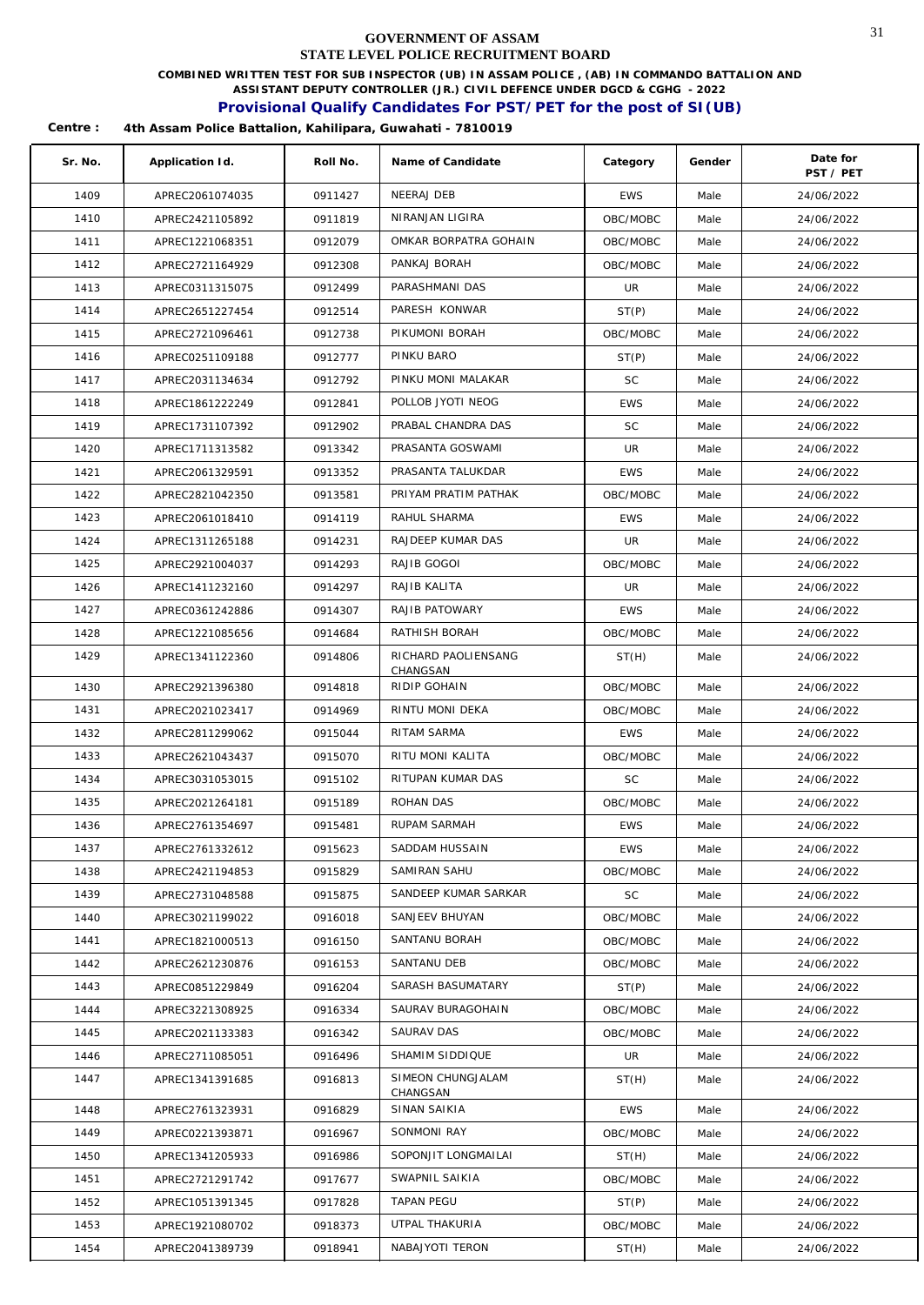**COMBINED WRITTEN TEST FOR SUB INSPECTOR (UB) IN ASSAM POLICE , (AB) IN COMMANDO BATTALION AND** 

**ASSISTANT DEPUTY CONTROLLER (JR.) CIVIL DEFENCE UNDER DGCD & CGHG - 2022** 

## **Provisional Qualify Candidates For PST/PET for the post of SI(UB)**

| Sr. No. | Application Id. | Roll No. | Name of Candidate                  | Category   | Gender | Date for<br>PST / PET |
|---------|-----------------|----------|------------------------------------|------------|--------|-----------------------|
| 1455    | APREC0521053074 | 0919022  | PRANTIK RANJAN ROY                 | OBC/MOBC   | Male   | 24/06/2022            |
| 1456    | APREC1761190029 | 1000222  | ASHISH CH RUDRA PAUL               | <b>EWS</b> | Male   | 25/06/2022            |
| 1457    | APREC3421004186 | 1000369  | BIKASH CHETRI                      | OBC/MOBC   | Male   | 25/06/2022            |
| 1458    | APREC2141301305 | 1000816  | <b>ELWIN RONGPI</b>                | ST(H)      | Male   | 25/06/2022            |
| 1459    | APREC2141418979 | 1000818  | EMMANUEL LALRINGUM                 | ST(H)      | Male   | 25/06/2022            |
| 1460    | APREC2141169333 | 1000935  | <b>FAIHRIEM</b><br>HINGCHONG TISSO | ST(H)      | Male   | 25/06/2022            |
| 1461    | APREC1721241856 | 1001095  | KAILASH SINGHA                     | OBC/MOBC   | Male   | 25/06/2022            |
| 1462    | APREC1341415844 | 1002275  | SATKAI HAOKIP                      | ST(H)      | Male   | 25/06/2022            |
| 1463    | APREC2751000723 | 1002301  | SHANTANU RABHA                     | ST(P)      | Male   | 25/06/2022            |
| 1464    | APREC1341108698 | 1002390  | SORBOJIT DAOLAGUPU                 | ST(H)      | Male   | 25/06/2022            |
| 1465    | APREC2131379625 | 1002416  | SUBRATA DAS                        | <b>SC</b>  | Male   | 25/06/2022            |
| 1466    | APREC2141163631 | 1002601  | UPENDRA KRO                        | ST(H)      | Male   | 25/06/2022            |
| 1467    | APREC1161045849 | 1100812  | ASIF IKBAL HUSSAIN                 | <b>EWS</b> | Male   | 25/06/2022            |
| 1468    | APREC1121027174 | 1101373  | BISHAL KANTI ROY                   | OBC/MOBC   | Male   | 25/06/2022            |
| 1469    | APREC0531298519 | 1101416  | BISWAJIT DAS                       | <b>SC</b>  | Male   | 25/06/2022            |
| 1470    | APREC0221201622 | 1102552  | HEMEN DAS                          | OBC/MOBC   | Male   | 25/06/2022            |
| 1471    | APREC2321210987 | 1102870  | <b>JEMSH BARMAN</b>                | OBC/MOBC   | Male   | 25/06/2022            |
| 1472    | APREC1111185905 | 1102995  | <b>JOY CHAKRABORTY</b>             | UR         | Male   | 25/06/2022            |
| 1473    | APREC1131424697 | 1102998  | <b>JOY SUTRADHAR</b>               | <b>SC</b>  | Male   | 25/06/2022            |
| 1474    | APREC0561223747 | 1103300  | KAUSHIK KUMAR DAS                  | <b>EWS</b> | Male   | 25/06/2022            |
| 1475    | APREC2361359024 | 1103409  | KRISHNA CHAKRABARTY                | <b>EWS</b> | Male   | 25/06/2022            |
| 1476    | APREC2351360514 | 1104108  | MONSOON BRAHMA                     | ST(P)      | Male   | 25/06/2022            |
| 1477    | APREC1421087651 | 1104656  | PALLAV CHOUDHURY                   | OBC/MOBC   | Male   | 25/06/2022            |
| 1478    | APREC0521003951 | 1104936  | PRATIK RANJAN PRASAD               | OBC/MOBC   | Male   | 25/06/2022            |
| 1479    | APREC1121147119 | 1105077  | PROVAKAR SINGHA                    | OBC/MOBC   | Male   | 25/06/2022            |
| 1480    | APREC0321224107 | 1105261  | RAJU BASAK                         | OBC/MOBC   | Male   | 25/06/2022            |
| 1481    | APREC2351091520 | 1105341  | RANDESWARI BASUMATARY              | ST(P)      | Male   | 25/06/2022            |
| 1482    | APREC3161210355 | 1105579  | ROFIUL ALOM                        | <b>EWS</b> | Male   | 25/06/2022            |
| 1483    | APREC0561198993 | 1105777  | SADDAM HUSSAIN                     | <b>EWS</b> | Male   | 25/06/2022            |
| 1484    | APREC1131039279 | 1106586  | SUSHANTA MONDAL                    | <b>SC</b>  | Male   | 25/06/2022            |
| 1485    | APREC1161233949 | 1106622  | SWAPAN SAHA                        | <b>EWS</b> | Male   | 25/06/2022            |
| 1486    | APREC3051333261 | 1200100  | AJOY CHAMUAH                       | ST(P)      | Male   | 25/06/2022            |
| 1487    | APREC2421148073 | 1200392  | DEVAJIT GOGOI                      | OBC/MOBC   | Male   | 25/06/2022            |
| 1488    | APREC2551096253 | 1200548  | <b>BASANTA PEGU</b>                | ST(P)      | Male   | 25/06/2022            |
| 1489    | APREC2451042933 | 1200567  | BENJAMIN LEDANG DOLEY              | ST(P)      | Male   | 25/06/2022            |
| 1490    | APREC2421140398 | 1201172  | CHANDAN GOGOI                      | OBC/MOBC   | Male   | 25/06/2022            |
| 1491    | APREC1021004187 | 1201235  | CHINMOY KALITA                     | OBC/MOBC   | Male   | 25/06/2022            |
| 1492    | APREC2421002223 | 1201476  | DHAN MONI BORGOHAIN                | OBC/MOBC   | Male   | 25/06/2022            |
| 1493    | APREC2421069658 | 1202194  | HIROK JYOTI SAIKIA                 | OBC/MOBC   | Male   | 25/06/2022            |
| 1494    | APREC2451266348 | 1202204  | HOMEN CHANDRA DOLEY                | ST(P)      | Male   | 25/06/2022            |
| 1495    | APREC1021090501 | 1202233  | INDRAJIT DUTTA                     | OBC/MOBC   | Male   | 25/06/2022            |
| 1496    | APREC0451001332 | 1202814  | KRISHNA KAMAL PATGIRI              | ST(P)      | Male   | 25/06/2022            |
| 1497    | APREC1051025006 | 1203281  | BHUYAN<br>MANJIT DEORI             | ST(P)      | Male   | 25/06/2022            |
| 1498    | APREC1051186974 | 1203354  | MIGOM PEGU                         | ST(P)      | Male   | 25/06/2022            |
| 1499    | APREC2421172991 | 1203406  | MITHU GOGOI                        | OBC/MOBC   | Male   | 25/06/2022            |
| 1500    | APREC1051138651 | 1203434  | MOHENDRA PEGU                      | ST(P)      | Male   | 25/06/2022            |
|         |                 |          |                                    |            |        |                       |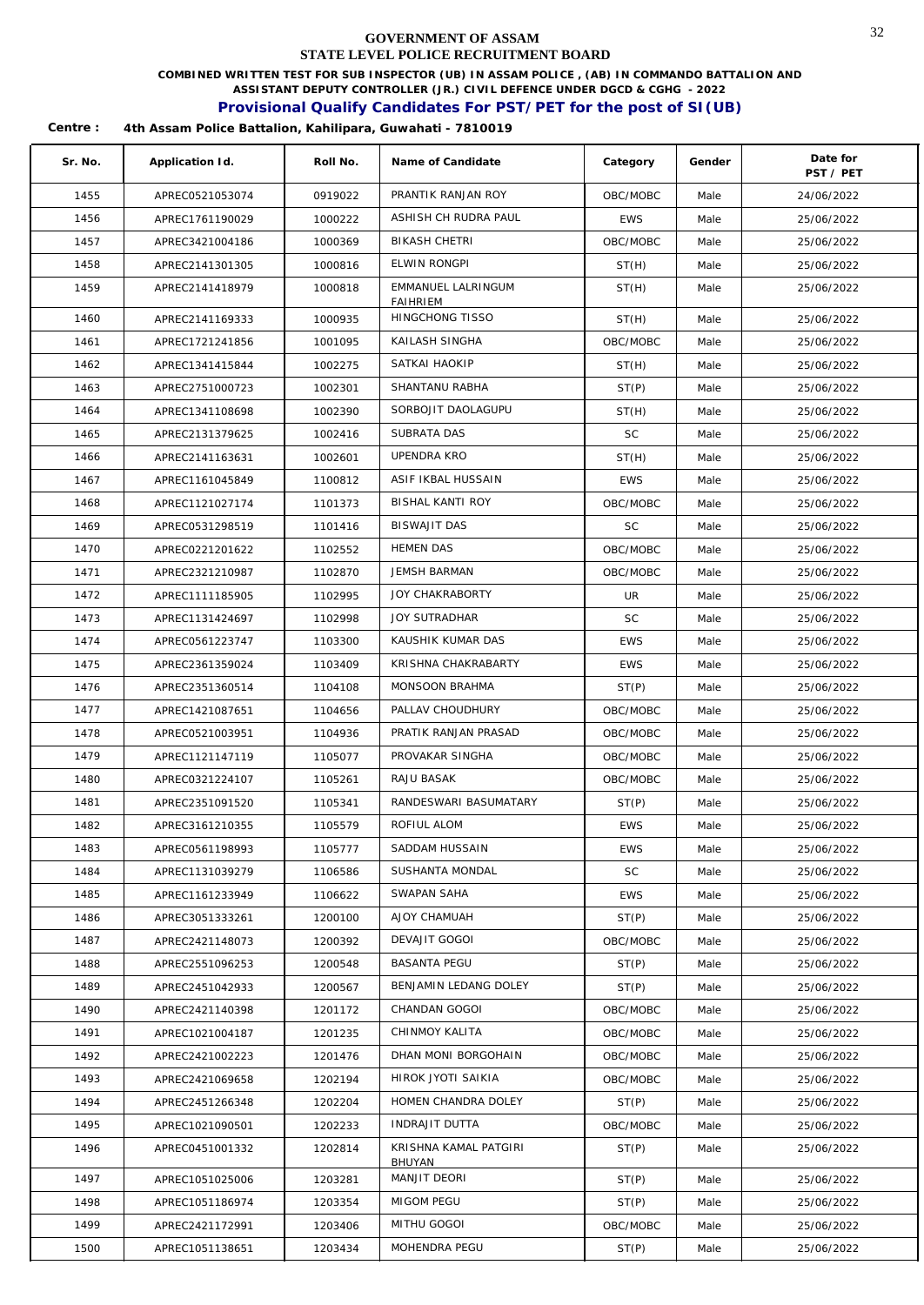**COMBINED WRITTEN TEST FOR SUB INSPECTOR (UB) IN ASSAM POLICE , (AB) IN COMMANDO BATTALION AND** 

**ASSISTANT DEPUTY CONTROLLER (JR.) CIVIL DEFENCE UNDER DGCD & CGHG - 2022** 

## **Provisional Qualify Candidates For PST/PET for the post of SI(UB)**

| Sr. No. | Application Id. | Roll No. | Name of Candidate            | Category   | Gender | Date for<br>PST / PET |
|---------|-----------------|----------|------------------------------|------------|--------|-----------------------|
| 1501    | APREC2431227539 | 1203815  | NIKUNJA KUMAR MONDAL         | <b>SC</b>  | Male   | 25/06/2022            |
| 1502    | APREC1021091780 | 1204283  | PRABESH CHOUHAN CHETTRY      | OBC/MOBC   | Male   | 25/06/2022            |
| 1503    | APREC2461092094 | 1204520  | PRITAM SHARMA                | <b>EWS</b> | Male   | 25/06/2022            |
| 1504    | APREC1051095338 | 1204731  | RAJ JYOTI TAYENG             | ST(P)      | Male   | 25/06/2022            |
| 1505    | APREC2431097228 | 1204737  | RAJA BASFOR                  | SC         | Male   | 25/06/2022            |
| 1506    | APREC1051254436 | 1205084  | RITUPON DOLEY                | ST(P)      | Male   | 25/06/2022            |
| 1507    | APREC2461259486 | 1205907  | <b>UDAY SANKAR BORKAKOTI</b> | <b>EWS</b> | Male   | 25/06/2022            |
| 1508    | APREC2861155001 | 1300014  | ABDUL JALIL                  | <b>EWS</b> | Male   | 25/06/2022            |
| 1509    | APREC2821143470 | 1300551  | ANKUR DAS                    | OBC/MOBC   | Male   | 25/06/2022            |
| 1510    | APREC2821259582 | 1300615  | ANUP KUMAR DAS               | OBC/MOBC   | Male   | 25/06/2022            |
| 1511    | APREC0131332567 | 1300770  | ASHIM MAJUMDAR               | <b>SC</b>  | Male   | 25/06/2022            |
| 1512    | APREC0351095099 | 1300884  | <b>BANAJIT BARO</b>          | ST(P)      | Male   | 25/06/2022            |
| 1513    | APREC0111380508 | 1301121  | BHARGAB SHARMA               | UR         | Male   | 25/06/2022            |
| 1514    | APREC0121075161 | 1301189  | BHRIGU KUMAR BARMAN          | OBC/MOBC   | Male   | 25/06/2022            |
| 1515    | APREC0221106080 | 1301380  | <b>BIMAN DAS</b>             | OBC/MOBC   | Male   | 25/06/2022            |
| 1516    | APREC2811038505 | 1301498  | BITOPAN PATHAK               | UR         | Male   | 25/06/2022            |
| 1517    | APREC0131080231 | 1301839  | DEEP JYOTI DAS               | <b>SC</b>  | Male   | 25/06/2022            |
| 1518    | APREC2821075914 | 1302012  | DHIRAJ BEZBARUAH             | OBC/MOBC   | Male   | 25/06/2022            |
| 1519    | APREC2831144241 | 1302120  | DHRUBAJYOTI HALOI            | <b>SC</b>  | Male   | 25/06/2022            |
| 1520    | APREC2861099857 | 1302189  | DIGANTA DEKA                 | <b>EWS</b> | Male   | 25/06/2022            |
| 1521    | APREC2861143322 | 1302384  | DIPJYOTI HALOI               | <b>EWS</b> | Male   | 25/06/2022            |
| 1522    | APREC2861000061 | 1302766  | HARJYOTI BAISHYA             | <b>EWS</b> | Male   | 25/06/2022            |
| 1523    | APREC2861116627 | 1302870  | HIMANGSHU KALITA             | <b>EWS</b> | Male   | 25/06/2022            |
| 1524    | APREC2811073773 | 1302877  | HIMANGSHU PATGIRI            | UR         | Male   | 25/06/2022            |
| 1525    | APREC2821211067 | 1302984  | HIRAKJYOTI RAJBANGSHI        | OBC/MOBC   | Male   | 25/06/2022            |
| 1526    | APREC2861341582 | 1303058  | HRIDAY PRATIM BHARADWAJ      | <b>EWS</b> | Male   | 25/06/2022            |
| 1527    | APREC0261220213 | 1303095  | <b>IMAMUL HUSSAIN</b>        | <b>EWS</b> | Male   | 25/06/2022            |
| 1528    | APREC0361185164 | 1303609  | JYOTIRMAY KALITA             | <b>EWS</b> | Male   | 25/06/2022            |
| 1529    | APREC0261346726 | 1303628  | <b>JYOTIRMOY SARMA</b>       | <b>EWS</b> | Male   | 25/06/2022            |
| 1530    | APREC2821235018 | 1303660  | JYOTISHMOY DAS               | OBC/MOBC   | Male   | 25/06/2022            |
| 1531    | APREC0311003967 | 1303685  | KABYAJYOTI DAS               | UR         | Male   | 25/06/2022            |
| 1532    | APREC2861062955 | 1303694  | KAJAL SARMAH                 | <b>EWS</b> | Male   | 25/06/2022            |
| 1533    | APREC0121161325 | 1303759  | KAMAL PATHAK                 | OBC/MOBC   | Male   | 25/06/2022            |
| 1534    | APREC2811012710 | 1304131  | KULADEEP KALITA              | UR         | Male   | 25/06/2022            |
| 1535    | APREC0121224233 | 1304170  | KUNAL ROY                    | OBC/MOBC   | Male   | 25/06/2022            |
| 1536    | APREC2861373812 | 1304402  | MANASH PRATIM DEKA           | <b>EWS</b> | Male   | 25/06/2022            |
| 1537    | APREC0161091038 | 1304851  | MRIDUL PATHAK                | <b>EWS</b> | Male   | 25/06/2022            |
| 1538    | APREC2861089506 | 1304894  | MRIGANKA SHARMA              | <b>EWS</b> | Male   | 25/06/2022            |
| 1539    | APREC2811053802 | 1305740  | PARTHA PRATIM SARMAH         | UR         | Male   | 25/06/2022            |
| 1540    | APREC0351032947 | 1305954  | PRANJAL KACHARY              | ST(P)      | Male   | 25/06/2022            |
| 1541    | APREC2861336613 | 1306284  | RAJ OLEMAN                   | <b>EWS</b> | Male   | 25/06/2022            |
| 1542    | APREC0361117847 | 1306447  | RAMIZ ALI                    | <b>EWS</b> | Male   | 25/06/2022            |
| 1543    | APREC2811382735 | 1306456  | RANDHIR MEDHI                | UR         | Male   | 25/06/2022            |
| 1544    | APREC2811402871 | 1306801  | RUPAM BHAGABATI              | UR         | Male   | 25/06/2022            |
| 1545    | APREC0361230542 | 1306918  | SAHIDUL ISLAM                | <b>EWS</b> | Male   | 25/06/2022            |
| 1546    | APREC0161262732 | 1306986  | SAMUJWAL TALUKDAR            | <b>EWS</b> | Male   | 25/06/2022            |
| 1547    | APREC0161259108 | 1307099  | SANJIB UZIR                  | <b>EWS</b> | Male   | 25/06/2022            |
|         |                 |          |                              |            |        |                       |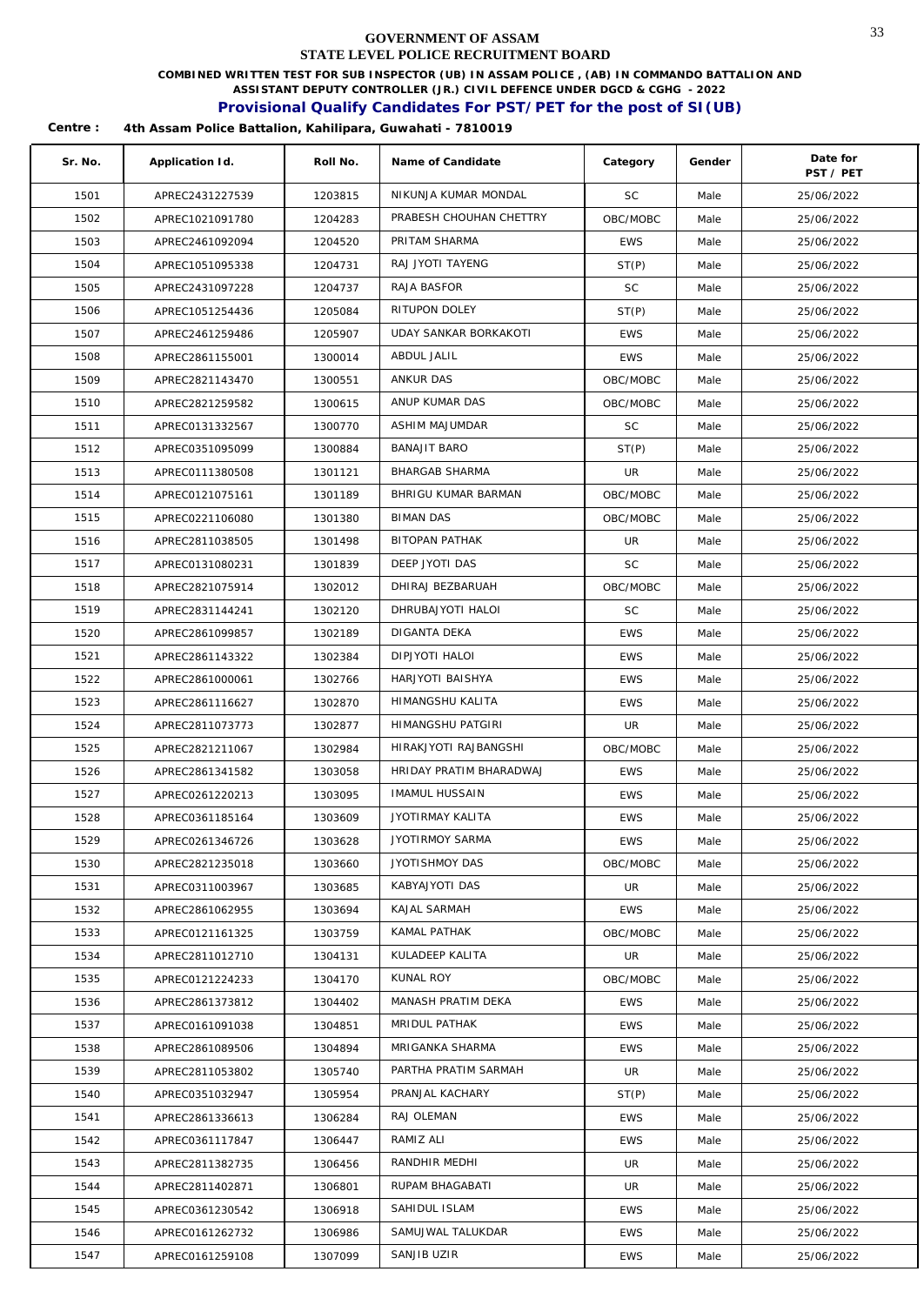**COMBINED WRITTEN TEST FOR SUB INSPECTOR (UB) IN ASSAM POLICE , (AB) IN COMMANDO BATTALION AND** 

**ASSISTANT DEPUTY CONTROLLER (JR.) CIVIL DEFENCE UNDER DGCD & CGHG - 2022** 

## **Provisional Qualify Candidates For PST/PET for the post of SI(UB)**

| Sr. No. | Application Id. | Roll No. | Name of Candidate        | Category   | Gender | Date for<br>PST / PET |
|---------|-----------------|----------|--------------------------|------------|--------|-----------------------|
| 1548    | APREC2861309731 | 1307195  | SAURAV DEKA              | <b>EWS</b> | Male   | 25/06/2022            |
| 1549    | APREC0331290989 | 1307503  | SUDIP MANDAL             | <b>SC</b>  | Male   | 25/06/2022            |
| 1550    | APREC2861303224 | 1307826  | TRIKEN BARMAN            | <b>EWS</b> | Male   | 25/06/2022            |
| 1551    | APREC0721360838 | 1400055  | ABHINOV PHUKON           | OBC/MOBC   | Male   | 25/06/2022            |
| 1552    | APREC0721189794 | 1400105  | ADITYA GOGOI             | OBC/MOBC   | Male   | 25/06/2022            |
| 1553    | APREC0721018296 | 1400176  | ALUK KRISHNA CHUTIA      | OBC/MOBC   | Male   | 25/06/2022            |
| 1554    | APREC2921026605 | 1400209  | AMLAN JYOTI KALITA       | OBC/MOBC   | Male   | 25/06/2022            |
| 1555    | APREC0721033765 | 1400501  | ARNOV BORGOHAIN          | OBC/MOBC   | Male   | 25/06/2022            |
| 1556    | APREC2921393594 | 1400667  | <b>BHARGOB LIGIRA</b>    | OBC/MOBC   | Male   | 25/06/2022            |
| 1557    | APREC2961170182 | 1400697  | BHASKAR JYOTI RAJKHOWA   | <b>EWS</b> | Male   | 25/06/2022            |
| 1558    | APREC0721078768 | 1400709  | BHRIGU RANJAN PHUKON     | OBC/MOBC   | Male   | 25/06/2022            |
| 1559    | APREC2931200289 | 1400778  | BIKASH DAS               | <b>SC</b>  | Male   | 25/06/2022            |
| 1560    | APREC2931056887 | 1400891  | <b>BISHNU DAS</b>        | <b>SC</b>  | Male   | 25/06/2022            |
| 1561    | APREC0721388831 | 1400930  | BISWAJIT GOGOI           | OBC/MOBC   | Male   | 25/06/2022            |
| 1562    | APREC0721019692 | 1400947  | <b>BITU BORAH</b>        | OBC/MOBC   | Male   | 25/06/2022            |
| 1563    | APREC2921007891 | 1401051  | <b>BRISTI GOGOI</b>      | OBC/MOBC   | Male   | 25/06/2022            |
| 1564    | APREC2921074886 | 1401128  | CHINMOY BORUAH           | OBC/MOBC   | Male   | 25/06/2022            |
| 1565    | APREC1821047664 | 1401193  | DEBABRAT GOGOI           | OBC/MOBC   | Male   | 25/06/2022            |
| 1566    | APREC2921000301 | 1401512  | DIPANKAR DEHINGIA        | OBC/MOBC   | Male   | 25/06/2022            |
| 1567    | APREC2921104688 | 1401757  | <b>GOWTOM GOGOI</b>      | OBC/MOBC   | Male   | 25/06/2022            |
| 1568    | APREC2961394805 | 1401845  | HIMANGSUJIT BHUYAN       | <b>EWS</b> | Male   | 25/06/2022            |
| 1569    | APREC2921186369 | 1401884  | HIRAK JYOTI NATH         | OBC/MOBC   | Male   | 25/06/2022            |
| 1570    | APREC2921376733 | 1402285  | KARAMJYOTI DOWARI        | OBC/MOBC   | Male   | 25/06/2022            |
| 1571    | APREC2921337250 | 1402554  | MADHURJYA BIKASH BORUAH  | OBC/MOBC   | Male   | 25/06/2022            |
| 1572    | APREC2921061218 | 1402621  | MANAB GOGOI              | OBC/MOBC   | Male   | 25/06/2022            |
| 1573    | APREC2921325238 | 1402707  | MANOBJYOTI NATH          | OBC/MOBC   | Male   | 25/06/2022            |
| 1574    | APREC2921352424 | 1402894  | MONUJ KUMAR KONWAR       | OBC/MOBC   | Male   | 25/06/2022            |
| 1575    | APREC2921059887 | 1402899  | MONURANJAN GOGOI         | OBC/MOBC   | Male   | 25/06/2022            |
| 1576    | APREC2961132700 | 1402989  | MRINMOY MAHANTA          | <b>EWS</b> | Male   | 25/06/2022            |
| 1577    | APREC2961134371 | 1403268  | NITUPARNA SAIKIA         | EWS        | Male   | 25/06/2022            |
| 1578    | APREC2961291696 | 1403596  | PINKUMONI DUTTA          | EWS        | Male   | 25/06/2022            |
| 1579    | APREC2921084168 | 1403706  | PRADYUT PRALLAV SAIKIA   | OBC/MOBC   | Male   | 25/06/2022            |
| 1580    | APREC2921331691 | 1403949  | PRIYANKU PRATIM HAZARIKA | OBC/MOBC   | Male   | 25/06/2022            |
| 1581    | APREC2921006542 | 1404692  | SANTANU KOTOKY           | OBC/MOBC   | Male   | 25/06/2022            |
| 1582    | APREC2921337813 | 1404948  | SOPUN BORAH              | OBC/MOBC   | Male   | 25/06/2022            |
| 1583    | APREC2921015036 | 1405061  | SUMON GOGOI              | OBC/MOBC   | Male   | 25/06/2022            |
| 1584    | APREC2921214504 | 1405104  | SUPROTIM GOGOI           | OBC/MOBC   | Male   | 25/06/2022            |
| 1585    | APREC3021391583 | 1500150  | ANURAG KR NATH           | OBC/MOBC   | Male   | 25/06/2022            |
| 1586    | APREC2711390814 | 1500607  | DIGBIJOY KALITA          | UR         | Male   | 25/06/2022            |
| 1587    | APREC3021297785 | 1500608  | DIKAM DEKA               | OBC/MOBC   | Male   | 25/06/2022            |
| 1588    | APREC3031023997 | 1501011  | KAILASH DAS              | SC.        | Male   | 25/06/2022            |
| 1589    | APREC1511367340 | 1501272  | MAUSUM DUTTA             | UR.        | Male   | 25/06/2022            |
| 1590    | APREC3021186288 | 1501484  | NISANTA BORAH            | OBC/MOBC   | Male   | 25/06/2022            |
| 1591    | APREC2731231334 | 1501541  | PANKAJ DAS               | <b>SC</b>  | Male   | 25/06/2022            |
| 1592    | APREC3061276110 | 1501684  | PRATIK CHAKRAVARTY       | <b>EWS</b> | Male   | 25/06/2022            |
| 1593    | APREC3021097159 | 1502106  | SIDDHARTH KAUSHIK        | OBC/MOBC   | Male   | 25/06/2022            |
| 1594    | APREC3021098188 | 1502229  | SURAJ KUMAR KOCH         | OBC/MOBC   | Male   | 25/06/2022            |